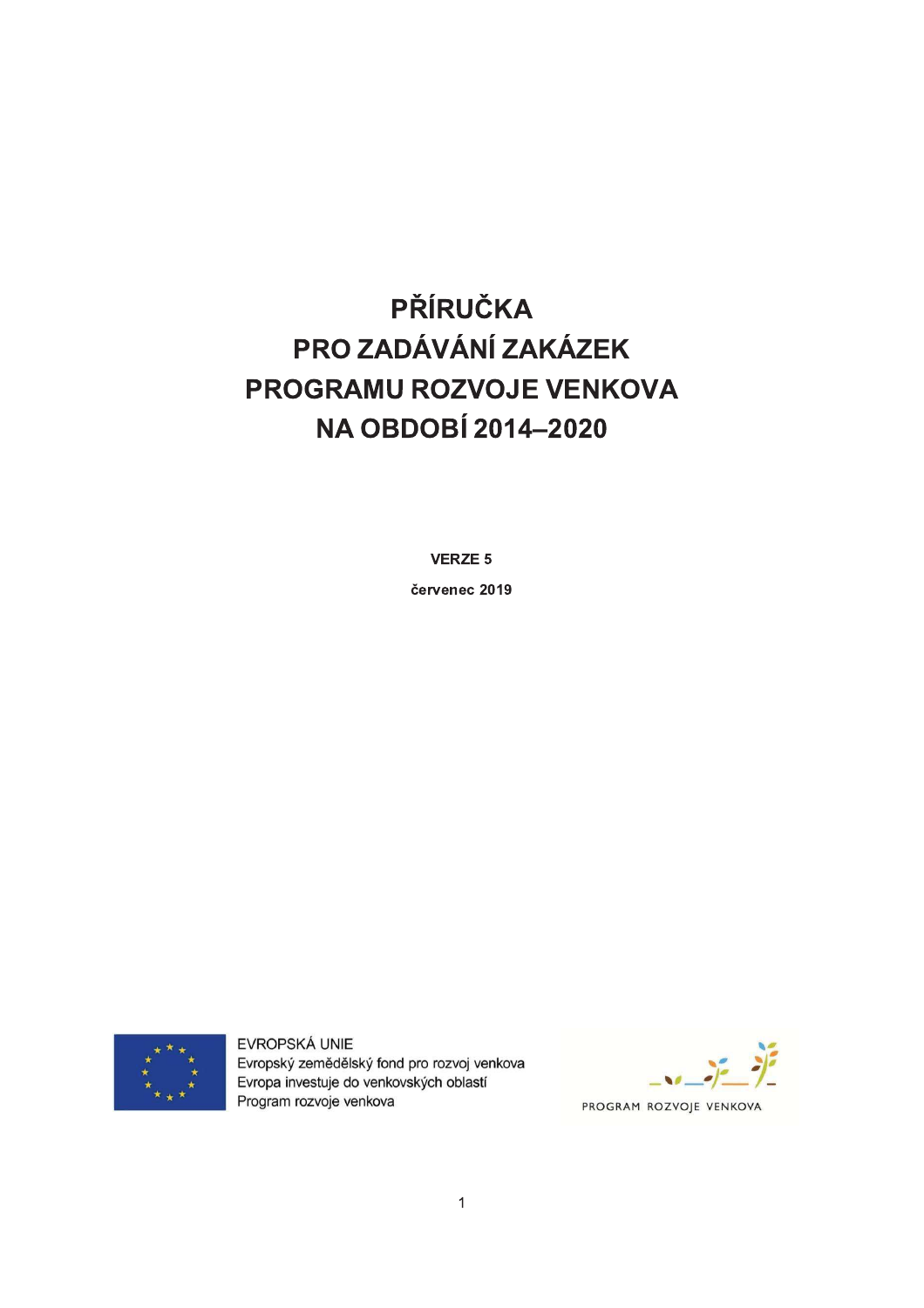Tato Příručka pro zadávání veřejných zakázek Programu rozvoje venkova na období 2014– 2020 (dále jen "Příručka") stanovuje závazný postup pro zadávání zakázek malého rozsahu všemi žadateli/příjemci dotace z Programu rozvoje venkova na období 2014–2020 (dále "PRV") a zakázek vyšší hodnoty všemi žadateli/příjemci dotace z PRV, kteří nespadají pod režim ZZVZ.

Tato Příručka nabývá platnosti dnem podpisu ministra zemědělství a účinnosti dnem zveřejnění Pravidel, kterými se stanovují podmínky pro poskytování dotace na projekty Programu rozvoje venkova na období 2014–2020 pro 8. kolo příjmu žádostí na www.eagri.cz/prv.

V případě operací 4.3.1 Pozemkové úpravy a 19.2.1 Podpora provádění operací v rámci strategie komunitně vedeného místního rozvoje, 19.3.1 Příprava a provádění činností spolupráce místní akční skupiny a 20.1 Podpora na technickou pomoc (kromě CSV), 20.2 Podpora pro zřízení a provoz Celostátní sítě pro venkov (Technická pomoc), nabývá Příručka účinnosti dnem 1. 12. 2019.

V případě podopatření 20.1 Podpora na technickou pomoc (kromě CSV) a 20.2 Podpora pro zřízení a provoz Celostátní sítě pro venkov (Technická pomoc) se tato Příručka použije v případě, že Pravidla pro tato podopatření nestanoví jinak.

Tato Příručka se vztahuje i na administraci žádostí operace 16.1.1 Podpora operačních skupin a projektů EIP, 16.2.1 Podpora vývoje nových produktů, postupů a technologií v zemědělské prvovýrobě a 16.2.2 Podpora vývoje nových produktů, postupů a technologií při zpracování zemědělských produktů a jejich uvádění na trh schválených v předcházejících kolech Příjmu žádostí v případě výběrových řízení (cenového marketingu) zahájených po dni nabytí účinnosti této Příručky.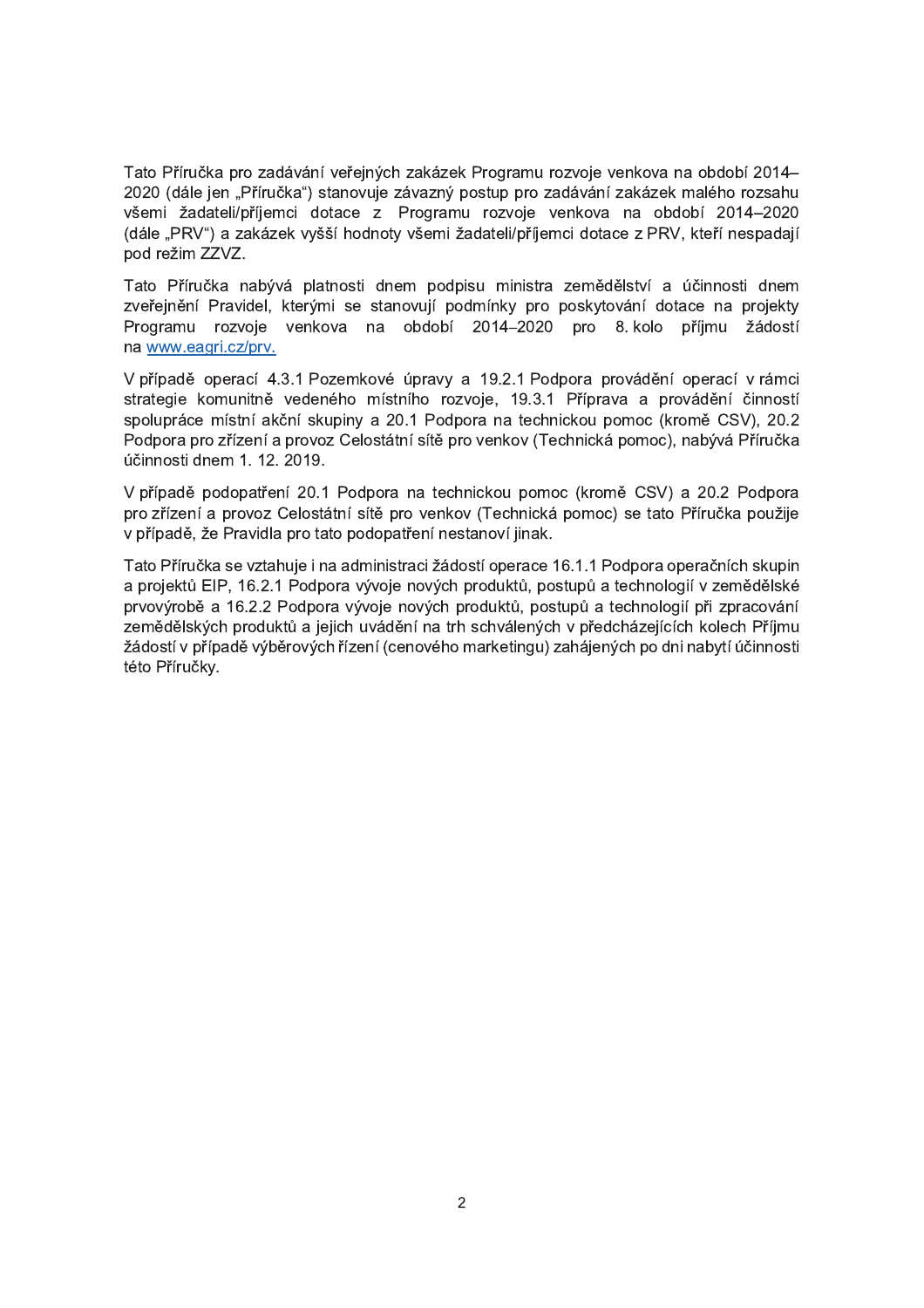# **OBSAH**

| $\mathbf{1}$            |     |                                                                                                                                                                                               |  |  |
|-------------------------|-----|-----------------------------------------------------------------------------------------------------------------------------------------------------------------------------------------------|--|--|
|                         | 1.1 |                                                                                                                                                                                               |  |  |
|                         | 1.2 |                                                                                                                                                                                               |  |  |
| $\overline{2}$          |     |                                                                                                                                                                                               |  |  |
|                         | 2.1 |                                                                                                                                                                                               |  |  |
|                         | 2.2 |                                                                                                                                                                                               |  |  |
|                         | 2.3 |                                                                                                                                                                                               |  |  |
|                         | 2.4 |                                                                                                                                                                                               |  |  |
|                         | 2.5 |                                                                                                                                                                                               |  |  |
| $\overline{3}$          |     |                                                                                                                                                                                               |  |  |
|                         | 3.1 |                                                                                                                                                                                               |  |  |
|                         | 3.2 |                                                                                                                                                                                               |  |  |
|                         | 3.3 |                                                                                                                                                                                               |  |  |
|                         | 3.4 |                                                                                                                                                                                               |  |  |
| $\overline{\mathbf{4}}$ |     |                                                                                                                                                                                               |  |  |
|                         | 4.1 |                                                                                                                                                                                               |  |  |
|                         | 4.2 | Otevírání nabídek podaných v elektronické podobě prostřednictvím elektronického nástroje<br>17                                                                                                |  |  |
|                         | 4.3 |                                                                                                                                                                                               |  |  |
|                         | 4.4 |                                                                                                                                                                                               |  |  |
|                         | 4.5 |                                                                                                                                                                                               |  |  |
|                         | 4.6 |                                                                                                                                                                                               |  |  |
| 5                       |     |                                                                                                                                                                                               |  |  |
|                         | 5.1 |                                                                                                                                                                                               |  |  |
| 6                       |     | STANOVENÍ FINANČNÍCH OPRAV, KTERÉ SE POUŽIJÍ PRO VÝDAJE<br>FINANCOVANÉ Z EZFRV V PŘÍPADĚ PORUŠENÍ USTANOVENÍ TÉTO PŘÍRUČKY PŘI<br>ZADÁVÁNÍ ZAKÁZEK MALÉHO ROZSAHU ZADANÝCH V OTEVŘENÉ VÝZVĚ A |  |  |
|                         |     |                                                                                                                                                                                               |  |  |
|                         | 6.1 |                                                                                                                                                                                               |  |  |
| $\overline{7}$          |     |                                                                                                                                                                                               |  |  |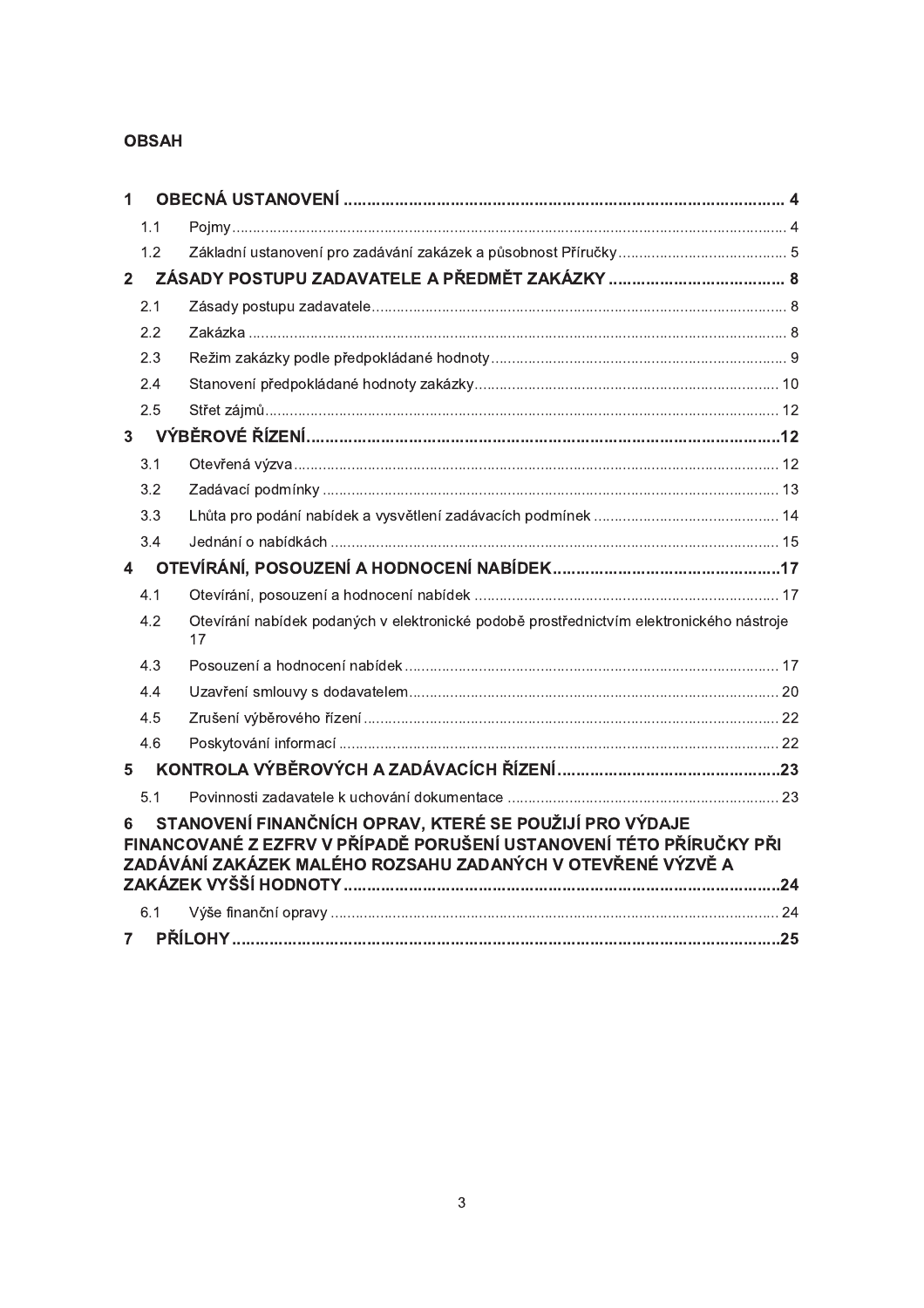#### **OBECNÁ USTANOVENÍ**  $\mathbf{1}$

# 1.1 Pojmy

Pro účely této příručky jsou definovány následující pojmy takto:

- Dodavatel Fyzická nebo právnická osoba, která dodává zboží, poskytuje služby nebo provádí stavební práce.
- Elektronické tržiště Elektronický nástroj dle § 213 ZZVZ, který splňuje zákonné  $\sim$ požadavky. Použití elektronického nástroje musí být pro dodavatele bezplatné.
- EZFRV Evropský zemědělský fond pro rozvoj venkova
- Národní elektronický nástroj (NEN) komplexní elektronický nástroj pro administraci a zadávání veřejných zakázek a koncesí pro všechny kategorie veřejných zakázek a všechny kategorie zadavatelů, vč. sektorových.
- Písemně Pro účely této Příručky se písemnou formou rozumí listinná nebo elektronická forma, včetně emailové či obdobné komunikace, přičemž elektronický podpis s výjimkou elektronické nabídky není povinnou náležitostí.
- Poddodavatel subjekt, který se přímo a vědomě podílí na plnění předmětné zakázky.
- Portál farmáře informační portál (dostupný přes internetové stránky www.eagri.cz/prv a www.szif.cz), který poskytuje žadateli/příjemci dotace přístup k individuálním informacím detailního charakteru o jeho žádostech a umožňuje mu využívat služby, jejichž cílem je žadateli pomoci, případně mu poskytnout podporu při vybraných úkonech. Přístup k individuálním informacím a službám mají pouze registrovaní žadatelé. Žadatel může získat registraci, resp. uživatelské jméno a heslo na Portál farmáře osobním podáním žádosti na místně příslušném RO SZIF nebo na CP SZIF - bližší informace a podmínky jsou uvedeny na internetových stránkách www.eagri.cz/prv a www.szif.cz.
- Pravidla Pravidla, kterými se stanovují podmínky pro poskytování dotace na projekty Programu rozvoje venkova na období 2014-2020 (dále jen "Pravidla"). Tato Příručka je souhrnem konkrétních závazných postupů a požadavků pro naplňování dílčích podmínek stanovených Pravidly.
- Profil zadavatele Elektronický nástroj definovaný dle § 28, odst. 1, písm. j) ZZVZ. Úprava profilu zadavatele je obsažena v ustanovení § 214 ZZVZ
- Projekt pro účely Pravidel se jedná o konkrétní ucelený soubor aktivit, které směřují k dosažení předem stanovených a jasně definovaných měřitelných cílů. Projekt je definován v Žádosti o dotaci (včetně harmonogramu, rozpočtu apod.) a vždy tvoří samostatný funkční celek.
- PRV Program rozvoje venkova na období 2014–2020.
- Příjemce dotace žadatel, jehož Žádost o dotaci byla schválena, a který podepsal Dohodu o poskytnutí dotace.
- SZIF Státní zemědělský intervenční fond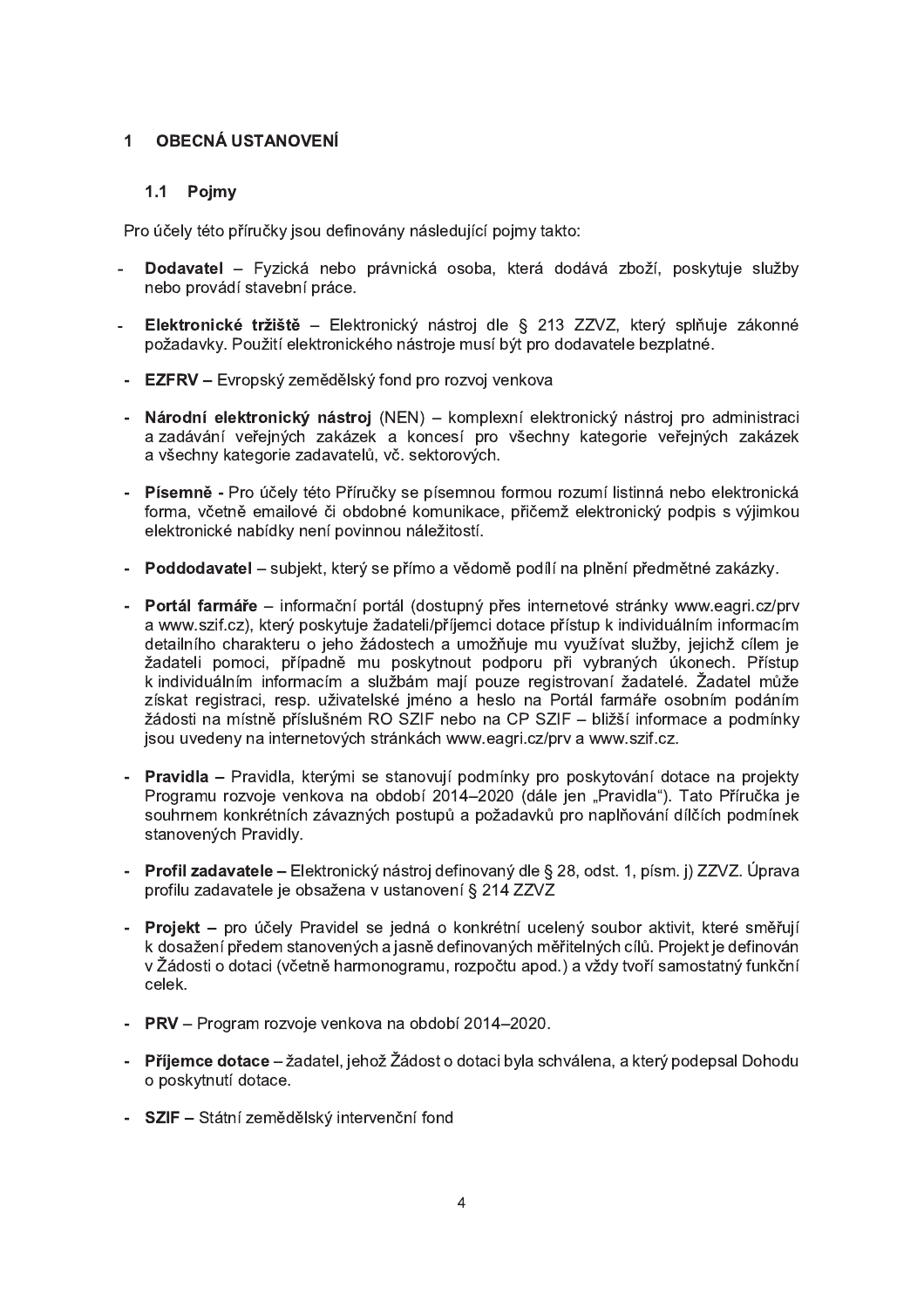- Účastník výběrového řízení/cenového marketingu (Účastník) Dodavatel, který zahájí jednání se zadavatelem, podá nabídku ve výběrovém řízení nebo byl vyzván k podání nabídky, případně je zahrnut do cenového marketingu.
- Věstník veřejných zakázek Část informačního systému o veřejných zakázkách. který zabezpečuje uveřejňování informací o veřeiných zakázkách (http://www.vestnikverejnychzakazek.cz).
- Výběrové řízení Postup zadavatele stanovený v této Příručce, jehož účelem je zadání zakázky, a to až do uzavření smlouvy nebo do zrušení výběrového řízení.
- Zadávací řízení Postup zadavatele podle ZZVZ, jehož účelem je zadání veřejné zakázky, a to až do uzavření smlouvy nebo do zrušení zadávacího řízení.
- Zadavatel Každý žadatel/příjemce dotace, který během realizace projektu provádí výběrové nebo zadávací řízení.
- ZZVZ zákon č. 134/2016 Sb., o zadávání veřejných zakázek, v platném znění.
- Žadatel subjekt, který žádá o dotaci v rámci PRV a je v souladu s definicí žadatele/příjemce dotace příslušné operace/záměru.
- Žádost o platbu standardizovaný formulář předkládaný po ukončení realizace projektu, ve kterém příjemce dotace uvádí skutečně vynaložené výdaje projektu, na které požaduje dotaci.
- Žádost o podporu z PRV (dále jen "Žádost o dotaci") vyplněný standardizovaný formulář doručený na příslušný RO SZIF. Součástí formuláře Žádosti o dotaci je popis aktivit projektu, vymezení plánovaného rozpočtu projektu (na jehož základě je stanovena maximální výše dotace) a přílohy.

#### $1.2$ Základní ustanovení pro zadávání zakázek a působnost Příručky

Pokud předpokládaná hodnota samostatné zakázky na služby, dodávky  $1.2.1$ či stavební práce nepřesáhne 20 000 Kč (bez DPH), nemusí žadatel/příjemce dotace uskutečňovat výběr z více dodavatelů ani jiné vyhodnocení nabídky/dodavatele, ale může zadat zakázku a uzavřít smlouvu nebo vystavit objednávku přímo s jedním dodavatelem (tzv. přímý nákup), a to do maximální výše 100 000 Kč bez DPH součtu samostatných těchto zakázek na projekt. Neiedná se o výběrové/zadávací řízení.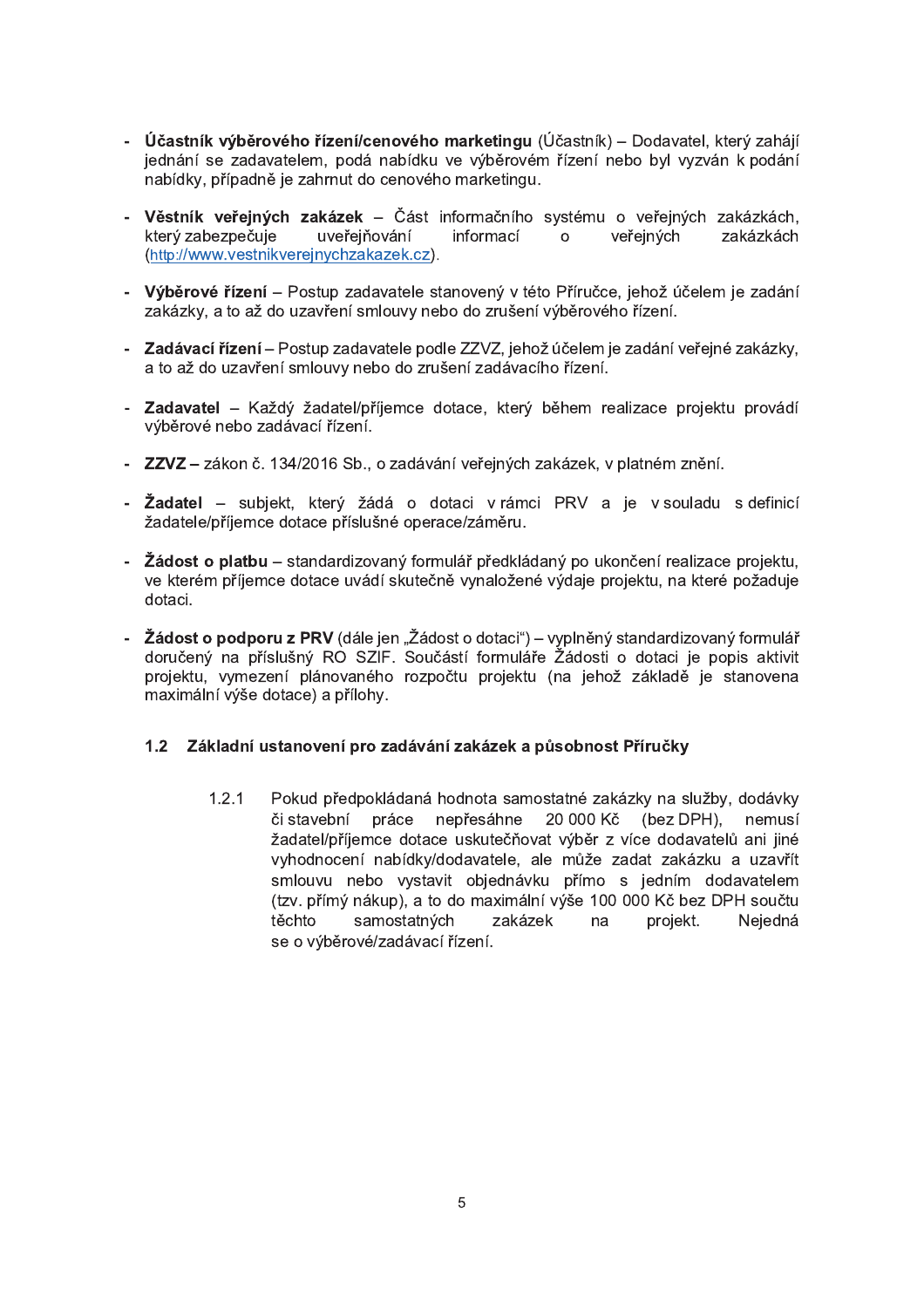- $1.2.2$ V případě zakázky malého rozsahu je zadavatel (žadatel/příjemce povinen postupovat transparentně a nediskriminačně. dotace) Za průkazný způsob lze považovat záznam - tabulku s uvedením alespoň 3 dodavatelů, která srozumitelně poskytne srovnatelný cenový přehled (tzv. cenový marketing) nebo automatický průzkum trhu prostřednictvím Elektronického tržiště (zakázku není možné zadat napřímo). Zadavatel zadá zakázku nejnižší cenové nabídce vyplývající z cenového marketingu nebo Elektronického tržiště. Tabulka cenového marketingu bude obsahovat seznam dodavatelů a cen. Údaje v tabulce musí být vždy podloženy písemnou nebo e-mailovou nabídkou dodavatele. nebo vytištěným údajem z internetové nabídky firmy. Tabulka cenového marketingu nebo záznam o průzkumu trhu z Elektronického tržiště a nabídkové podklady pro tabulku cenového marketingu jsou dokládány jako součást příloh k Žádosti o dotaci v případě, že předpokládaná hodnota zakázky je 500 000 Kč bez DPH nebo vyšší. V případě, že předpokládaná hodnota zakázky nedosáhne 500 000 Kč bez DPH, jsou nabídkové podklady pro tabulku cenového marketingu a tabulka cenového marketingu nebo záznam o průzkumu trhu z Elektronického tržiště dokládány jako součást příloh k Žádosti o platbu. Nejedná se o výběrové/zadávací řízení a žadatel/příjemce dotace tak nemá povinnost postupovat dle kapitoly 3 a následujících této Příručky.
- $1.2.3$ V případě zakázky vyšší hodnoty je žadatel/příjemce dotace povinen uskutečnit výběrové řízení. Řídí se přitom Příručkou, která je pro něj závazná.
- $1.2.4$ Bez ohledu na výši zakázky může zadavatel zadávající zakázku mimo režim ZZVZ tuto zveřejnit v otevřené výzvě, a to prostřednictvím Portálu farmáře<sup>1</sup> nebo na profilu zadavatele nebo v Národním elektronickém nástroji nebo na Elektronickém tržišti, případně ve Věstníku veřejných zakázek<sup>2</sup>.). V tomto případě je takové výběrové řízení považováno za provedené v souladu s Příručkou, resp. Pravidly. Pokud nastane situace, že zadavatel na takto uveřejněnou zakázku obdrží nabídku pouze od jednoho účastníka, může v tomto případě uzavřít smlouvu s účastníkem, který předložil nabídku, pokud tato nabídka splňuje požadavky zadavatele na předmět plnění zakázky.
- $1.2.5$ V případě, že zadavatel nezveřejní zakázku mimo režim ZZVZ v otevřené výzvě prostřednictvím Portálu farmáře nebo v Národním elektronickém nástroji nebo na profilu zadavatele nebo na Elektronickém tržišti, případně ve Věstníku veřejných zakázek, nesmí vyzvat osobu (FO, PO), která má vztah k žadateli, jako k zadavateli zakázky, tj. nesmí vyzvat osobu blízkou (§ 22. zákona č. 89/2012 Sb., občanský zákoník, ve znění pozdějších předpisů) nebo osobu, která je personálně (např. dle výpisu z registrů)

Zakázky zadané žadatelem/příjemcem dotace do Portálu farmáře se automaticky zveřejní na internetových stránkách www.eagri.cz/prv a www.szif.cz.

V případě oznámení výběrového řízení ve Věstníku veřejných zakázek je zadavatel dle § 4 odst. 4 ZZVZ povinen ve vztahu k zadávané veřejné zakázce dodržovat ZZVZ po celou dobu až do ukončení tohoto zadávacího řízení.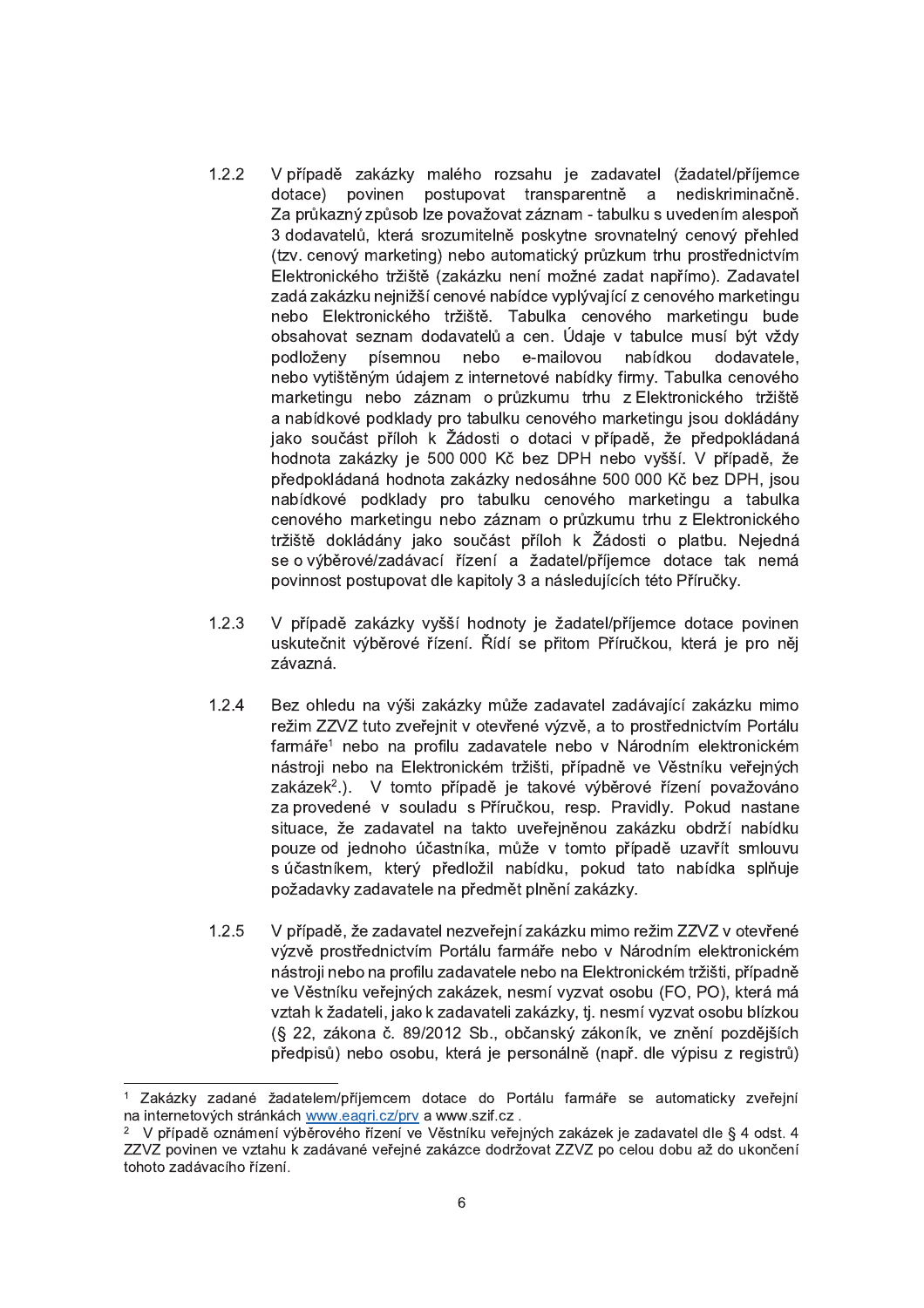majetkově propojena s žadatelem/příjemcem dotace. Za nebo propojenou osobu se pro tyto účely považuje rovněž právnická osoba, jejímž statutárním orgánem/členem statutárního orgánu ie pro zadavatele/žadatele osoba blízká a/nebo osoba, která je osobou blízkou ve vztahu ke statutárnímu orgánu/členu statutárního orgánu zadavatele/žadatele. Účastníky porušující podmínky stanovené v tomto odstavci musí zadavatel ze soutěže vyloučit.

- $1.2.6$ V případě, že zadavatel nezveřejní zakázku mimo režim ZZVZ v otevřené výzvě prostřednictvím Portálu farmáře nebo v Národním elektronickém nástroji nebo na profilu zadavatele nebo na Elektronickém tržišti, příp. ve Věstníku veřejných zakázek tak dodavatel, který je zahrnut do cenového marketingu, nesmí být současně poddodavatelem jiného dodavatele v tomtéž cenovém marketingu. Takovéto účastníky musí zadavatel ze soutěže vyloučit. Dodavatel, který není zahrnut do cenového marketingu, však může být poddodavatelem více účastníků v tomtéž cenovém marketingu.
- $1.2.7$ V případě, že zadavatel nezveřejní zakázku mimo režim ZZVZ v otevřené výzvě prostřednictvím Portálu farmáře nebo Národního elektronického nástroje nebo na profilu zadavatele nebo na Elektronickém tržišti, příp. ve Věstníku veřejných zakázek tak dodavatel, který je zahrnut do cenového marketingu, nesmí být personálně ani majetkově propojen s jiným dodavatelem v tomtéž cenovém marketingu. Takovéto účastníky musí zadavatel ze soutěže vyloučit.
- $1.2.8$ Pokud nastane situace, že zadavatel postupuje v souladu s odstavcem 1.2.2, ale nemůže doložit výběr minimálně ze 3 dodavatelů, a současně nezveřejnil zakázku v otevřené výzvě, musí v těchto případech realizovat výběrové řízení v otevřené výzvě.
- $1.2.9$ Žadatel/příjemce dotace není povinen zadávat zakázky podle odstavce 1.2.2 a 1.2.3, pokud tyto splňují podmínky pro použití výjimky stanovené v § 11, § 29, § 30 ZZVZ, a které splňují podmínky pro jejich zadání v jednacím řízení bez uveřejnění podle § 63 odst. 3 a 5 a § 64 až 66 ZZVZ. Postup podle těchto paragrafů ZZVZ je považován za provedený v souladu s Příručkou, resp. Pravidly.
- $1.2.10$ Pokud předpokládaná hodnota zakázky na nákup hospodářských zvířat, osiv, sadby, krmiv, hnojiv a prostředků na ochranu rostlin u operace 6.1.1 a 16.1.1 nedosáhne 500 000 Kč bez DPH, je zadavatel oprávněn pořídit toto plnění přímým nákupem.
- Odchylně od bodu 1.2.5 je v případě operace 6.1.1 možný nákup  $1.2.11$ hospodářských zvířat i od rodinných příslušníků, a to za podmínek v kap. 7, písm. h) Obecných podmínek Pravidel.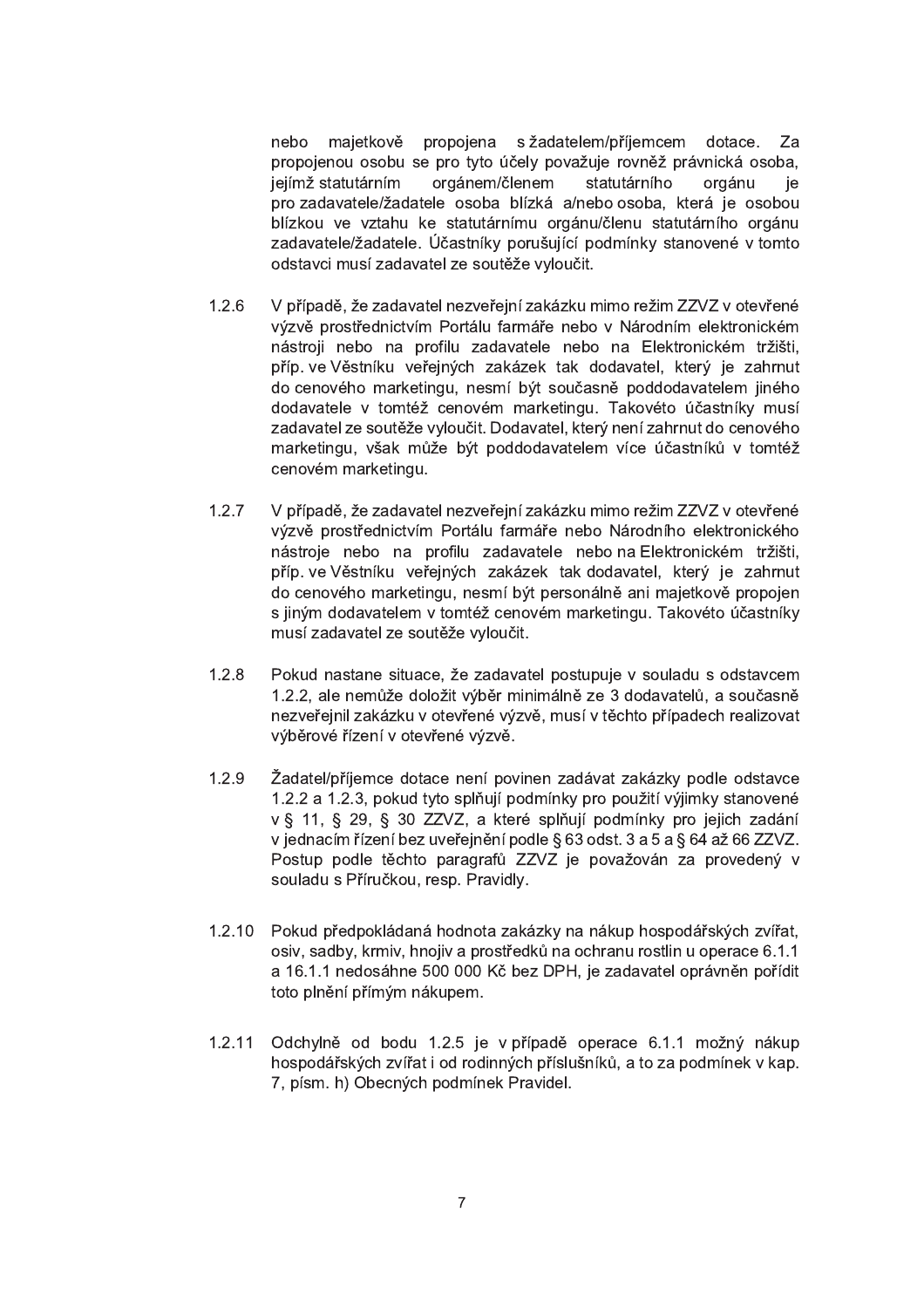#### ZÁSADY POSTUPU ZADAVATELE A PŘEDMĚT ZAKÁZKY  $2<sup>1</sup>$

#### $2.1$ Zásady postupu zadavatele

- $2.1.1$ Zadavatel nesmí omezovat účast ve výběrovém řízení těm dodavatelům, kteří mají sídlo v členském státě Evropské unie, Evropského hospodářského prostoru nebo Švýcarské konfederaci, nebo v jiném státě. který má s Českou republikou nebo s Evropskou unií uzavřenu mezinárodní smlouvu zaručující přístup dodavatelům z těchto států k zadávané zakázce.
- $2.1.2$ Zadavatel je povinen při zadávání zakázky dodržovat zásady transparentnosti a přiměřenosti. Ve vztahu k dodavatelům musí zadavatel dodržovat zásadu rovného zacházení a zákazu diskriminace.
- $2.1.3$ Zadavatel kdykoli  $\mathsf{V}$ průběhu výběrového řízení/(cenového marketingu/přímého nákupu učiní nezbytné a přiměřené opatření k nápravě, pokud zjistí, že postupoval v rozporu ustanoveními této Příručky. Opatřením k nápravě se pro účely této Příručky rozumí úkony zadavatele, které napravují předchozí postup, který je v rozporu s touto Příručkou.
- $2.1.4$ Zadavatel je povinen postupovat v průběhu výběrového řízení/cenového marketingu/přímého nákupu také v souladu s podmínkami Pravidel souvisejícími se zadáváním zakázek, případně dalšími relevantními podmínkami Pravidel, které mají přednost před ustanoveními této Příručky.

# 2.2 Zakázka

- $2.2.1$ Zakázka je realizována na základě písemné smlouvy/objednávky mezi zadavatelem a jedním či více dodavateli, jejímž předmětem je úplatné poskytnutí dodávek či služeb nebo úplatné provedení stavebních prací.
- $2.2.2$ Zakázky se podle předmětu dělí na zakázky na dodávky, zakázky na služby nebo zakázky na stavební práce.
- 2.2.3 Zakázkou na dodávky je zakázka, jejímž předmětem je pořízení věcí, zvířat nebo ovladatelných přírodních sil, pokud nejsou součástí zakázky na stavební práce podle odstavce 2.2.4. Pořízením se rozumí zejména koupě, nájem nebo pacht.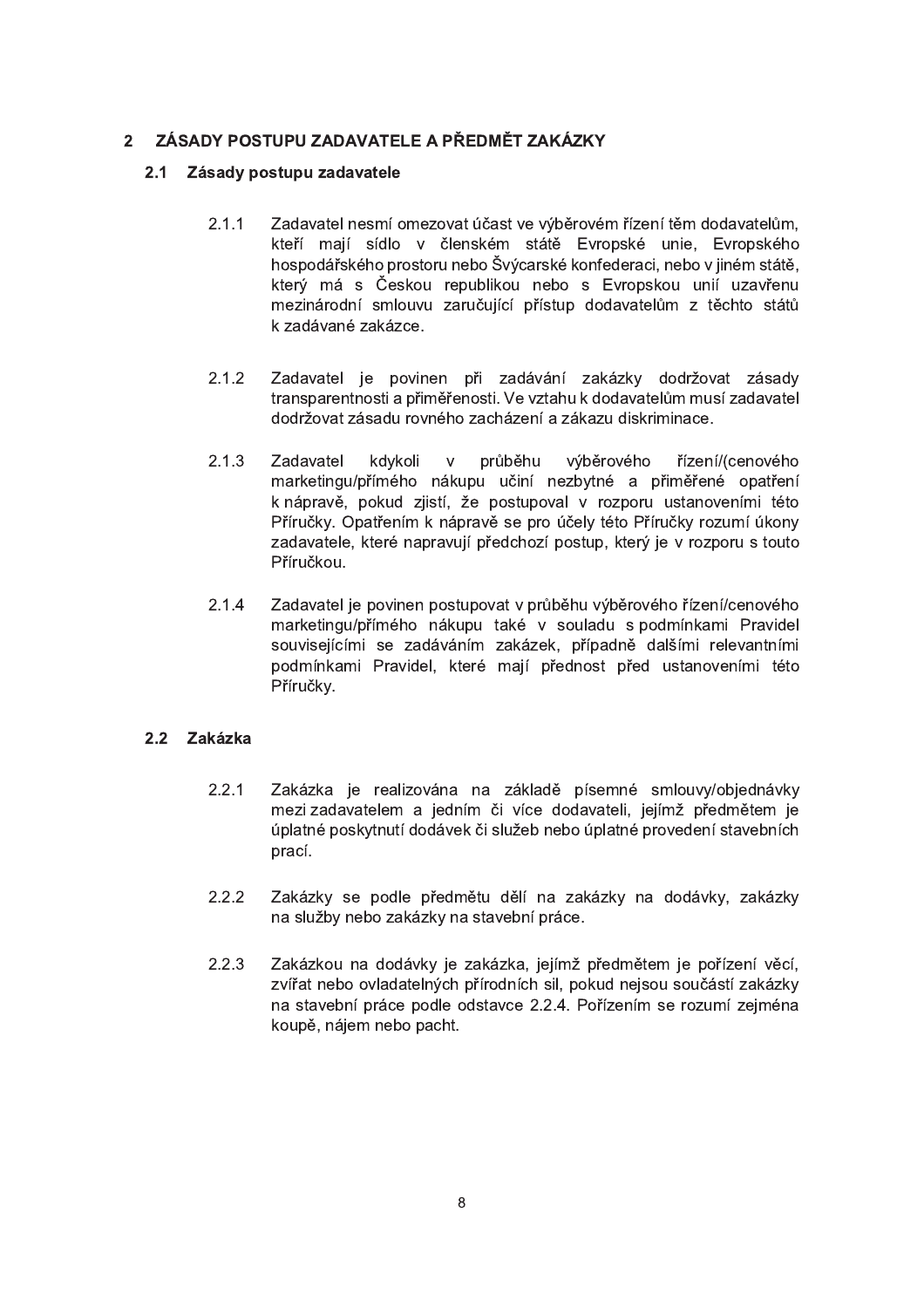- $2.2.4$ Zakázkou na stavební práce je zakázka, jejímž předmětem je
	- poskytnutí činnosti uvedené v oddílu 45 hlavního slovníku jednotného  $a)$ klasifikačního systému pro účely zakázek podle přímo použitelného předpisu Evropské unie<sup>3</sup> (dále ien "hlavní slovník jednotného klasifikačního systému"),
	- zhotovení stavby, nebo  $b)$
	- poskytnutí souvisejících projektových činností, pokud jsou zadávány  $\mathsf{C}$ společně se stavebními pracemi podle písmene a) nebo b).
	- $2.2.5$ Zakázkou na stavební práce je též zakázka, jejímž předmětem je vedle plnění podle odstavce 2.2.4 rovněž zhotovení stavby odpovídající požadavkům stanoveným zadavatelem, tj. stavba, u níž má zadavatel rozhodující vliv na druh nebo projekt stavby.
	- $2.2.6$ Zakázkou na služby je zakázka, jejímž předmětem je poskytování jiných činností, než uvedených v odst. 2. 2. 3 až 2.2.5.
	- $2.2.7$ Zakázky, které v sobě zahrnují více druhů zakázek, se zadávají v souladu s pravidly platnými pro druh zakázky odpovídající hlavnímu předmětu této zakázky. Obsahují-li zakázky dodávky i služby a nejedná se o zakázku na stavební práce, určí se hlavní předmět podle části předmětu zakázky s vyšší předpokládanou hodnotou. V ostatních případech se hlavní předmět určí podle základního účelu zakázky.
	- $2.2.8$ Do zakázek na stavební práce (definice viz odstavce 2.2.4 a 2.2.5) by se neměly neodůvodněně zahrnovat technologie či stroje (dodávky), které nejsou nijak nutné ke zhotovení/rekonstrukci dané stavby, nejsou do ní nijak zabudovány či s ní jinak pevně spojeny4.

# 2.3 Režim zakázky podle předpokládané hodnoty

- $2.3.1$ Pro účely této Příručky se zakázky podle výše předpokládané hodnoty člení na zakázky:
	- malého rozsahu a)
	- vyšší hodnoty b)
- $2.3.2$ Zakázkou malého rozsahu je zakázka, jejíž předpokládaná hodnota je rovna nebo nižší než 2 000 000 Kč bez DPH v případě zakázky na dodávky a/nebo služby nebo 6 000 000 Kč bez DPH v případě zakázky na stavební práce.

<sup>&</sup>lt;sup>3</sup> Nařízení Komise (ES) č. 213/2008 ze dne 28. listopadu 2007, kterým se mění nařízení Evropského parlamentu a Rady (ES) č. 2195/2002 o společném slovníku pro veřejné zakázky (CPV) a směrnice Evropského parlamentu a Rady 2004/17/ES a 2004/18/ES o postupech při zadávání zakázek, pokud jde o přezkum CPV

<sup>4</sup> Je třeba, aby zadavatel posoudil, zda je konkrétní komponent spiat s dílem takovým způsobem, že jeho případnou demontáží by dílo přestalo plnit zamýšlenou funkci.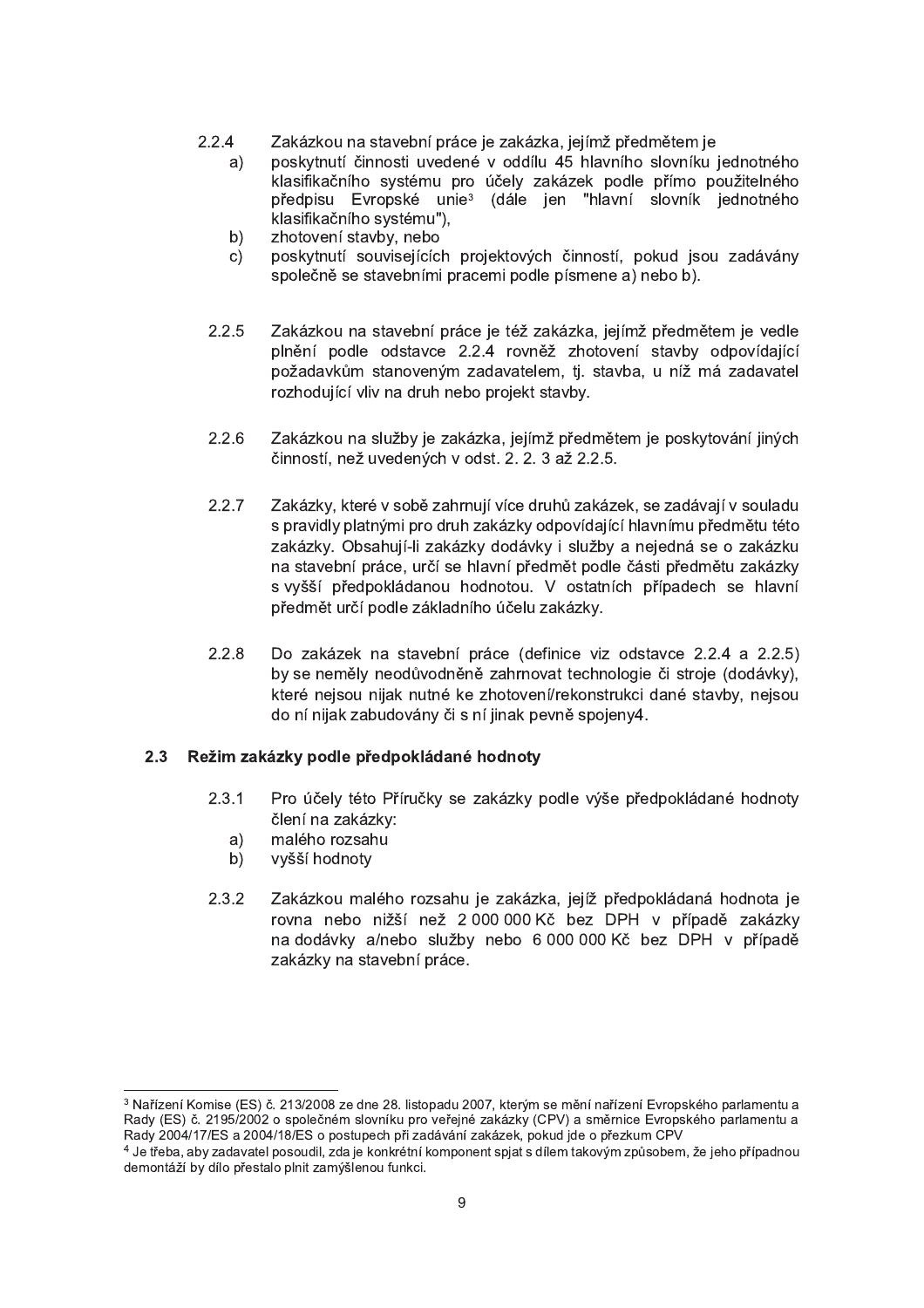$2.3.3$ Zakázkou vyšší hodnoty je zakázka na dodávky a/nebo služby, jejíž předpokládaná hodnota činí více než 2 000 000 Kč bez DPH. Zakázkou vvšší hodnoty ie zakázka na stavební práce. jejíž předpokládaná hodnota činí více než 6 000 000 Kč bez DPH.

#### Stanovení předpokládané hodnoty zakázky  $2.4$

- $2.4.1$ Před zahájením výběrového řízení nebo zadáním zakázky podle kapitoly 1.2.1, 1.2.2 a 1.2.9 stanoví zadavatel předpokládanou hodnotu zakázky. Předpokládanou hodnotou zakázky je zadavatelem předpokládaná výše úplaty za plnění zakázky. Do předpokládané hodnoty zakázky se nezahrnuje daň z přidané hodnoty.
- 242 Zadavatel nesmí rozdělit předmět zakázky tak, aby tím došlo ke snížení předpokládané hodnoty pod finanční limity stanovené v Pravidlech, resp. v Příručce a k zadání zakázky v jiném (mírnějším) režimu, než jaký odpovídá celkové předpokládané hodnotě.
- $2.4.3$ Do předpokládané hodnoty zakázky se zahrne hodnota všech plnění. která mohou vyplývat ze smlouvy na zakázku, není-li dále stanoveno jinak. Při stanovení předpokládané hodnoty je zadavatel povinen sečíst předpokládané hodnoty obdobných dodávek, služeb či stavebních prací. které tvoří jeden funkční celek zakázky<sup>5</sup> a jsou zadávány v časové souvislosti. To neplatí pro dodávky nebo služby, jejichž jednotková cena je v rámci projektu proměnlivá a zadavatel tyto dodávky nebo služby pořizuje opakovaně podle svých aktuálních potřeb. Pro účely zadání zakázky ve výběrovém řízení, cenovém marketingu se předpokládaná hodnota zakázkv stanoví k okamžiku zahájení výběrového řízení/cenového marketingu.
- $2.4.4$ Předpokládaná hodnota zakázky se stanoví na základě údajů a informací o zakázkách stejného či podobného předmětu plnění: nemá-li zadavatel k dispozici takové údaje nebo informace, vychází z informací získaných průzkumem trhu, předběžnými tržními konzultacemi nebo jiným vhodným způsobem.
- 2.4.5 Je-li zakázka rozdělena na části, stanoví se předpokládaná hodnota podle součtu předpokládaných hodnot všech těchto částí bez ohledu na to, zda je zakázka zadávána v jednom nebo více výběrových řízeních/ cenovém marketingu/přímém nákupu, nebo zadavatelem samostatně nebo ve spolupráci s jiným zadavatelem nebo jinou osobou.
- $2.4.6$ Součet předpokládaných hodnot částí zakázky podle předchozího odstavce 2.4.5 musí zahrnovat předpokládanou hodnotu všech plnění, která tvoří jeden funkční celek zakázky a jsou zadávána v časové souvislosti. Kromě případů uvedených v odstavci 2.4.7 musí být každá část zakázky zadávána postupy odpovídajícími celkové předpokládané hodnotě zakázky.

<sup>&</sup>lt;sup>5</sup> Funkční celek zakázky se nemusí rovnat funkčnímu celku projektu.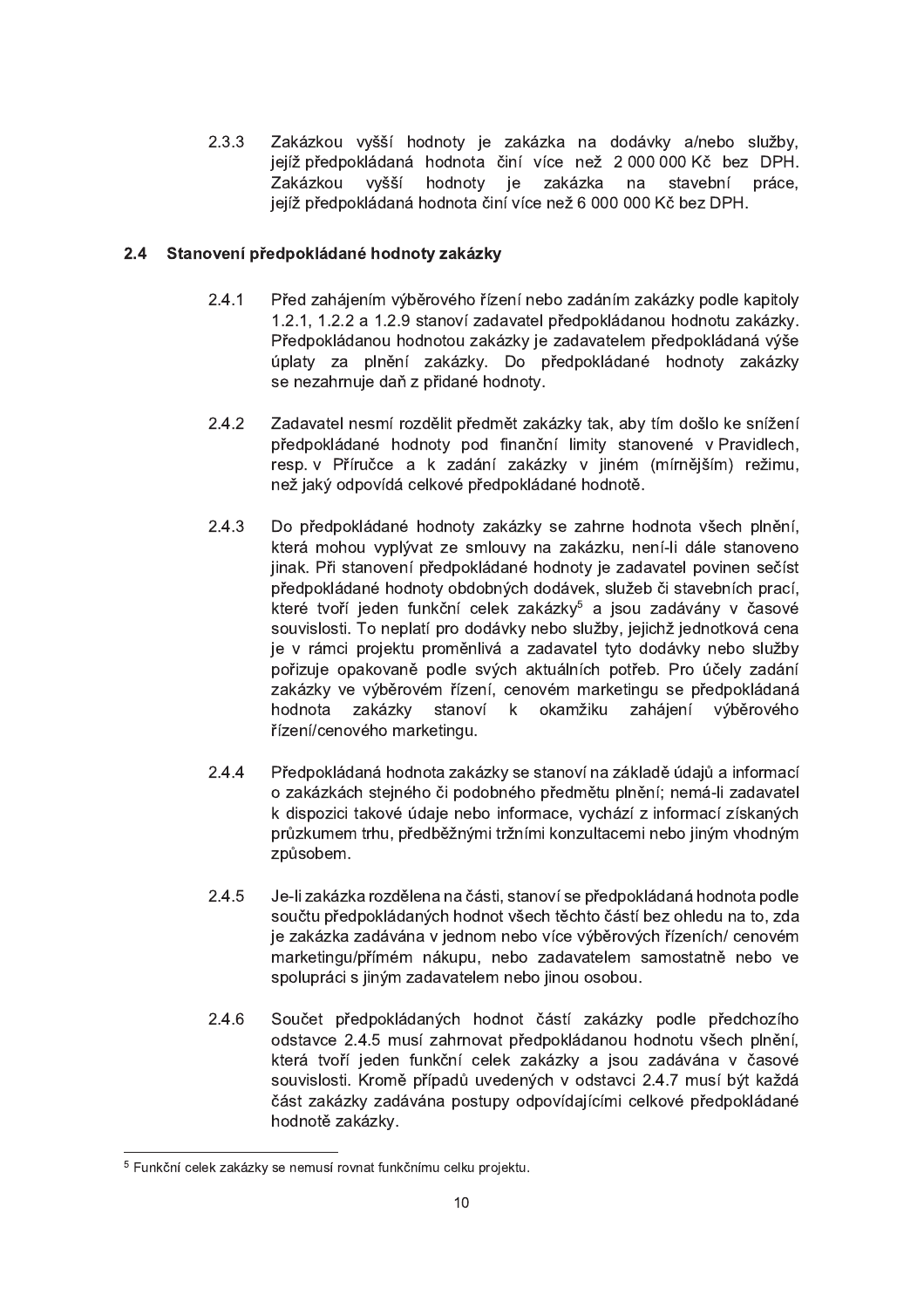- $2.4.7$ Jednotlivá část zakázky může být zadávána postupy odpovídajícími předpokládané hodnotě této části v případě, že celková předpokládaná hodnota všech takto zadávaných částí zakázky nepřesáhne 20 % souhrnné předpokládané hodnoty.
- 248 V případě pochybností SZIF, zda zadavatel dodržel povinnosti stanovené v odstavcích 2.4.1 až 2.4.7. prokazuje zadavatel, že povinnosti dodržel.
- 2.4.9 Zadavatel není povinen sčítat předpokládané hodnoty zakázek, které budou pořizovány "nahodile" dle zcela aktuálních potřeb zadavatele a které nelze objektivně dopředu vůbec předvídat (např. zakázky realizované krajně naléhavých případech jako důsledek  $V$ nepředvídatelných poškození a zničení určitých majetkových hodnot apod.).
- $2.4.10$ Předpokládaná hodnota zakázky, jejímž předmětem jsou pravidelně pořizované nebo trvající dodávky nebo služby, se stanoví jako
	- skutečná cena uhrazená zadavatelem za dodávky nebo služby stejného a) druhu během předcházejících 12 měsíců nebo předchozího účetního období, které je delší než 12 měsíců, upravená o změny v množství nebo cenách, které lze očekávat během následujících 12 měsíců, nebo
	- součet předpokládaných hodnot jednotlivých dodávek a služeb, které mají  $b)$ být zadavatelem zadány během následujících 12 měsíců nebo v účetním období, které je delší než 12 měsíců, pokud nemá k dispozici údaje podle písmene a).

Má-li být smlouva uzavřena na dobu delší než 12 měsíců, upraví se předpokládaná hodnota zakázky stanovená podle tohoto odstavce podle odst. 2.4.12 nebo 2.4.13.

- $2.4.11$ Za zakázky podle odst. 2.4.10 se nepovažují zakázky s takovým předmětem, jehož jednotková cena je v průběhu účetního období proměnlivá a zadavatel pořizuje takové dodávky či služby opakovaně podle svých aktuálních potřeb.
- 2.4.12 Pro stanovení předpokládané hodnoty zakázky na dodávky je rozhodná u smlouvy na dobu
	- $a)$ určitou předpokládaná výše úplaty za celou dobu trvání smlouvy,
	- neurčitou nebo jejíž trvání nelze přesně vymezit předpokládaná výše b) úplaty za 48 měsíců.
- 2.4.13 Pro předpokládané stanovení hodnoty zakázky na služby, u které se nestanoví celková smluvní cena, je rozhodná předpokládaná výše úplaty
	- za celou dobu trvání smlouvy, je-li doba trvání smlouvy rovna 48 měsíců a) nebo kratší.
	- b) za 48 měsíců u smlouvy na dobu neurčitou, nebo smlouvy s dobou trvání delší než 48 měsíců.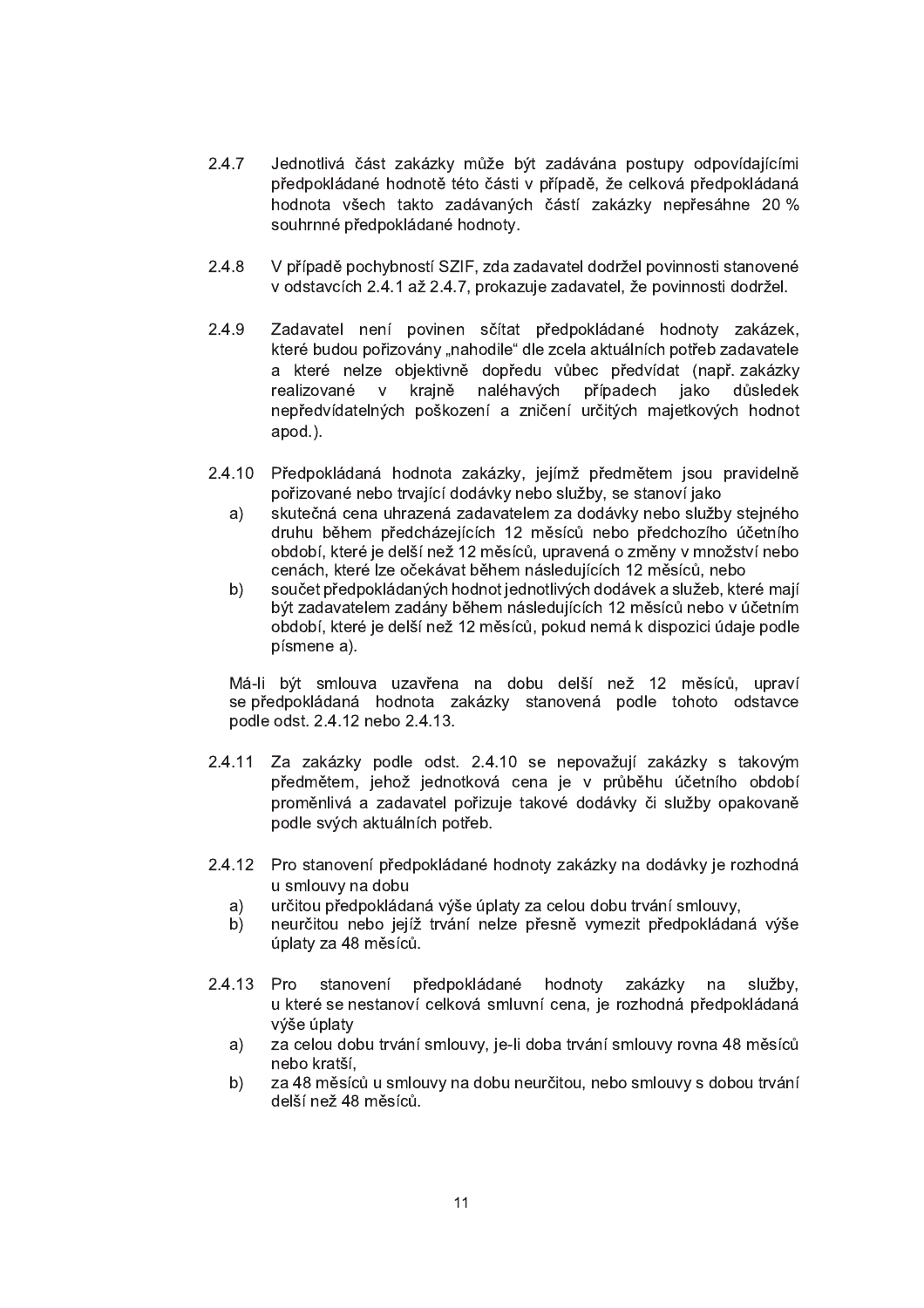- 2.4.14 Do předpokládané hodnoty musí zadavatel také zahrnout
	- u pojišťovacích služeb pojistné, provizi a jiné související platby, a)
	- $b)$ u bankovních a finančních služeb poplatky, provize, úroky a jiné souviseiící platby.
	- při projektové činnosti honoráře, provize a jiné související odměny.  $\mathsf{c}$ )
- 2.4.15 Poskytuje-li zadavatel dodavateli dodávky, služby nebo stavební práce, které jsou nezbytné pro poskytnutí zadavatelem požadovaných stavebních prací, zahrne jejich hodnotu do předpokládané hodnoty zakázky.

## 2.5 Střet zájmů

- $2.5.1$ Zadavatel postupuje tak, aby nedocházelo ke střetu zájmů. V případě realizace výběrového řízení si zadavatel vyžádá písemné čestné prohlášení všech osob, které posuzují nebo hodnotí nabídky, že nejsou ve střetu zájmů. V případě, že zadavatel sám posuzuje a hodnotí nabídky, tak je i on povinen toto čestné prohlášení doložit. Pokud zjistí, že ke střetu zájmů došlo, přijme k jeho odstranění opatření k nápravě.
- $2.5.2$ Za střet zájmů se považuje situace, kdy zájmy osob, které:
	- se podílejí na průběhu výběrového řízení, nebo a)
	- mají nebo by mohly mít vliv na výsledek výběrového řízení, ohrožují jejich b) nestrannost nebo nezávislost v souvislosti s výběrovým řízením.
- $2.5.3$ Zájmem osob uvedených v odst. 2.5.2 se pro účely této Příručky rozumí zájem získat osobní výhodu nebo snížit majetkový nebo jiný prospěch zadavatele.

#### $\mathbf{3}$ VÝBĚROVÉ ŘÍZENÍ

# 3.1 Otevřená výzva

- $3.1.1$ Zadavatel zadá zakázku v otevřené výzvě.
- $3.1.2$ V otevřené výzvě oznamuje zadavatel oznámením výběrového řízení neomezenému počtu dodavatelů svůj úmysl zadat zakázku v tomto výběrovém řízení; oznámení otevřené výzvy je výzvou k podání nabídek dodavatelů. Oznámení výběrového řízení v otevřené výzvě uveřejní zadavatel po celou dobu trvání lhůty pro podání nabídek na internetových stránkách www.eagri.cz/prv prostřednictvím Portálu Farmáře nebo na profilu zadavatele nebo v Národním elektronickém nástroji.

Zadavatel může výzvu po jejím uveřejnění odeslat některým dodavatelům, v takovém případě musí být výzva odeslána alespoň 3 dodavatelům.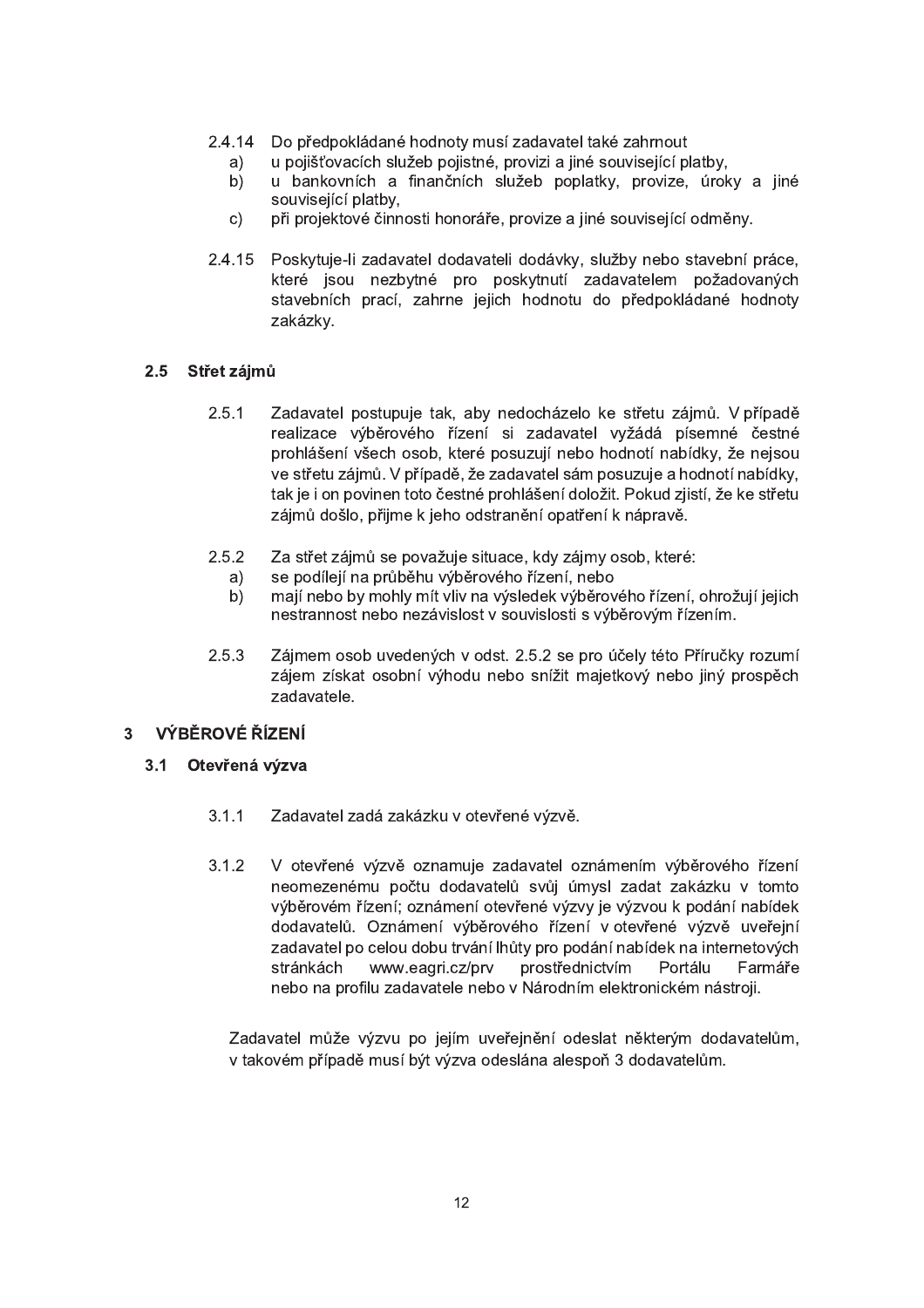3.1.3 Umožňuje-li to předmět zakázky, může zadavatel zadat zakázku na Elektronickém tržišti. Zadání zakázky na elektronickém tržišti zadává zadavatel podle pravidel, případně provozního řádu elektronického tržiště. Současně však musí být dodrženy podmínky této Příručky, zejména zásady dle čl. 2.1.2 této Příručky.

# 3.2 Zadávací podmínky

"""""""""""""""""""""""""""""""""""""""""""""""""""""

- 3.2.1 Součástí oznámení o zahájení výběrového řízení musí být základní informace o zakázce a výběrovém řízení. Oznámení musí přímo či nepřímo<sup>6</sup> obsahovat alespoň tyto údaje:
	- $a$ ) Identifikační údaie zadavatele<sup>7</sup>:
	- b) Název zakázky;
	- c) Druh zakázky (dodávky, služby nebo stavební práce);
	- d) Lhůta a místo pro podání nabídky. V případě zakázky vyšší hodnoty je povinnost uvést informaci, že otevírání nabídek se mohou zúčastnit  $\mu$ častníci, kteří podali nabídku ve lhůtě pro podání nabídek $8$
	- e) Předmět zakázky v podrobnostech nezbytných pro zpracování nabídky:
	- f) Pravidla pro hodnocení nabídek, která zahrnují i) kritéria hodnocení, ii) metodu vyhodnocení nabídek v jednotlivých kritériích a iii) váhu nebo jiný matematický vztah mezi kritérii;
	- g) Způsob jednání s účastníky, pokud hodlá zadavatel s účastníky jednat podle odst. 3.4:
	- h) Podmínky a požadavky na zpracování nabídky, jaké údaje týkající se předmětu zakázky a jeho realizace mají účastníci v nabídkách uvést. aby mohl zadavatel posoudit soulad nabídky se zadávacími podmínkami;
	- i) Požadavek na způsob zpracování nabídkové ceny;
	- j) Doba a místo plnění zakázky;
	- k) Požadavky na varianty nabídek, pokud je zadavatel připouští;
	- I) Pravidla pro vysvětlení zadávacích podmínek dle odst. 3.3.3 této Příručky.
- 3.2.2 Zadávací podmínky mohou dále obsahovat zejména:
	- a) Požadavky na prokázání kvalifikace účastníka, pokud zadavatel požadavky na kvalifikaci stanoví tyto požadavky v souladu s § 53 odst. 4 ZZVZ. V takovém případě však neplatí povinnost postupovat obdobně dle § 81 až § 85, § 87, § 88 a § 92 ZZVZ;
	- b) Obchodní podmínky a jiné smluvní podmínky nebo závazný vzor smlouvy na plnění zakázky (Obchodní podmínky pro zakázky na stavební práce jsou uvedeny Příloze č. 1 této Příručky – doporučující charakter);
	- c) Požadavky na specifikaci případných poddodavatelů (identifikační údaje) a věcné vymezení plnění dodaného jejich prostřednictvím;

<sup>&</sup>lt;sup>6</sup> Pokud některé z povinných údajů nejsou uvedeny do formuláře oznámení výběrového řízení, zadavatel v tomto formuláři uvede odkaz na elektronický nástroj, který umožňuje neomezený a přímý dálkový přístup, na kterém budou tyto informace uvedeny.

<sup>&</sup>lt;sup>7</sup> Identifikačními údaji se rozumí obchodní firma nebo název, sídlo, identifikační číslo, bylo-li přiděleno, pokud jde o právnickou osobu, a obchodní firma nebo jméno a příjmení, místo podnikání, popřípadě místo trvalého pobytu, identifikační číslo, bylo-li přiděleno, pokud jde o fyzickou osobu.

<sup>&</sup>lt;sup>8</sup> Pokud se nejedná o otevírání nabídek v elektronické podobě prostřednictvím elektronického nástroje.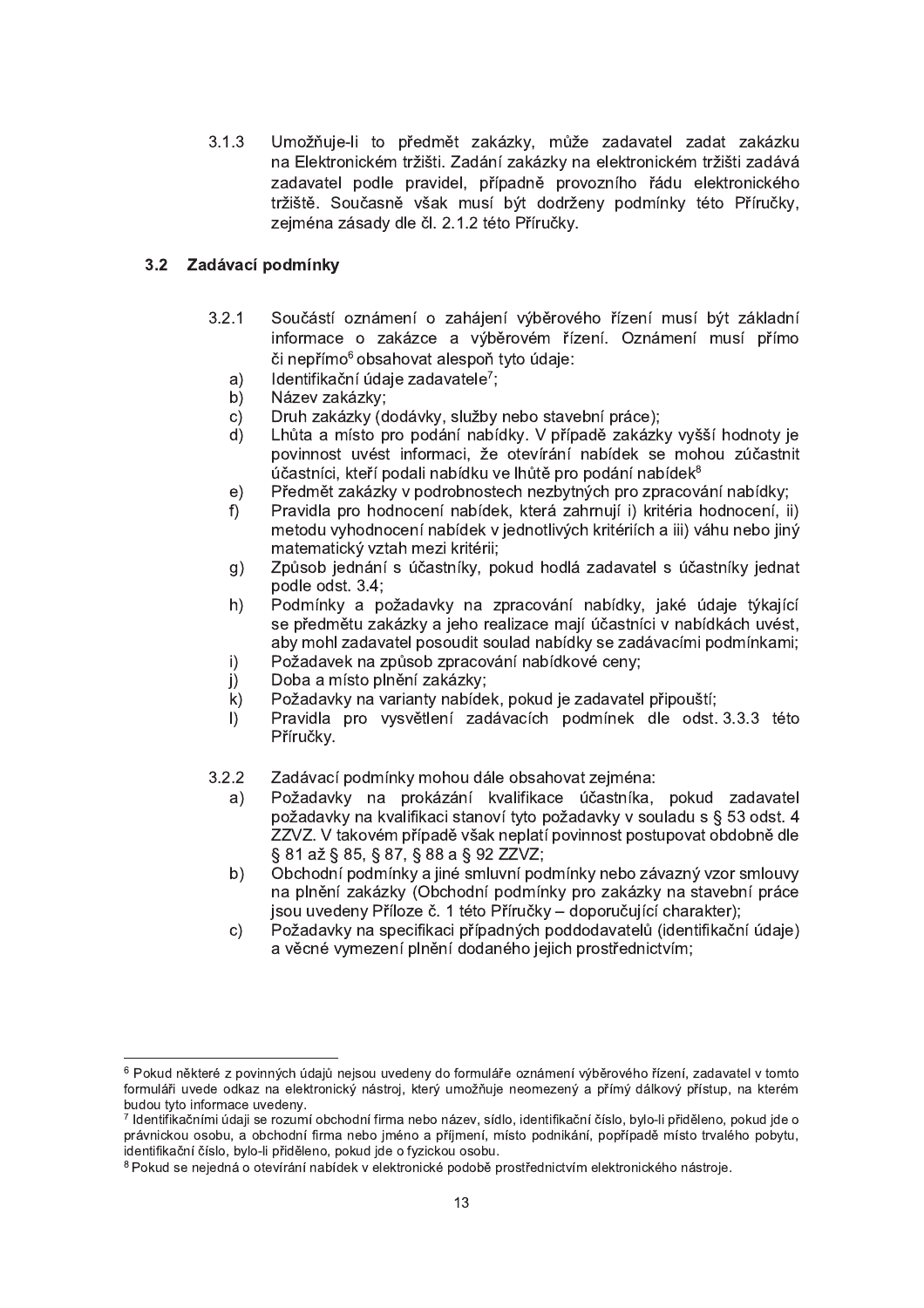- 3.2.3 Není-li to odůvodněno předmětem zakázky, zadavatel nesmí zvýhodnit nebo znevýhodnit určité dodavatele nebo výrobky tím, že technické podmínky v rámci zadávacích podmínek stanoví prostřednictvím přímého nebo nepřímého odkazu na
	- a) určité dodavatele nebo výrobky, nebo
	- b) patenty na vynálezy, užitné vzory, průmyslové vzory, ochranné známky nebo označení původu.
- 3.2.4 Odkaz podle odst. 3.2.3 může zadavatel použít, pokud stanovení technických podmínek bez použití takového odkazu nemůže být dostatečně přesné nebo srozumitelné. U každého takového odkazu zadavatel uvede možnost nabídnout rovnocenné řešení.
- $3.2.5$  Vzorový formulář oznámení výběrového řízení zadávacích podmínek je přílohou č. 2 této Příručky. Tento formulář má pouze doporučující charakter, nicméně vždy je nutné dodržet minimálně požadavky stanovené v odst. 3.2.1.

## 3.3 Lhůta pro podání nabídek a vysvětlení zadávacích podmínek

- 3.3.1 Lhůtu pro podání nabídek stanoví zadavatel vždy s ohledem na předmět zakázky v oznámení výběrového řízení stanovením konce lhůty pro podání nabídek. Lhůta stanovená podle této Příručky počíná dnem uveřejnění oznámení o zahájení výběrového řízení podle odst. 3.1.2. Lhůta se počítá v celých kalendářních dnech (nikoliv v hodinách), začíná se tak počítat až dnem, který následuje po skutečnosti rozhodné pro její počátek a pro její splnění musí uplynout celkový počet kalendářních dnů  $d$ le  $odst. 3.3.2.$
- 3.3.2 Lhůta pro podání nabídek nesmí být
	- a) u zakázek malého rozsahu, které se zadavatel rozhodl nezadávat podle odstavce 1.2.1 či 1.2.2, ale v otevřené výzvě, kratší než 10 celých kalendářních dnů.
	- b) u zakázek vyšší hodnoty kratší než 15 celých kalendářních dnů a kratší než 30 celých kalendářních dnů v případě zakázek, jejichž předpokládaná hodnota dosáhne nejméně hodnoty nadlimitní sektorové veřejné zakázky podle nařízení vlády č. 172/2016 Sb.
- 3.3.3 Dodavatel je oprávněn po zadavateli požadovat písemně vysvětlení zadávacích podmínek. Písemná žádost musí být zadavateli doručena nejpozději 4 pracovní dny před uplynutím lhůty pro podání nabídek. Vysvětlení zadávacích podmínek může zadavatel poskytnout i bez předchozí žádosti.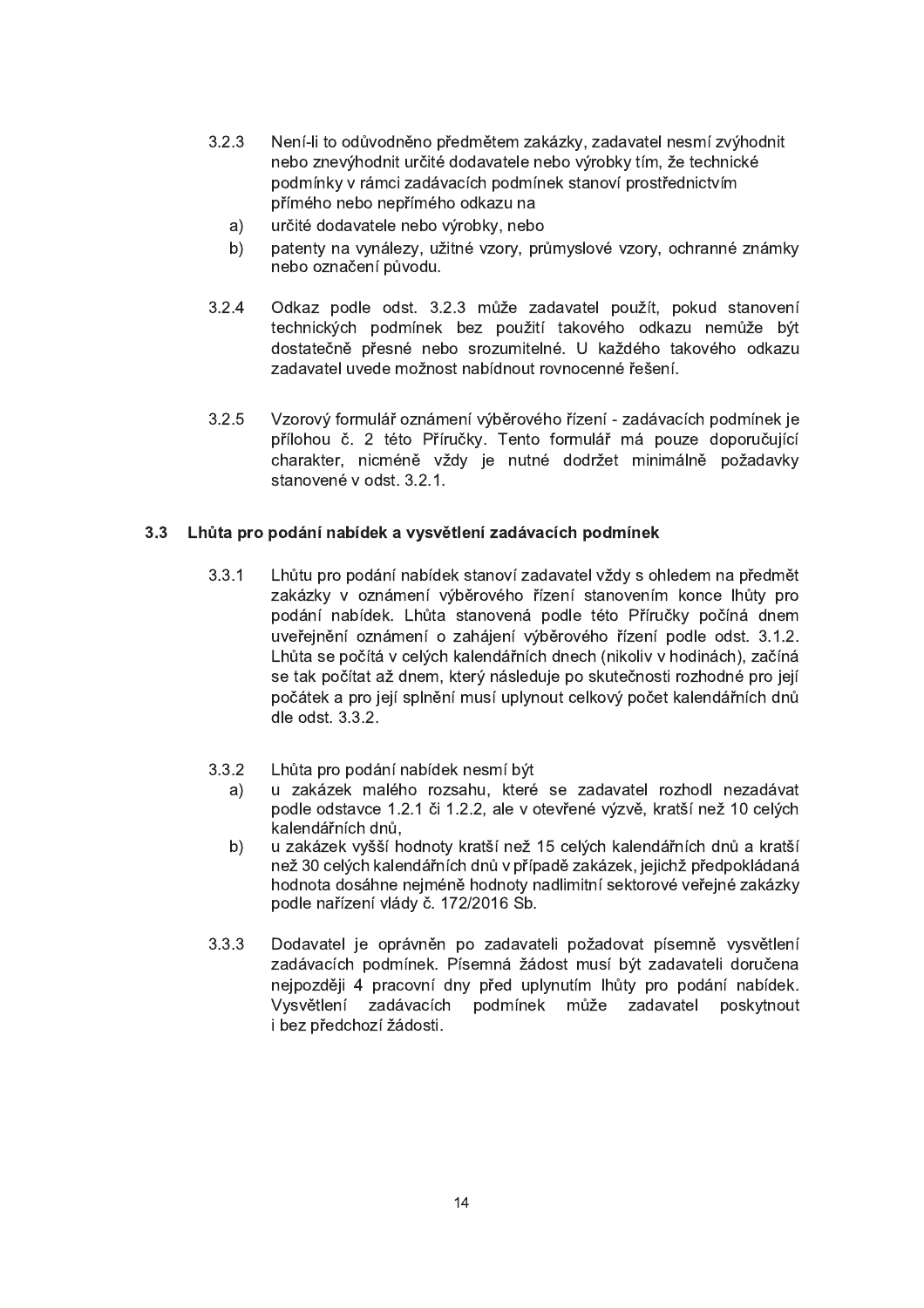- 3.3.4 Zadavatel odešle vysvětlení zadávacích podmínek, případně související dokumenty, nejpozději do 2 pracovních dnů po doručení žádosti podle předchozího odstavce. Pokud zadavatel na žádost o vysvětlení. která není doručena včas, vysvětlení poskytne, nemusí dodržet lhůtu uvedenou v předchozí větě.
- 3.3.5 Vysvětlení zadávacích podmínek, včetně přesného znění žádosti podle odstavce 3.3.3 zadavatel uveřejní stejným způsobem. jakým uveřejnil oznámení otevřené výzvy.
- 3.3.6 Zadávací podmínky obsažené v zadávací dokumentaci může zadavatel změnit nebo doplnit před uplynutím lhůty pro podání nabídek. Změna nebo doplnění zadávacích podmínek musí být uveřejněna stejným způsobem jako zadávací podmínka, která byla zadavatelem změněna nebo doplněna.
- 3.3.7 Pokud to povaha doplnění nebo změny zadávací dokumentace vyžaduje, zadavatel současně přiměřeně prodlouží lhůtu pro podání nabídek. V případě takové změny nebo doplnění zadávací dokumentace, která může rozšířit okruh možných účastníků výběrového řízení, prodlouží zadavatel lhůtu tak, aby od uveřejnění změny nebo doplnění zadávací dokumentace činila nejméně celou svou původní délku.

# 3.4 Jednání o nabídkách

- 3.4.1 Zadavatel si může v zadávacích podmínkách vyhradit, že o podaných nabídkách bude s účastníky jednat. V takovém případě je v zadávacích podmínkách povinen uvést:
	- a) způsob a zásady jednání s účastníky o nabídkách,
	- b) způsob výběru účastníků pro další fáze jednání, rozhodne-li se zadavatel postupně omezovat počet účastníků podle bodu 3.4.8 této Příručky, o jejichž nabídkách bude v jednotlivých fázích jednat.
- 3.4.2 Po otevření nabídek, po posouzení a hodnocení nabídek podle části 4 této Příručky oznámí zadavatel písemně všem účastníkům, jejichž nabídky byly hodnoceny a kteří nebyli vyloučeni, předběžný výsledek hodnocení nabídek. Současně s oznámením o předběžném výsledku hodnocení nabídek zadavatel tyto účastníky písemně vyzve k prvnímu jednání o nabídkách a uvede dobu, místo a jazyk jednání.
- 3.4.3 Zadavatel je oprávněn jednat s účastníky o všech podmínkách plnění obsažených v nabídkách, zejména o podmínkách, které jsou předmětem hodnocení. Zadavatel může v průběhu jednání změnit nebo doplnit zadávací podmínky, zejména technické podmínky, vyjma minimálních technických podmínek, které v zadávacích podmínkách stanovil jako minimální.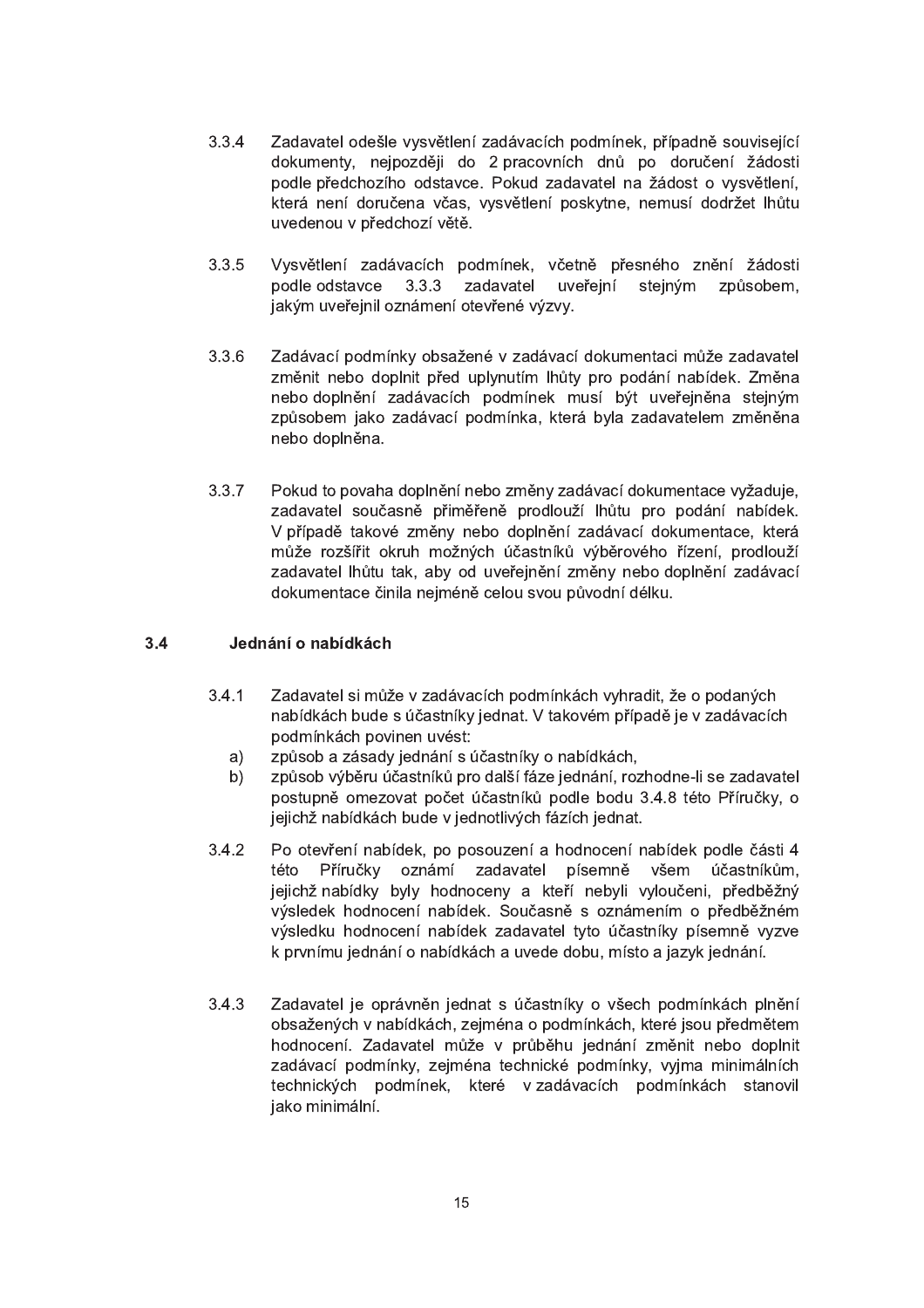- $3.4.4$ Zadavatel může jednáním o nabídkách pověřit komisi, některé její členy či pověřenou osobu.
- $3.4.5$ Zadavatel není oprávněn v průběhu jednání o nabídkách sdělovat účastníkům údaje týkající se nabídky jiného účastníka bez předchozího souhlasu takového účastníka, vyjma aktuální výše nabídkové ceny a dalších číselných údajů rozhodných pro hodnocení.
- $3.4.6$ Zadavatel může jednat o nabídkách se všemi účastníky současně či odděleně.
- $3.4.7$ Z každého jednání o nabídkách vyhotovuje zadavatel protokol s uvedením všech ujednání, která mohou mít za následek změnu nabídky či návrhu smlouvy (dále jen "protokol z jednání"). Protokol z jednání podepisuje zadavatel a účastník či účastníci, kteří se jednání o nabídkách účastnili.
- $3.4.8$ Po ukončení každé fáze jednání o nabídkách stanoví zadavatel na základě výsledků jednání pořadí účastníků. Pořadí účastníků stanoví zadavatel na základě hodnotících kritérií, a to vždy za použití všech hodnotících kritérií. Zadavatel je povinen o stanovení pořadí účastníků vyhotovit protokol, v němž uvede výsledky hodnocení jednání o nabídkách, pořadí účastníků a informaci o tom, se kterými účastníky bude jednáno v další fázi (dále jen "protokol o konečném výsledku hodnocení"). Protokol o konečném výsledku hodnocení je zadavatel povinen odeslat všem účastníkům, s nimiž bylo jednání o nabídkách v dané fázi uskutečněno bez zbytečného odkladu.
- $3.4.9$ Zadavatel může před zahájením jakékoliv fáze jednání o nabídkách oznámit účastníkům, že jde o poslední fázi jednání o nabídkách; na této skutečnosti se také může zadavatel se všemi účastníky kdykoliv písemně dohodnout.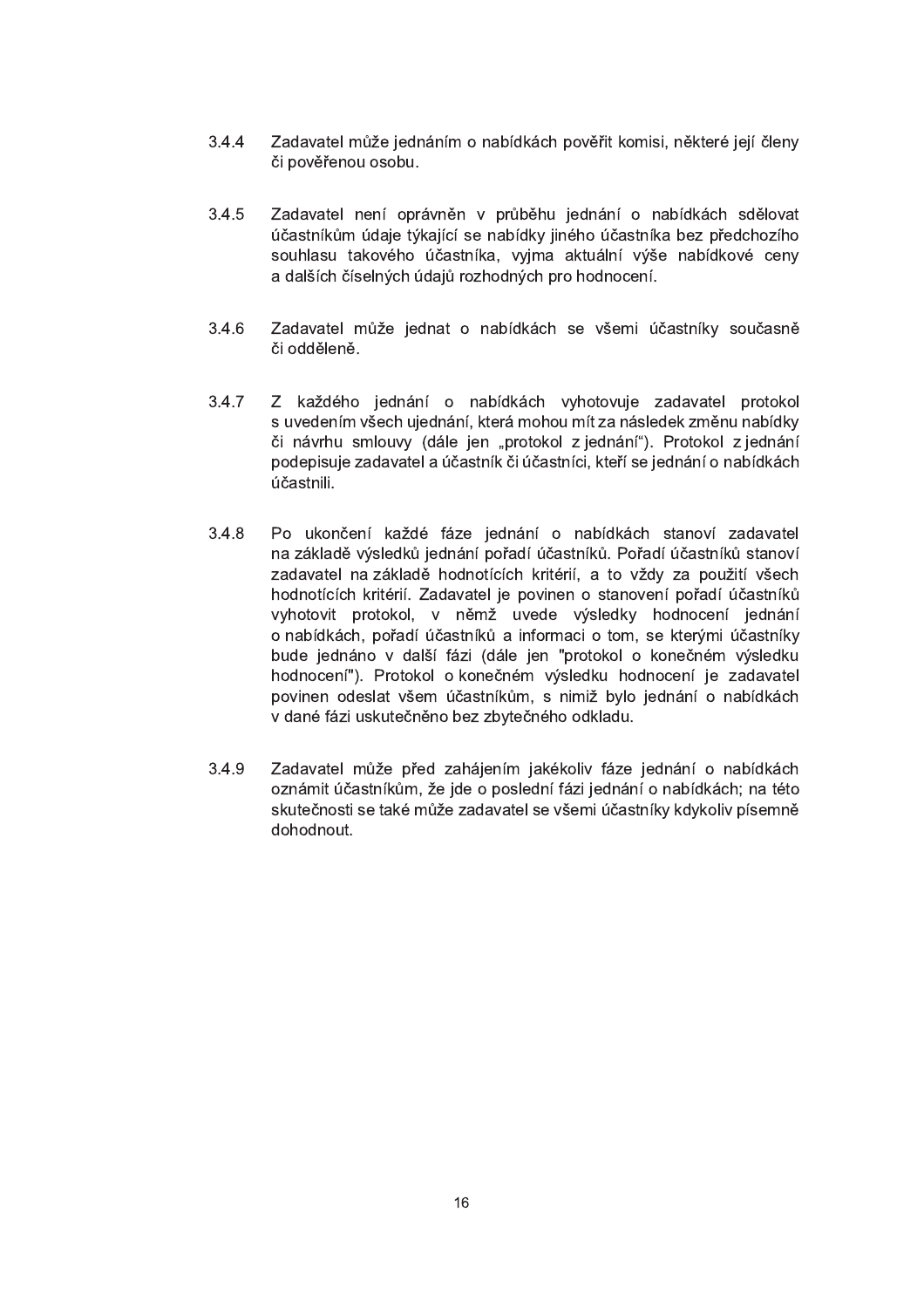#### OTEVÍRÁNÍ, POSOUZENÍ A HODNOCENÍ NABÍDEK  $\overline{\mathbf{4}}$

# 4.1 Otevírání, posouzení a hodnocení nabídek

- $4.1.1$ Otevírání, posouzení a hodnocení nabídek provádí:
	- $a)$ zadavatel.
	- $b)$ jiná osoba, pověřená zadavatelem (dále jen "pověřená osoba"), nebo
	- $c)$ komise, kterou jmenuje zadavatel.
- $4.1.2$ O otevírání, posouzení a hodnocení nabídek se pořizuje protokol obsahující rozhodné skutečnosti, týkající se posouzení a hodnocení nabídek:
	- $a)$ iména a podpisy osob, které provedly posouzení a hodnocení nabídek:
	- seznam doručených nabídek, datum a čas doručené nabídky, včetně b) identifikačních údajů účastníků;
	- seznam účastníků vyzvaných k doplnění/objasnění nabídky, pokud byli  $\mathsf{c})$ vvzváni:
	- $d)$ seznam vyloučených účastníků s uvedením důvodu jejich vyloučení;
	- $e)$ popis způsobu a odůvodnění hodnocení nabídek, pokud nebyla hodnocena pouze cena:
	- $f$ ) výsledek hodnocení.
- $4.1.3$ Protokol o otevírání, posouzení a hodnocení nabídek je přílohou č. 3 této Příručky. Tento protokol má pouze doporučující charakter, nicméně vždy je nutné dodržet minimálně požadavky stanovené v odst. 4.1.2.

# 4.2 Otevírání nabídek podaných v elektronické podobě prostřednictvím elektronického nástroje<sup>8</sup>

- $4.2.1$ Nabídky nesmí být otevřeny před uplynutím lhůty pro podání nabídek. Otevírají se pouze nabídky doručené ve lhůtě pro podání nabídek.
- $4.2.2$ Otevřením nabídky podané v elektronické podobě se rozumí zpřístupnění jejího obsahu. Nabídky podané v elektronické podobě nesmí být zpřístupněny před uplynutím lhůty pro podání nabídek.

#### $4.3$ Posouzení a hodnocení nabídek

 $4.3.1$ Osoby, které posuzují a hodnotí nabídky, nesmí být ve vztahu k zakázce a účastníkům ve střetu zájmů. Před zahájením posouzení a hodnocení nabídek musí potvrdit neexistenci střetu zájmů. Formulář Prohlášení o neexistenci střetu zájmů je přílohou č. 5 této Příručky.

<sup>8</sup> Elektronický nástroj je definován v § 213 ZZVZ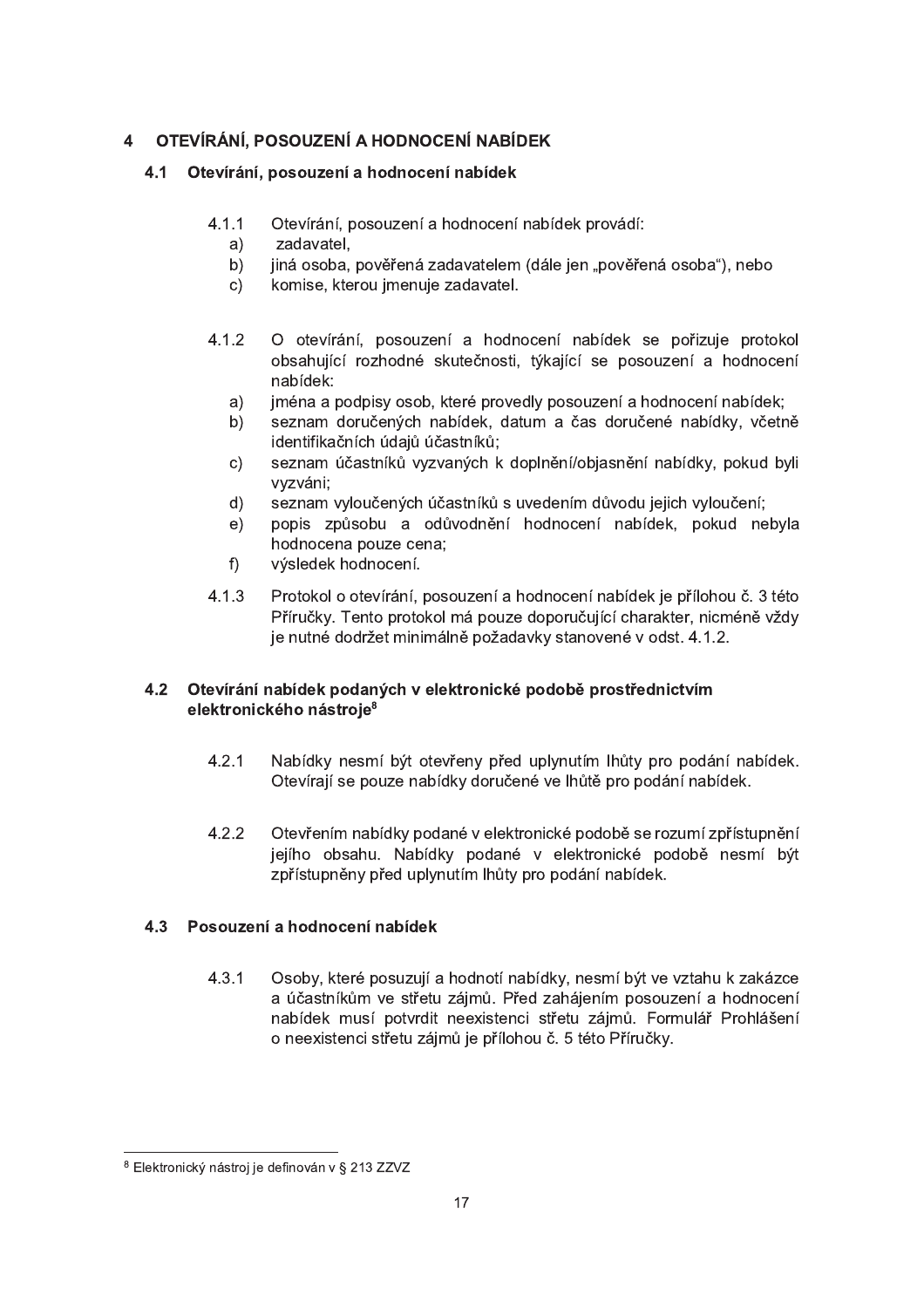- $4.3.2$ Po otevření nabídek provede zadavatel, komise nebo pověřená osoba posouzení nabídek. Posouzení nabídek spočívá v posouzení, zda jsou nabídky zpracovány v souladu se zadávacími podmínkami.
- $4.3.3$ Jestliže nabídka nesplňuje zadávací podmínky, může být účastník, který ji předložil, vyzván k jejímu doplnění nebo objasnění. Doplněním nebo objasněním nabídek nesmí být změněna celková nabídková cena a/nebo údaje a informace, které jsou předmětem hodnocení.
- 4.3.4 Zadavatel může vyloučit účastníka výběrového řízení, pokud nabídka podaná účastníkem nesplňuje zadávací podmínky, tzn., pokud údaje, doklady, vzorky nebo modely předložené účastníkem výběrového řízení:
- nesplňují zadávací podmínky nebo je účastník výběrového řízení a) ve stanovené lhůtě nedoložil.
- b) nebyly účastníkem výběrového řízení objasněny nebo doplněny na základě žádosti zadavatele, nebo
- neodpovídají skutečnosti a měly nebo mohou mít vliv na posouzení  $c)$ splnění zadávacích podmínek nebo na naplnění kritérií hodnocení.
- $4.3.5$ Zadavatel může vyloučit účastníka pro nezpůsobilost, pokud prokáže, že
	- plnění nabízené účastníkem by vedlo k nedodržování povinností a) vyplývajících z předpisů práva životního prostředí, sociálních nebo pracovněprávních předpisů nebo kolektivních smluv vztahujících se k předmětu plnění zadávané zakázky,
	- došlo ke střetu zájmů a jiné opatření k nápravě, kromě zrušení b) výběrového řízení, není možné,
	- došlo k narušení hospodářské soutěže předchozí účastí účastníka  $\mathsf{C}$ výběrového řízení při přípravě výběrového řízení, jiné opatření k nápravě není možné a účastník výběrového řízení na výzvu zadavatele neprokázal, že k narušení hospodářské soutěže nedošlo,
	- $d)$ se dodavatel dopustil v posledních 3 letech před zahájením výběrového řízení závažných nebo dlouhodobých pochybení při plnění dřívějšího smluvního vztahu se zadavatelem zadávané zakázky, nebo s jiným zadavatelem, která vedla ke vzniku škody, předčasnému ukončení smluvního vztahu nebo jiným srovnatelným sankcím,
	- se dodavatel pokusil neoprávněně ovlivnit rozhodnutí zadavatele  $e)$ ve výběrovém řízení nebo se neoprávněně pokusil o získání neveřejných informací, které by mu mohly zajistit neoprávněné výhody ve výběrovém řízení, nebo
	- $f$ ) se dodavatel dopustil v posledních 3 letech před zahájením výběrového řízení nebo po zahájení výběrového řízení závažného profesního pochybení, které zpochybňuje jeho důvěryhodnost, včetně pochybení za která byl disciplinárně potrestán nebo mu bylo uloženo kárné opatření.
- 4.3.6 Zadavatel může vyloučit účastníka pro nezpůsobilost také. pokud na základě věrohodných informací získá důvodné podezření, že dodavatel uzavřel s jinými osobami zakázanou dohodu v souvislosti se zadávanou zakázkou.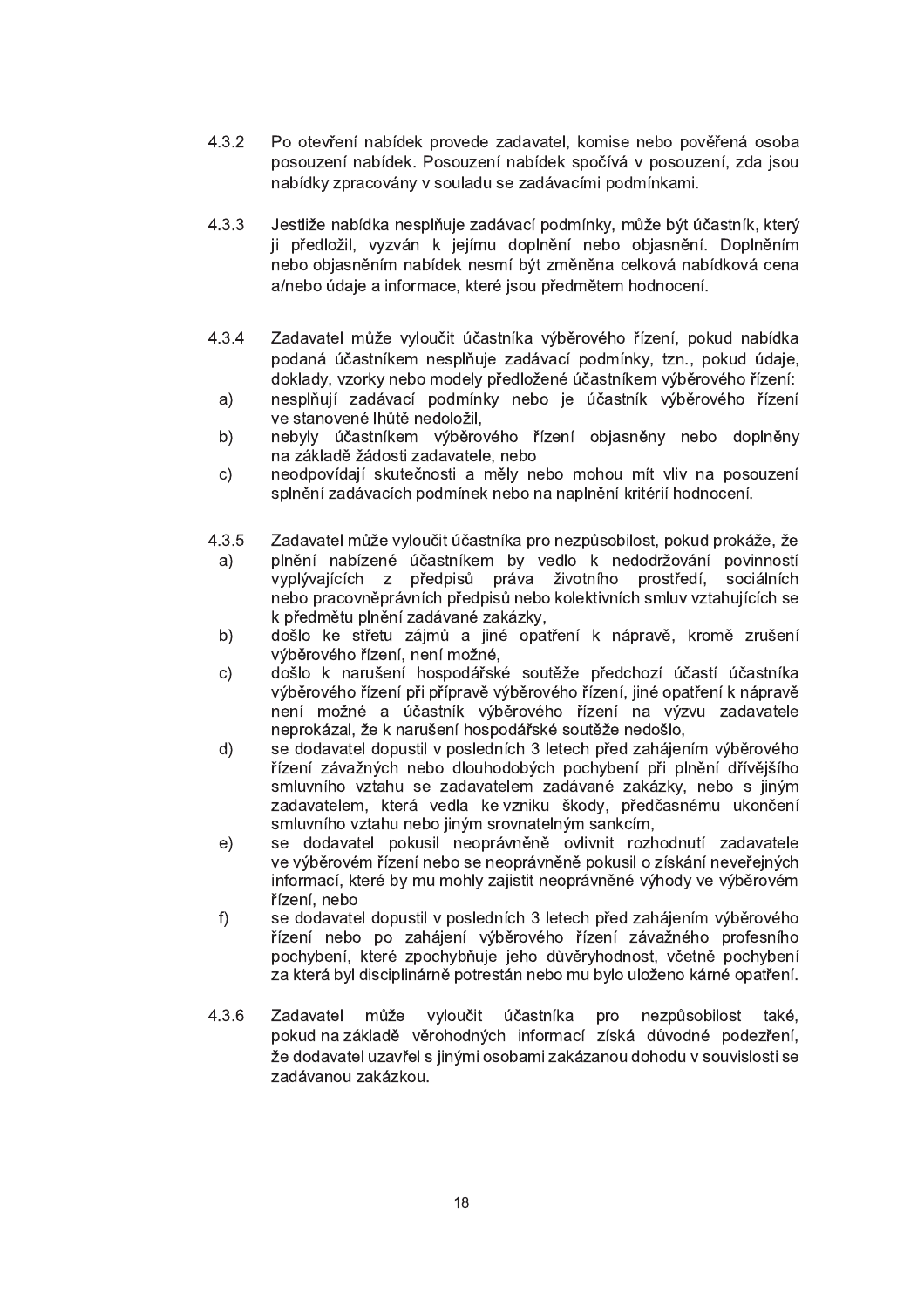- 4.3.7 Zadavatel může vyloučit účastníka výběrového řízení, pokud nabídka účastníka výběrového řízení obsahuje mimořádně nízkou nabídkovou cenu, která nebyla účastníkem výběrového řízení zdůvodněna. Pokud zadavatel posoudí nabídkovou cenu účastníka jako mimořádně nízkou, vyzve jej ke zdůvodnění jeho nabídkové ceny.
- 4.3.8 Vybraného účastníka zadavatel vyloučí z účasti ve výběrovém řízení. pokud zijstí, že jsou naplněny důvody vyloučení podle odst. 4.3.4 nebo může prokázat naplnění důvodů podle odst. 4.3.5, písm. a) až c).
- 4.3.9 Hodnocení nabídek provádí zadavatel, komise nebo pověřená osoba podle hodnotících kritérií uvedených v zadávacích podmínkách. Jako nejvhodnější nabídku vyhodnotí ekonomicky nejvýhodnější nabídku. Hodnocení nabídek může být provedeno před jejich posouzením, v takovém případě dojde k posouzení nabídky, která byla podána účastníkem, se kterým má být uzavřena smlouva. Tato skutečnost je v takovém případě uvedena v protokolu dle odst. 4.1.2.
- 4.3.10 Ekonomická výhodnost nabídek se hodnotí na základě nejvýhodnějšího poměru nabídkové ceny a kvality včetně poměru nákladů životního cyklu a kvality, případně jen podle nejnižší nabídkové ceny nebo nejnižších nákladů životního cyklu. Zadavatel může rovněž stanovit pevnou cenu a hodnotit pouze kvalitu nabízeného plnění.
- 4.3.11 Pro hodnocení ekonomické výhodnosti nabídky podle kvality je zadavatel povinen stanovit kritéria, která vyjadřují kvalitativní, environmentální nebo sociální hlediska spojená s předmětem zakázky. Kritéria kvality musí být vymezena tak, aby podle nich nabídky mohly být porovnatelné a naplnění kritérií ověřitelné. Kritériem kvality nesmí být smluvní podmínky, jejichž účelem je utvrzení povinností dodavatele, nebo platební podmínky (např. smluvní pokuty či sankce, splatnost atp.).
- 4.3.12 Kritériem kvality mohou být zejména
	- a) technická úroveň,
	- b) estetické nebo funkční vlastnosti,
	- c) uživatelská přístupnost.
	- d) sociální, environmentální nebo inovační aspekty.
	- e) organizace, kvalifikace nebo zkušenost osob, které se mají přímo podílet na plnění zakázky v případě, že na úroveň plnění má významný dopad kvalita těchto osob,
	- f) úroveň servisních služeb včetně technické pomoci,
	- g) podmínky a lhůta dodání nebo dokončení plnění, nebo
	- h) jiná kritéria, pokud jsou založena na objektivních skutečnostech vztahujících se k osobě dodavatele nebo k předmětu zakázky.
- 4.3.13 Pokud je ve výběrovém řízení jediný účastník, může být zadavatelem vybrán bez provedení hodnocení.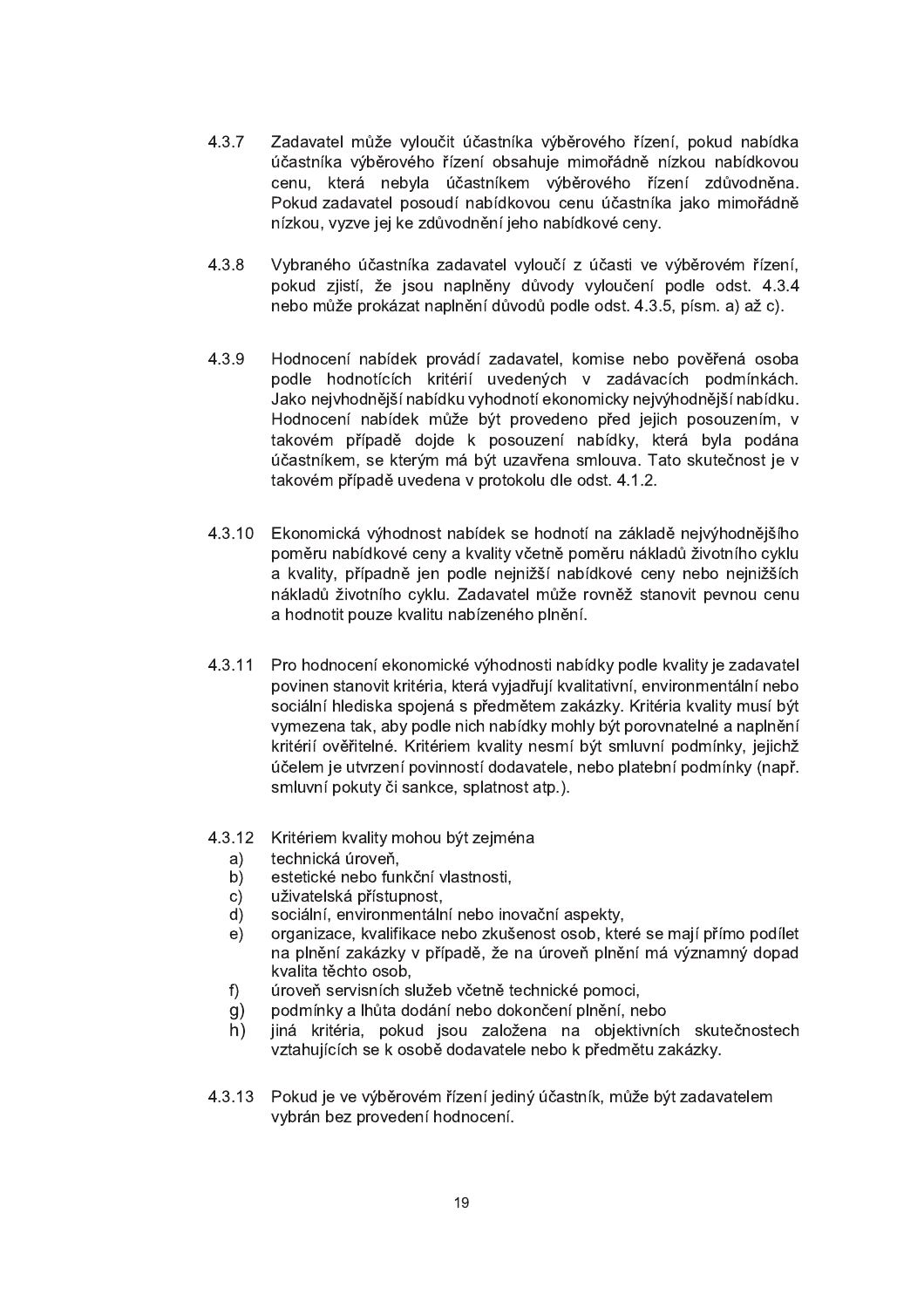# UZAVŘENÍ SMLOUVY, ZMĚNA SMLOUVY

## 4.4 Uzavření smlouvy s dodavatelem

- 4.4.1 Zadavatel je povinen vybrat k uzavření smlouvy účastníka výběrového řízení, jehož nabídka byla vyhodnocena jako ekonomicky nejvýhodnější podle výsledku hodnocení nabídek nebo výsledku elektronické aukce, pokud byla použita. Smlouva musí být uzavřena ve shodě se zadávacími podmínkami a vybranou nabídkou.
- 4.4.2 Pokud vybraný účastník odmítne uzavřít smlouvu nebo zadavateli neposkytne dostatečnou součinnost k jejímu uzavření, může zadavatel vyzvat k uzavření smlouvy dalšího účastníka výběrového řízení, a to v pořadí, které vyplývá z výsledku původního hodnocení nabídek nebo elektronické aukce nebo z výsledku nového hodnocení. Nové hodnocení zadavatel musí provést, pokud by vyloučení vybraného dodavatele znamenalo podstatné ovlivnění původního pořadí nabídek. V případě, že účastník neposkytl zadavateli dostatečnou součinnost, doloží zadavatel tuto skutečnost písemně formou čestného prohlášení.
- 4.4.3 Smlouva musí mít písemnou formu a musí obsahovat alespoň tyto náležitosti:
	- $r$ a) označení smluvních stran vč. IČO a DIČ pokud isou přiděleny:
	- b) předmět plnění (konkretizovaný kvantitativně i kvalitativně);
	- c) cena bez DPH, a informaci, zda dodavatel je či není plátcem DPH, platební podmínky;
	- d) doba a místo plnění;
	- e) další obligatorní náležitosti dle zákona č. 89/2012 Sb., občanského zákoníku.

### ZMĚNA SMLOUVY

- 4.4.4 Zadavatel nesmí umožnit podstatnou změnu závazku ze smlouvy, kterou uzavřel na plnění zakázky. Za podstatnou se považuje taková změna. která by
	- a) umožnila účast jiných dodavatelů nebo by mohla ovlivnit výběr dodavatele v původním výběrovém řízení, pokud by zadávací podmínky původního výběrového řízení odpovídaly této změně,
	- b) měnila ekonomickou rovnováhu závazku ze smlouvy ve prospěch vybraného dodavatele, nebo
	- c) vedla k významnému rozšíření rozsahu plnění veřejné zakázky.
- 4.4.5 Za podstatnou změnu závazku ze smlouvy na zakázku se nepovažuje změna, která nemění celkovou povahu zakázky a jejíž hodnota je nižší než
	- a) 10 % původní hodnoty závazku, nebo
	- b) 15 % původní hodnoty závazku ze smlouvy na zakázku na stavební práce.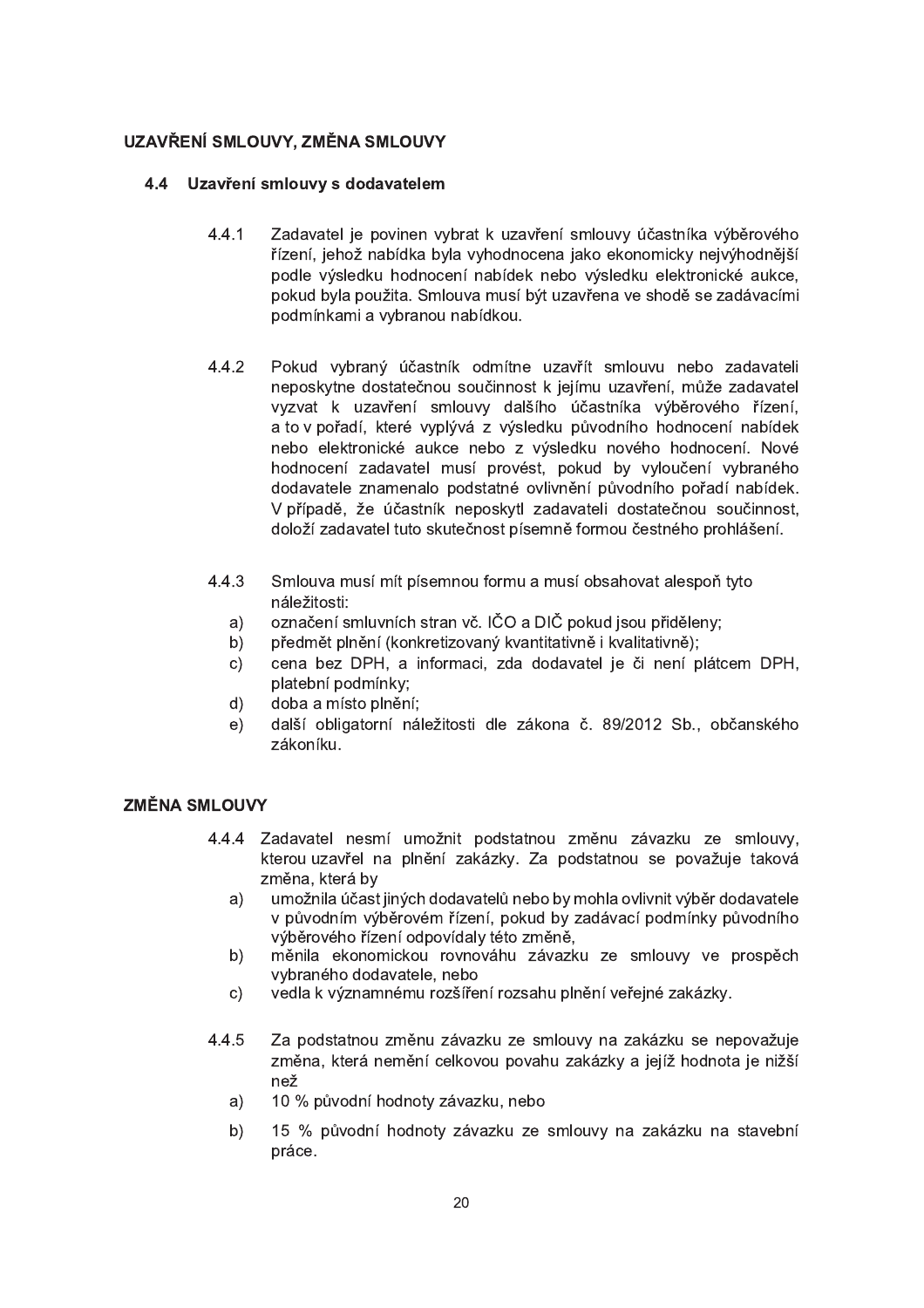Pokud bude provedeno více změn, je rozhodný součet hodnot všech těchto změn.

- 4.4.6 Za podstatnou změnu závazku ze smlouvy na zakázku se nepovažují dodatečné stavební práce, služby nebo dodávky od dodavatele původní zakázky, které nebyly zahrnuty v původním závazku ze smlouvy na zakázku, pokud jsou nezbytné a změna v osobě dodavatele
	- a) není možná z ekonomických anebo technických důvodů spočívajících zejména v požadavcích na slučitelnost nebo interoperabilitu se stávajícím zařízením, službami nebo instalacemi pořízenými zadavatelem v původním výběrovém řízení,
	- b) by způsobila zadavateli značné obtíže nebo výrazné zvýšení nákladů a
	- c) hodnota dodatečných stavebních prací, služeb nebo dodávek nepřekročí 50 % původní hodnoty závazku; pokud bude provedeno více změn, je rozhodný součet hodnoty všech změn podle tohoto odstavce.
- 4.4.7 Za podstatnou změnu závazku ze smlouvy na zakázku se nepovažuje změna.
	- a) jejíž potřeba vznikla v důsledku okolností, které zadavatel jednající s náležitou péčí nemohl předvídat,
	- b) nemění celkovou povahu zakázky a
	- c) hodnota změny nepřekročí 50 % původní hodnoty závazku; pokud bude provedeno více změn, je rozhodný součet hodnoty všech změn podle tohoto odstavce.
- 4.4.8 Za podstatnou změnu závazku ze smlouvy na zakázku, jejímž předmětem je provedení stavebních prací, se nepovažuje záměna jedné nebo více položek soupisu stavebních prací jednou nebo více položkami, za předpokladu že
	- a) nové položky soupisu stavebních prací představují srovnatelný druh materiálu nebo prací ve vztahu k nahrazovaným položkám,
	- b) cena materiálu nebo prací podle nových položek soupisu stavebních prací je ve vztahu k nahrazovaným položkám stejná nebo nižší,
	- c) materiál nebo práce podle nových položek soupisu stavebních prací jsou ve vztahu k nahrazovaným položkám kvalitativně stejné nebo vyšší a
	- d) zadavatel vyhotoví o každé jednotlivé záměně přehled obsahující nové položky soupisu stavebních prací s vymezením položek v původním soupisu stavebních prací, které jsou takto nahrazovány, spolu s podrobným a srozumitelným odůvodněním srovnatelnosti materiálu nebo prací podle písmene a) a stejné nebo vyšší kvality podle písmene c).
- 4.4.9 Pro účely výpočtu hodnoty změny nebo cenového nárůstu se původní hodnotou závazku rozumí cena sjednaná ve smlouvě na zakázku upravená v souladu s ustanoveními o změně ceny, obsahuje-li smlouva na zakázku taková ustanovení. Celkový cenový nárůst související se změnami podle odst. 4.4.6 a 4.4.7 při odečtení stavebních prací, služeb nebo dodávek, které nebyly s ohledem na tyto změny realizovány, nepřesáhne 30 % původní hodnoty závazku.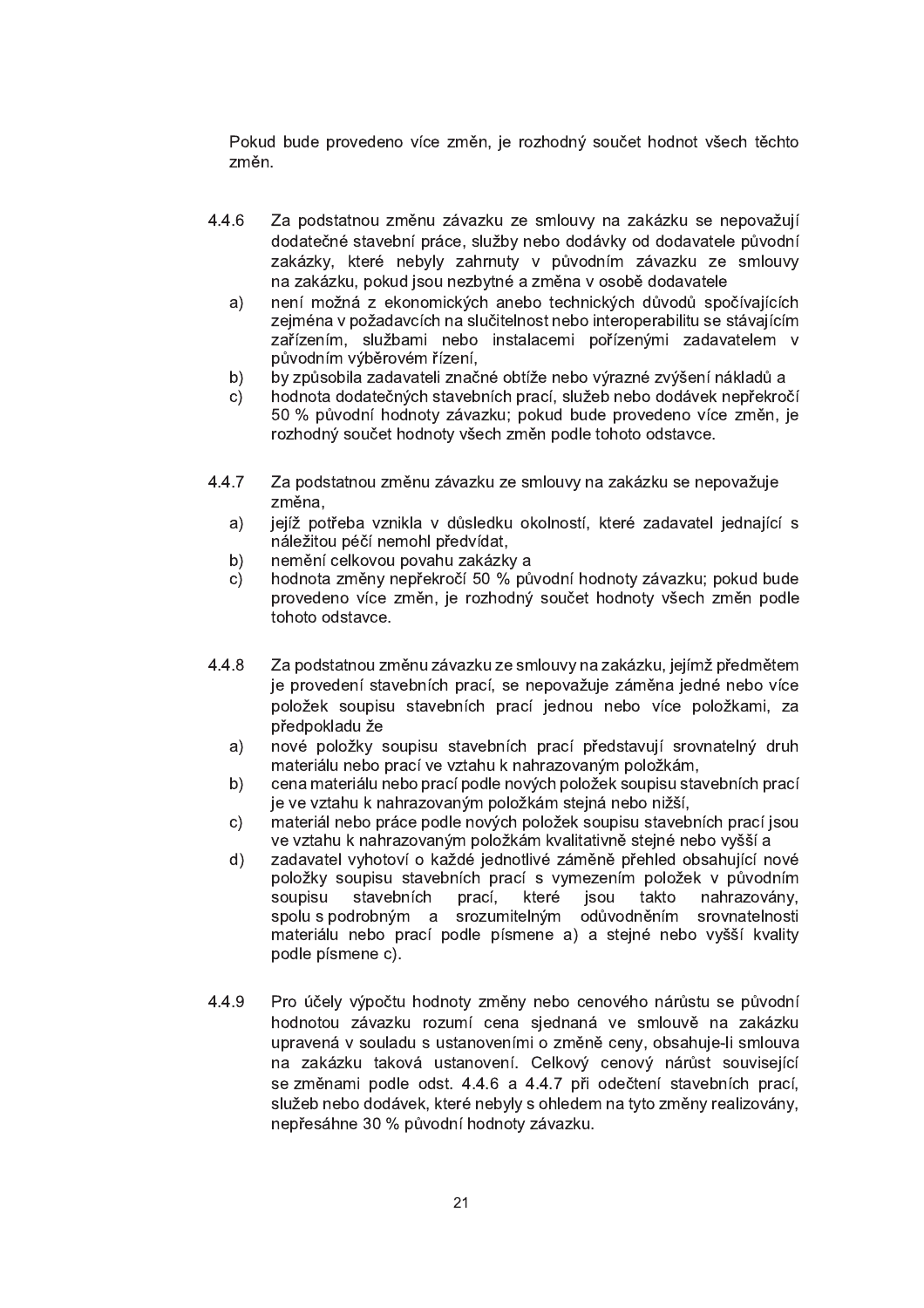# 4.5 Zrušení výběrového řízení

- $4.5.1$ Zadavatel je oprávněn výběrové řízení zrušit, nejpozději však do uzavření smlouvy. O zrušení výběrového řízení je zadavatel povinen do 3 pracovních dnů písemně informovat všechny účastníky, kteří podali nabídku ve lhůtě pro podání nabídek.
- V případě zrušení výběrového řízení v době běhu lhůty pro podávání  $4.5.2$ nabídek, zadavatel oznámí zrušení výběrového řízení stejným způsobem, jakým toto výběrové řízení zahájil.
- $4.5.3$ Zadavatel je povinen výběrové řízení zrušit také v případě, že ve lhůtě pro podání nabídek neobdržel žádnou nabídku.

# 4.6 Poskytování informací

- $4.6.1$ O výsledku výběrového řízení musejí být bez zbytečného odkladu informováni všichni účastníci, kteří podali nabídky ve lhůtě pro podání nabídek a jejichž nabídka nebyla vyřazena z výběrového řízení. Oznámení o výsledku výběrového řízení musí obsahovat min. následující informace: identifikační údaje účastníků, jejichž nabídka byla hodnocena, výsledek hodnocení nabídek, z něhož je zřejmé pořadí nabídek. Tato informace musí být zaslána písemně, a to buď dopisem, nebo elektronicky (odeslání musí být schopen zadavatel prokázat - podací lístek, předávací protokol, emailovou doručenkou spolu s odeslaným emailem apod.)
- $4.6.2$ Pokud si to zadavatel v oznámení výběrového řízení vyhradil, může ve výběrovém řízení uveřejnit oznámení o výsledku výběrového řízení a případné oznámení o vyřazení nabídky stejným způsobem, jakým uveřejnil výběrové řízení. V takovém případě se oznámení o výsledku výběrového řízení a případné oznámení o vyřazení nabídky považuje za doručené všem dotčeným účastníkům okamžikem uveřejnění (zadavatel nemusí postupovat podle bodu 4.6.1.).
- 4.6.3 Zadavatel je povinen neprodleně informovat SZIF o všech řízeních o přezkoumání úkonů zadavatele zahájených Úřadem pro ochranu hospodářské soutěže (dále jen "ÚOHS") a rozhodnutích ÚOHS o těchto řízeních, jejichž předmětem je zakázka spolufinancovaná ze zdrojů EU.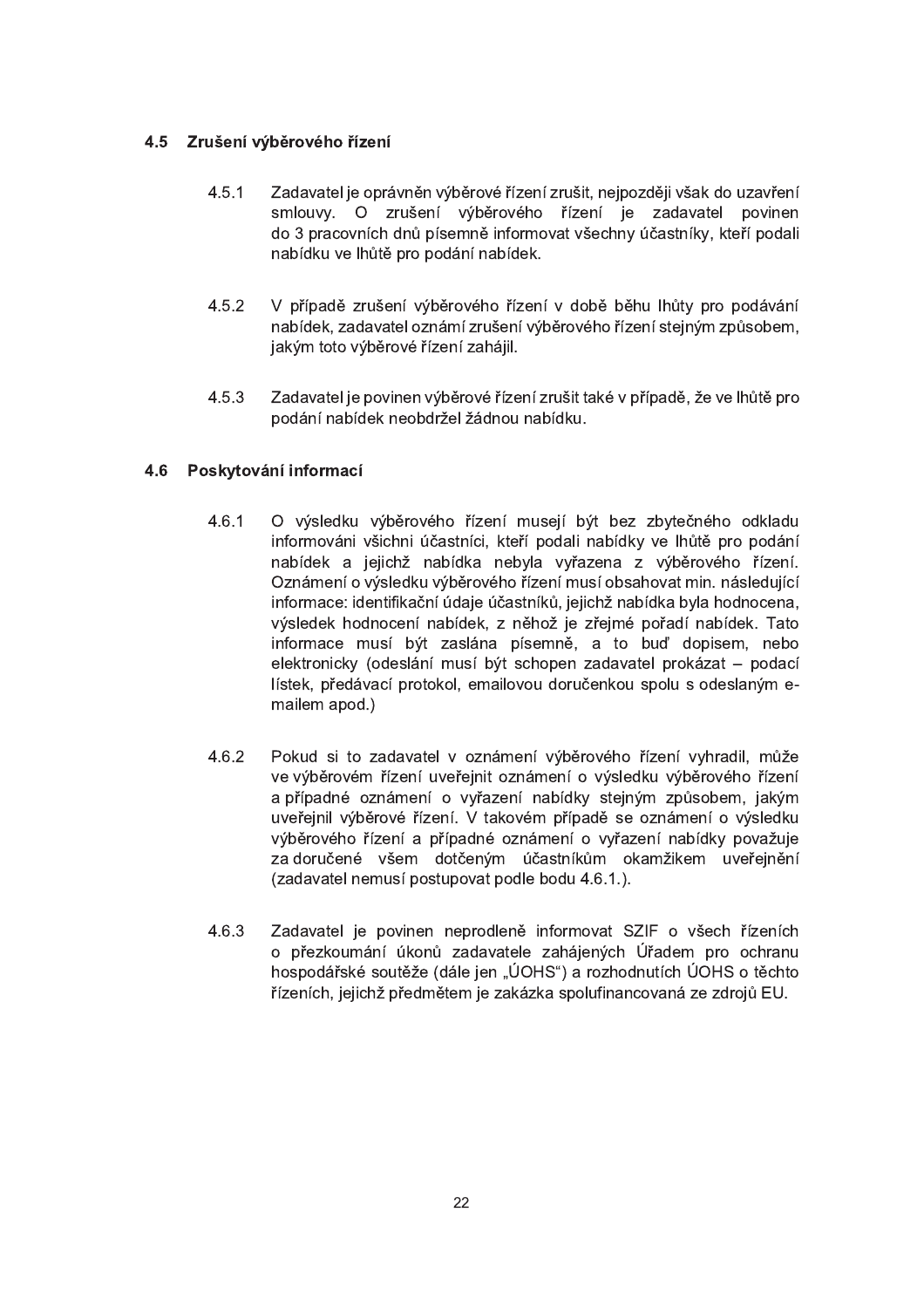#### KONTROLA VÝBĚROVÝCH A ZADÁVACÍCH ŘÍZENÍ 5

#### $5.1$ Povinnosti zadavatele k uchování dokumentace

- $5.1.1$ Zadavatel je povinen uchovávat dokumentaci o zakázce a záznamy o elektronických úkonech související se zadáním zakázky. Dokumentací o zakázce se rozumí souhrn všech dokumentů v listinné či elektronické podobě, jejichž pořízení v průběhu výběrového řízení, popř. po jeho ukončení vyžaduje tato Příručka, včetně nabídek jednotlivých účastníků.
- Pro účely ověření správnosti postupu zadavatele při zadávání zakázky  $5.1.2$ bude při kontrolách zadávacích řízení vyžadována dokumentace o zadávacím řízení dle § 216 ZZVZ.
- Při kontrolách výběrových řízení budou vyžadovány především  $5.1.3$ následující základní dokumenty:
	- zadávací podmínky vymezující předmět zakázky vč. dokladů  $a)$ prokazujících jejich odeslání či uveřejnění:
	- nabídky podané účastníky, včetně případného objasnění či doplnění; b)
	- protokol o otevírání nabídek, posouzení a hodnocení nabídek podepsaný  $\mathsf{C}$ ) příslušnými osobami;
	- smlouva uzavřená s vybraným dodavatelem, včetně jejích případných  $d)$ dodatků:
	- $e)$ oznámení o výsledku výběrového řízení zaslaná všem účastníkům, kteří podali nabídku ve lhůtě pro podání nabídek, jejichž nabídka nebyla vyřazena, včetně dokladů prokazujících jejich odeslání, pokud toto oznámení nebylo uveřejněno podle bodu 4.6.2;
	- oznámení o vyloučení účastníka, včetně dokladu prokazujícího jeho  $f$ ) odeslání/ uveřejnění, pokud byl nějaký účastník vyřazen;
	- vysvětlení zadávacích podmínek včetně dokladů prokazujících jeho  $g)$ odeslání/ uveřejnění, pokud bylo nějaké poskytnuto,
	- jmenování pověřené osoby nebo hodnotící komise (pokud byly  $h)$ imenovány) včetně prohlášení o neexistenci střetu zájmů.
	- doklad o uveřejnění smlouvy s vybraným dodavatelem v registru smluv  $i)$ dle zákona č. 340/2015 Sb., o zvláštních podmínkách účinnosti některých smluv, uveřejňování těchto smluv a o registru smluv (zákon o registru smluv) v případě, že smlouva musí být dle zákona o registru smluv povinně uveřejněna. Podle zákona o registru smluv se v registru smluv povinně uveřejňuje soukromoprávní smlouva, jakož i smlouva o poskytnutí dotace nebo návratné finanční výpomoci, jejíž jednou ze stran stranou je
		- Česká republika,
		- územní samosprávný celek, včetně městské části nebo městského obvodu územně členěného statutárního města nebo městské části hlavního města Prahy,
		- státní příspěvková organizace,  $\overline{a}$
		- státní fond.
		- veřejná výzkumná instituce nebo veřejná vysoká škola.
		- dobrovolný svazek obcí,  $\overline{a}$
		- regionální rada regionu soudržnosti,  $\overline{a}$
		- příspěvková organizace územního samosprávného celku,  $\overline{a}$
		- ústav založený státem nebo územním samosprávným celkem, L,
		- obecně prospěšná společnost založená státem nebo územním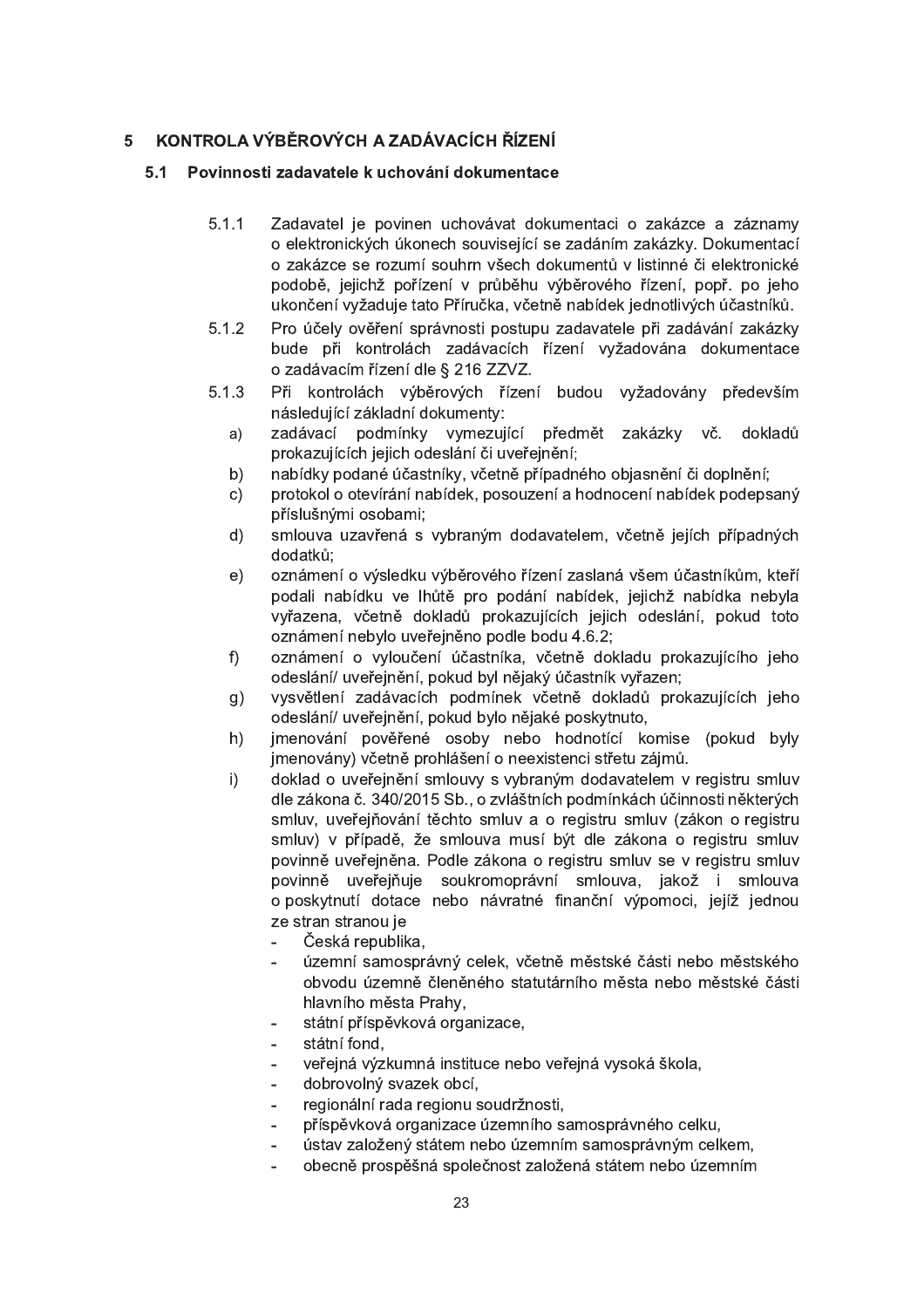- samosprávným celkem,
- státní podnik nebo národní podnik,
- zdravotní pojišťovna.
- Český rozhlas nebo Česká televize, nebo
- právnická osoba, v níž má stát nebo územní samosprávný celek sám nebo s jinými územními samosprávnými celky většinovou majetkovou účast, a to i prostřednictvím jiné právnické osoby. Uvedené se nevztahuje na právnickou osobu založenou podle jiného než českého práva, která působí převážně mimo území České republiky. Další podmínky a výjimky jsou stanoveny v zákoně o registru smluv.9
- 5.1.4 Zadavatel musí uchovat veškeré originální dokumenty související s realizací zakázky nejméně po dobu 10 let od proplacení projektu, zároveň však alespoň do 31. 12. 2026.

# 6 STANOVENÍ FINANČNÍCH OPRAV, KTERÉ SE POUŽIJÍ PRO VÝDAJE FINANCOVANÉ Z EZFRV V PŘÍPADĚ PORUŠENÍ USTANOVENÍ TÉTO PŘÍRUČKY PŘI ZADÁVÁNÍ ZAKÁZEK MALÉHO ROZSAHU ZADANÝCH V OTEVŘENÉ VÝZVĚ A ZAKÁZEK VYŠŠÍ HODNOTY

# 6.1 Výše finanční opravy

"""""""""""""""""""""""""""""""""""""""""""""""""""""

- 6.1.1 Finanční oprava bude vždy stanovena paušální sazbou dle tabulky uvedené níže.
- 6.1.2 Výše finanční opravy se vypočte z částky, která byla nebo má být SZIF poskytnuta v souvislosti se zakázkou, u které se porušení vyskytlo s výjimkou finanční opravy č. 23.
- 6.1.3 V případě, že u zakázky bude identifikováno více porušení, výše finančních oprav stanovených za jednotlivá porušení se nesčítají a výsledná finanční oprava je stanovena s ohledem na nejzávažnější porušení.
- 6.1.4 Závažnost porušení je posuzována zejména z hlediska jeho skutečného nebo možného vlivu na výsledek výběrového/zadávacího řízení, z hlediska míry porušení základních zásad zadávání veřejných zakázek a z hlediska míry porušení principů hospodárnosti, efektivity a účelnosti při vynakládání veřejných prostředků. Porušení je nutno považovat za závažné především v případech, kdy v jeho důsledku došlo k odrazení potenciálních dodavatelů od účasti ve výběrovém/zadávacím řízení nebo k zadání zakázky jinému dodavateli, než kterému měla být zadána.
- 6.1.5 V případě, že bude identifikováno porušení, které nelze podřadit pod konkrétní typ porušení uvedený v níže uvedené tabulce, bude stanovena finanční oprava analogicky a dle zásady přiměřenosti.

<sup>9</sup> Při uveřejnění smlouvy se doporučuje postupovat v souladu s Metodickým návodem k aplikaci zákona o registu smluv a Metodickým návodem k aplikaci zákona o registru smluv (soukromoprávní část), které vypracovalo Ministerstvo vnitra ČR jako správce informačního systému registru smluv. Tyto metodické návody jsou k dispozici na internetových stránkách Ministerstva vnitra: http://www.mvcr.cz/clanek/registr-smluv.aspx?q=Y2hudW09OQ%3d%3d.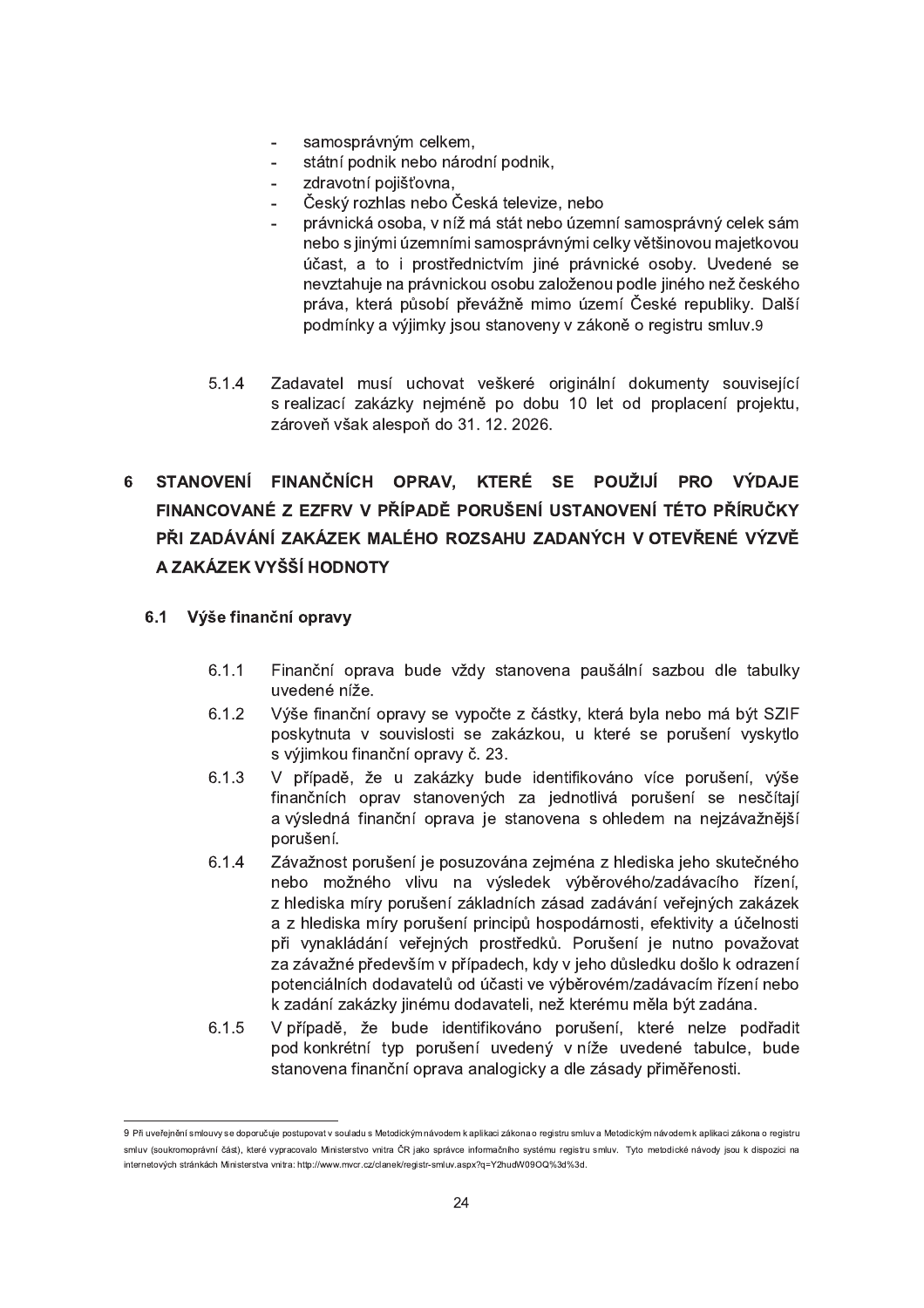- 6.1.6 V případě, že identifikované porušení nemohlo mít ani potenciální finanční dopad, nestanoví se za něj žádná finanční oprava.
- 6.1.7 Tabulky finančních oprav jsou uvedeny v příloze 2 Obecných podmínek Pravidel.

# 7 PŘÍLOHY

- Příloha č. 1 Obchodní podmínky zakázek na stavební práce
- Příloha č. 2 Formulář oznámení výběrového řízení zadávací podmínky
- Příloha č. 3 Protokol o otevírání, posouzení a hodnocení nabídek
- Příloha č. 4 Jmenování komise / Pověření k otevírání nabídek, posouzení a hodnocení nabídek
- Příloha č. 5 Prohlášení o neexistenci střetu zájmů
- Příloha č. 6 Podnět k zahájení správního řízení

V Praze dne 1. 8. 2019 " "The Microsoft Community Ing. Miroslav Toman, CSc. v. r. ministr zemědělství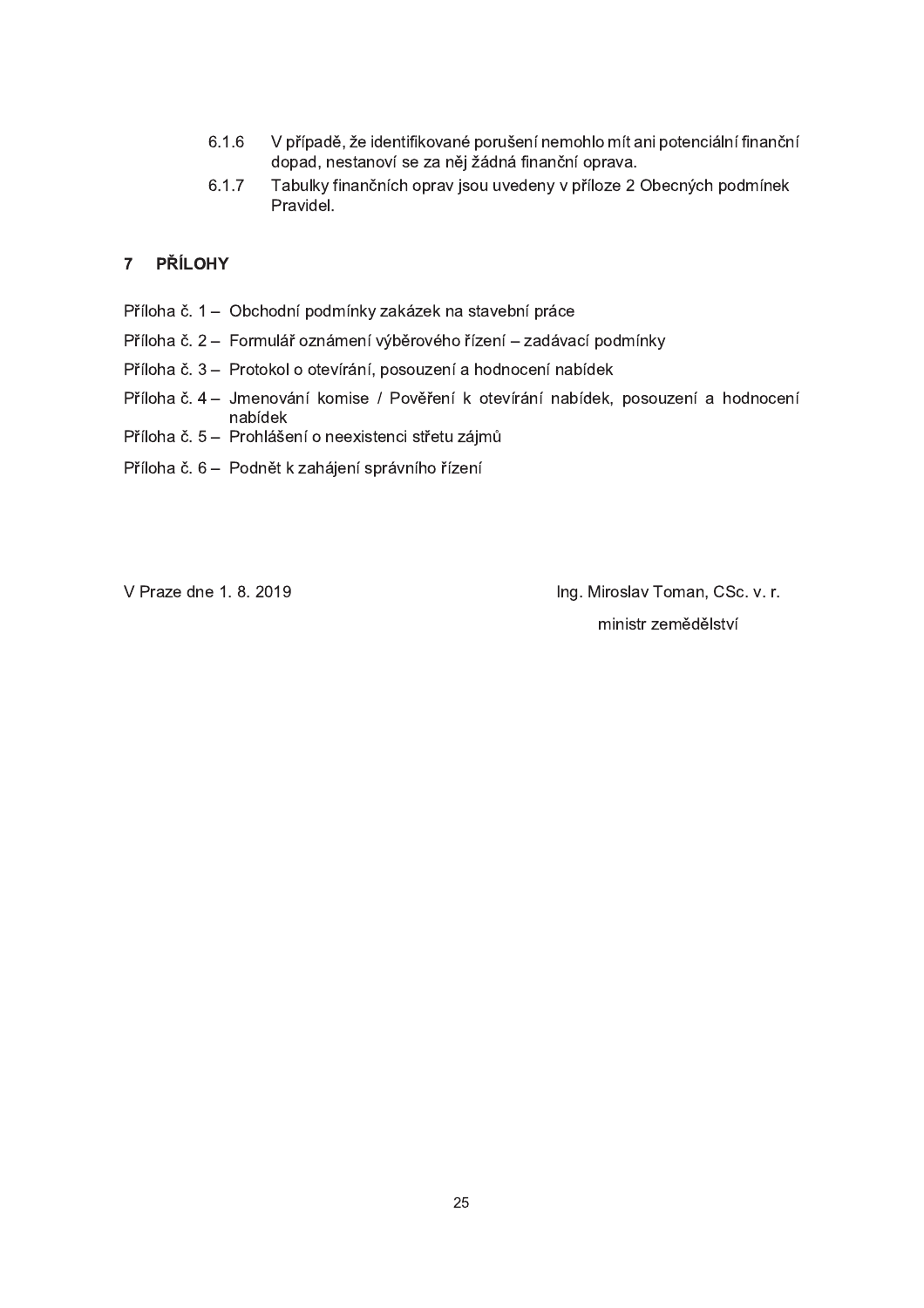# PŘÍLOHA č. 1 OBCHODNÍ PODMÍNKY ZAKÁZEK NA STAVEBNÍ PRÁCE

# TATO PŘÍLOHA JE POUZE DOPORUČUJÍCÍ

#### $1.$ Úvodní ustanovení

1.1. Podmínky jsou stanoveny pro všechny zakázky na stavební práce, pokud není v textu ustanovení omezeno stanovením druhu nebo obiemu stavebních prací.

#### $2.$ Způsob stanovení obchodních podmínek

- 2.1 Zadavatel může stanovit obchodní podmínky odkazem na všeobecné obchodní podmínky vypracované odbornými nebo zájmovými organizacemi nebo jiné obchodní podmínky ve smyslu § 1751 odst. 1 zákona č. 89/2012 Sb., občanského zákoníku (dále jen "NOZ").
- 2.2 Všeobecné obchodní podmínky musí zadavatel jednoznačně označit názvem, uvedením zpracovatele, datem vydání a datem platnosti tak, aby nemohlo dojít k záměně dokumentu.
- 2.3 Všeobecné obchodní podmínky je zadavatel povinen přiložit k zadávacím podmínkám, pokud nejsou bezplatně přístupné neomezeným dálkovým přístupem.
- 2.4 Zadavatel je oprávněn, v případech odůvodněných typem stavby, druhem stavebních prací nebo podmínkami provádění, upravit ustanovení všeobecných obchodních podmínek formou zvláštních obchodních podmínek obsahujících pouze odchylná ustanovení.
- 2.5 Zadavatel může stanovit obchodní podmínky také formou jiných obchodních podmínek ve smyslu § 1751 odst. 1 NOZ. Takové obchodní podmínky musí být k zadávacím podmínkám vždy přiloženy.
- 2.6 Všechna ustanovení obchodních podmínek stanovených zadavatelem musí být v souladu s náležitostmi podle vyhlášky č. 169/2016 Sb..

#### Návrh smlouvy o dílo  $3<sub>1</sub>$

- 3.1 Zadavatel může vymezit obchodní podmínky v rámci zadávacích podmínek také formou závazného textu v návrhu budoucí smlouvy o dílo.
- 3.2 Návrh smlouvy o dílo musí stanovit priority dokumentů a z nich vyplývající stanovené obchodní podmínky musí být v souladu s povinnými náležitostmi této Příručky.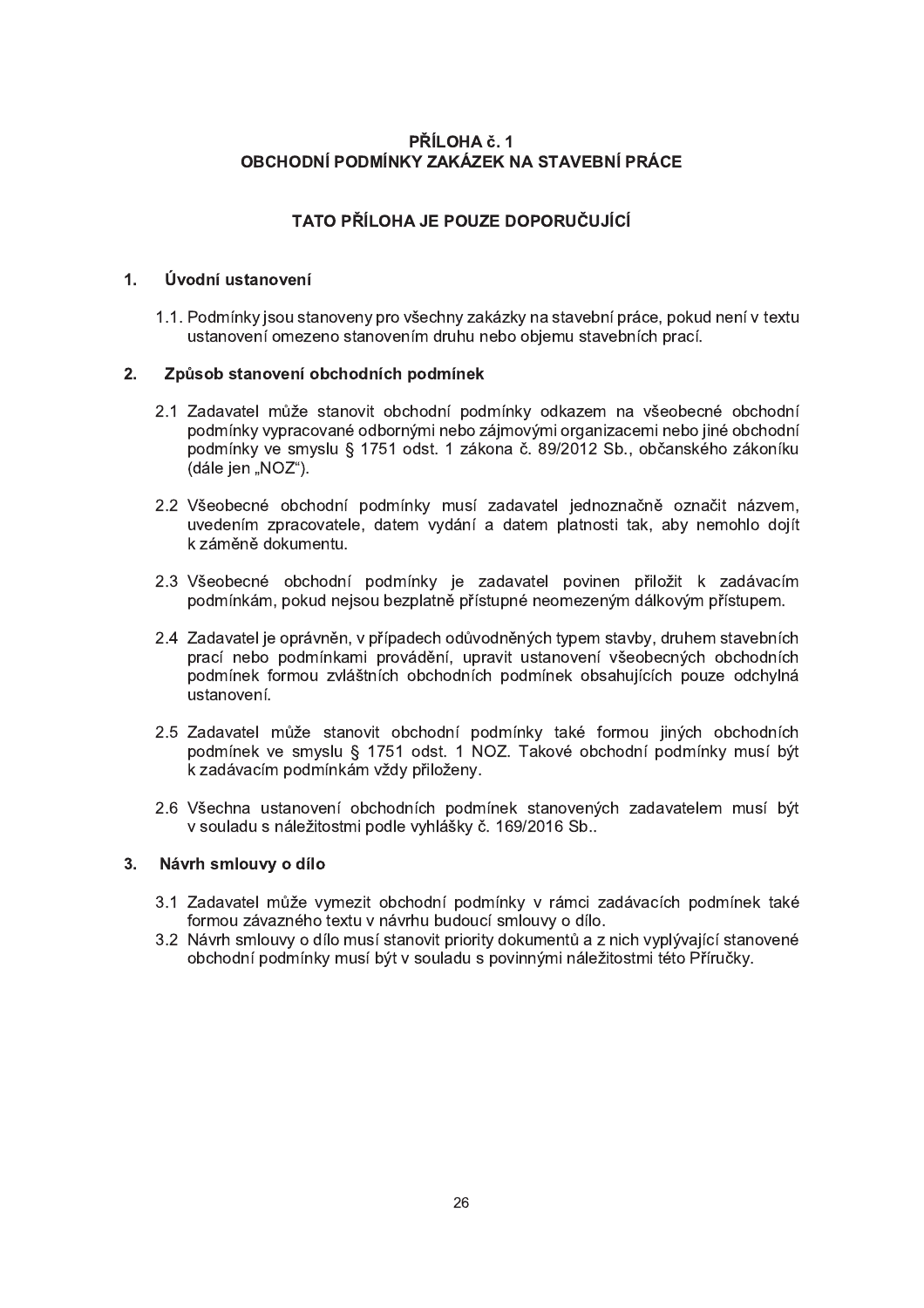#### $4<sub>1</sub>$ Povinné náležitosti obchodních podmínek

- 4.1 Obchodní podmínky obsahují ujednání vymezená v rámci jednotlivých kapitol v tomto rozsahu.
- 4.2 Obchodní podmínky stanoví vymezení pojmů takto:
	- a) Objednatelem je zadavatel po uzavření smlouvy na plnění veřejné zakázky nebo zakázky.
	- b) Zhotovitelem je dodavatel po uzavření smlouvy na plnění veřejné zakázky nebo zakázky.
	- c) Podzhotovitelem je poddodavatel po uzavření smlouvy na plnění veřejné zakázky nebo zakázky.
	- d) Příslušnou dokumentací je dokumentace zpracovaná v rozsahu stanoveném jiným právním předpisem (vyhláškou č. 169/2016 Sb.).
	- e) Položkovým rozpočtem je zhotovitelem oceněný soupis stavebních prací s výkazem výměr, dodávek a služeb, v němž jsou zhotovitelem uvedeny jednotkové ceny u všech položek stavebních prací, dodávek a služeb a jejich celkové ceny pro zadavatelem vymezené množství.
- 4.3 Obchodní podmínky vždy vymezí definici a lhůtu pro:
	- a) předání a převzetí staveniště,
	- b) zahájení stavebních prací,
	- c) dokončení stavebních prací,
	- d) předání a převzetí stavby,
	- e) počátku běhu záruční lhůty.
- 4.4 Obchodní podmínky stanoví způsob předání a převzetí díla.

#### $5.$ Povinnosti objednatele

- 5.1 5.1 Obchodní podmínky obsahují ujednání o předání a převzetí příslušné dokumentace dle vyhlášky č. 169/2016 Sb.
- 5.2 Obchodní podmínky potvrzují odpovědnost objednatele za správnost a úplnost předané příslušné dokumentace a nesmí přenášet tuto odpovědnost žádnou formou na zhotovitele.
- 5.3 Obchodní podmínky musí stanovit povinnost objednatele, pokud to vyplývá ze zvláštních právních předpisů, jmenovat koordinátora bezpečnosti práce na staveništi. Tuto povinnost nesmí objednatel žádnou formou přenášet na zhotovitele.

### 6. Povinnosti zhotovitele

- 6.1 Obchodní podmínky stanoví povinnost zhotovitele umožnit výkon technického dozoru stavebníka a autorského dozoru projektanta, případně výkon činnosti koordinátora bezpečnosti a ochrany zdraví při práci na staveništi, pokud to stanoví jiný právní předpis.
- 6.2 Obchodní podmínky musí stanovit, že změnit poddodavatele, pomocí kterého zhotovitel prokazoval v zadávacím řízení splnění kvalifikace, je možné jen ve výjimečných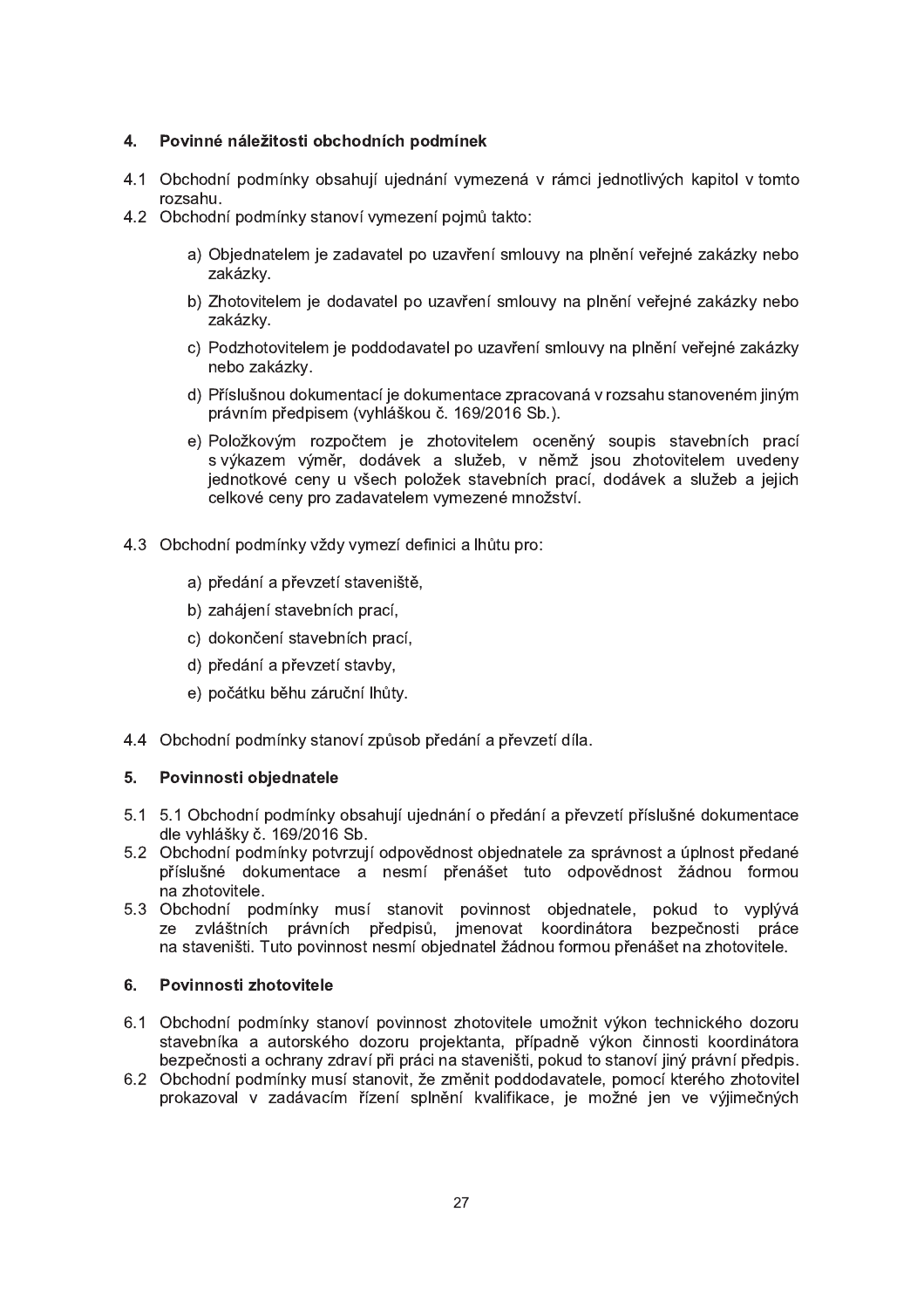případech se souhlasem objednatele. Nový poddodavatel musí splňovat kvalifikaci minimálně v rozsahu, v jakém byla prokázána v zadávacím řízení.

- 6.3 Obchodní podmínky mohou podmínit změnu dalších poddodavatelů, které zhotovitel uvedl ve své nabídce, souhlasem obiednatele. Obiednatel však nesmí tento souhlas bez závažného důvodu odepřít.
- 6.4 Obchodní podmínky nesmí ukládat odpovědnost zhotoviteli za správnost a úplnost objednatelem předané příslušné dokumentace a zahrnutí případných vad dokumentace do ceny díla.

## 7. Předmět díla

- 7.1 Předmětem díla může být také zpracování dokumentace skutečného provedení stavby.
- 7.2 Předmětem díla může být také geodetické zaměření skutečného provedení stavby.
- 7.3 Předmětem díla mohou být i další činnosti související se zhotovením stavby, jejichž provedení objednatel požaduje.

#### 8. Cena díla

- 8.1 Obchodní podmínky musí definovat obsah sjednané ceny.
- 8.2 Ceny uvedené zhotovitelem v položkovém rozpočtu musí obsahovat všechny náklady související se zhotovením díla, vedlejší náklady související s umístěním stavby, zařízením staveniště a také ostatní náklady souvisejícími s plněním zadávacích podmínek.

#### 9. Změna ceny díla

- 9.1 Obchodní podmínky musí obsahovat ujednání pro případnou změnu ceny jestliže:
	- a) objednatel požaduje práce, které nejsou v předmětu díla
	- b) objednatel požaduje vypustit některé práce předmětu díla
	- c) při realizaci se zjistí skutečnosti, které nebyly v době podpisu smlouvy známy, a zhotovitel je nezavinil, ani nemohl předvídat a mají vliv na cenu díla
	- d) při realizaci se zijstí skutečnosti odlišné od dokumentace předané objednatelem (neodpovídající geologické údaje, apod.).
- 9.2 Obchodní podmínky musí obsahovat i způsob sjednání změny ceny díla v souladu s platnými právními předpisy, nabídkou a zadávacími podmínkami.
- 9.3 Obchodní podmínky musí stanovit, že v případě změn u prací, které jsou obsaženy v položkovém rozpočtu, bude změna ceny stanovena na základě jednotkové ceny dané práce v položkovém rozpočtu.
- 9.4 V případě změn u prací, které nejsou v položkovém rozpočtu uvedeny, musí obchodní podmínky stanovit způsob stanovení ceny (např. odkazem na jednotkové ceny v obecně dostupné cenové soustavě).
- 9.5 Obchodní podmínky nesmí obsahovat v souvislosti s dodatečnými stavebními pracemi postup či způsob sjednání ceny, který by byl v rozporu s příslušnými ustanoveními ZVZ/ZZVZ, či kterými by mohlo dojít k podstatné změně práv a povinností vyplývajících ze smlouvy.

### 10. Platební podmínky

10.1 Obchodní podmínky stanoví, s výjimkou objektivně odůvodněných případů, že cena díla bude hrazena průběžně na základě daňových dokladů (faktur) vystavených zhotovitelem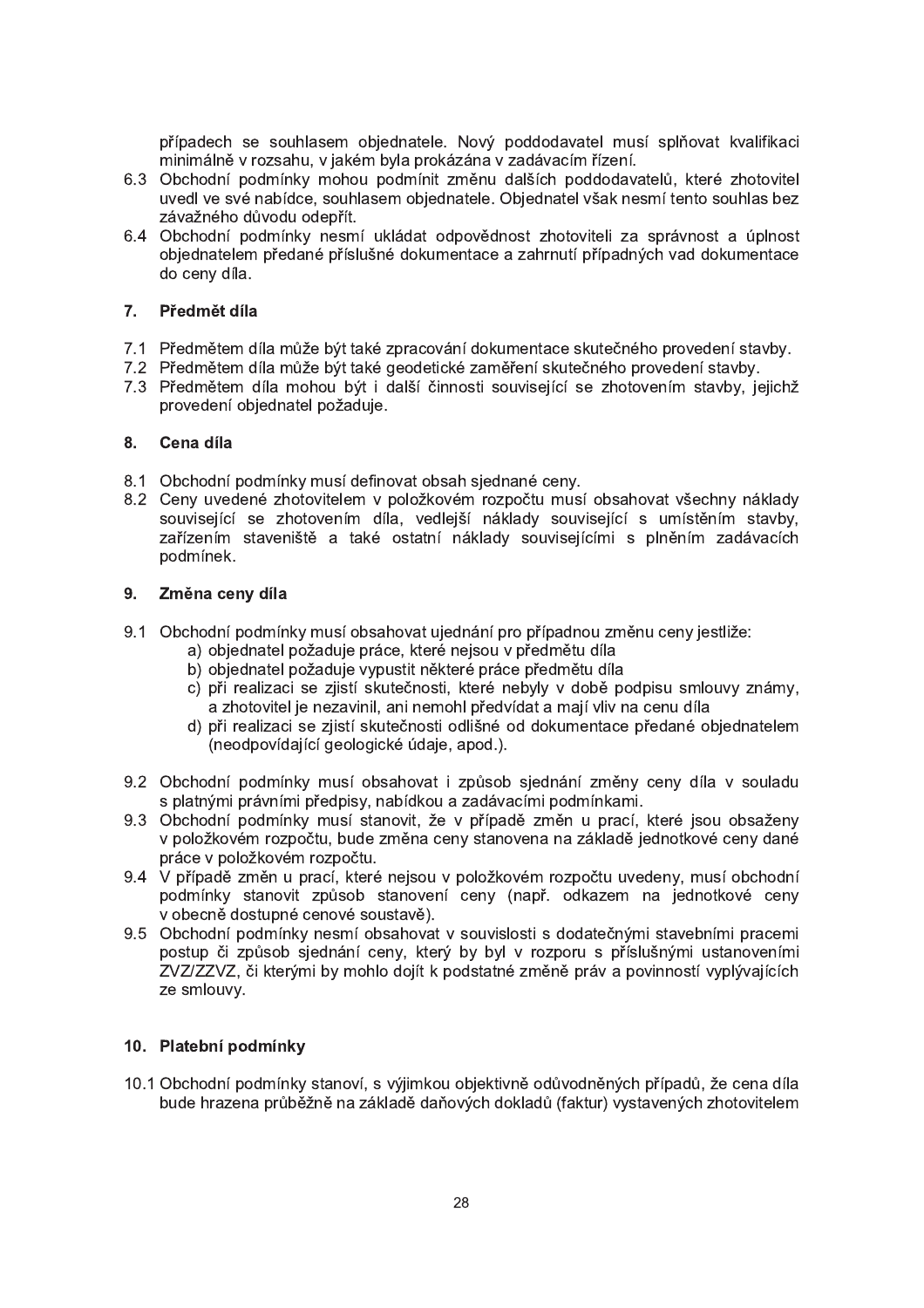zpravidla jedenkrát měsíčně, přičemž datem zdanitelného plnění je poslední den příslušného měsíce.

- 10.2 Obchodní podmínky stanoví, že objednatelem odsouhlasený soupis provedených prací je součástí faktury. Bez tohoto soupisu je faktura neúplná.
- 10.3 Pokud obchodní podmínky stanoví požadavek na zajištění plnění závazku za řádné dokončení díla formou zádržného, pak lze zádržné uplatnit až po úhradě siednané ceny snížené o sjednané zádržné.

## 11. Lhůty splatnosti

11.1 Obchodní podmínky stanoví splatnost daňových dokladů (faktur) za provedené práce, dodávky a služby ve lhůtě, která nesmí být delší než 30 dnů od data doručení faktury objednateli.

### 12. Pojištění zhotovitele – odpovědnost za škodu způsobenou třetím osobám

- 12.1 Obchodní podmínky stanoví povinnost zhotovitele být pojištěn proti škodám způsobeným jeho činností včetně možných škod způsobených pracovníky zhotovitele, a to ve výši odpovídající možným rizikům ve vztahu  $k$ charakteru stavby a jejímu okolí, a to po celou dobu provádění díla.
- 12.2 Obchodní podmínky mohou stanovit požadavek na předložení pojistné smlouvy zhotovitelem a stanovit termín pro její předložení v návaznosti na uzavření smlouvy na plnění veřejné zakázky nebo zakázky.

#### 13. Pojištění díla – stavebně montážní pojištění

- 13.1 Obchodní podmínky mohou stanovit povinnost zhotovitele pojistit stavební a montážní rizika, která mohou vzniknout v průběhu provádění stavebních nebo montážních prací na celou dobu provádění díla až do termínu předání a převzetí, a to s ohledem na cenu díla.
- 13.2 Výše pojistné částky a podmínky plnění včetně podílu spoluúčasti musí být v obchodních podmínkách stanoveny.
- 13.3 Obchodní podmínky musí obsahovat ujednání o předložení pojistné smlouvy zhotovitelem před podpisem smlouvy o dílo, nikoli jako součásti nabídky.

### 14. Zajištění závazku za řádné provádění díla

- 14.1 Obchodní podmínky mohou stanovit povinnost zhotovitele poskytnout objednateli k zajištění závazku za řádné provádění díla bankovní záruku.
- 14.2 Výše požadovaného zajištění nesmí být vyšší než 5 % ze sjednané ceny díla.
- 14.3 Obchodní podmínky v takovém případě musí stanovit podmínky uplatnění nároku z bankovní záruky.
- 14.4 Obchodní podmínky musí v takovém případě obsahovat ujednání o předložení originálu záruční listiny zhotovitelem v určitém termínu vztaženém k podpisu smlouvy o dílo, nikoli jako součásti nabídky.

# 15. Zajištění závazků za řádné dokončení díla

- 15.1 Obchodní podmínky mohou stanovit povinnost zhotovitele poskytnout objednateli zajištění závazku za řádné dokončení díla ve sjednaném termínu formou zádržného.
- 15.2 Výše požadovaného zajištění nesmí být vyšší než 10 % ze sjednané ceny díla a objednatel je povinen uhradit zadrženou část v termínu bezodkladně (do 15 dnů)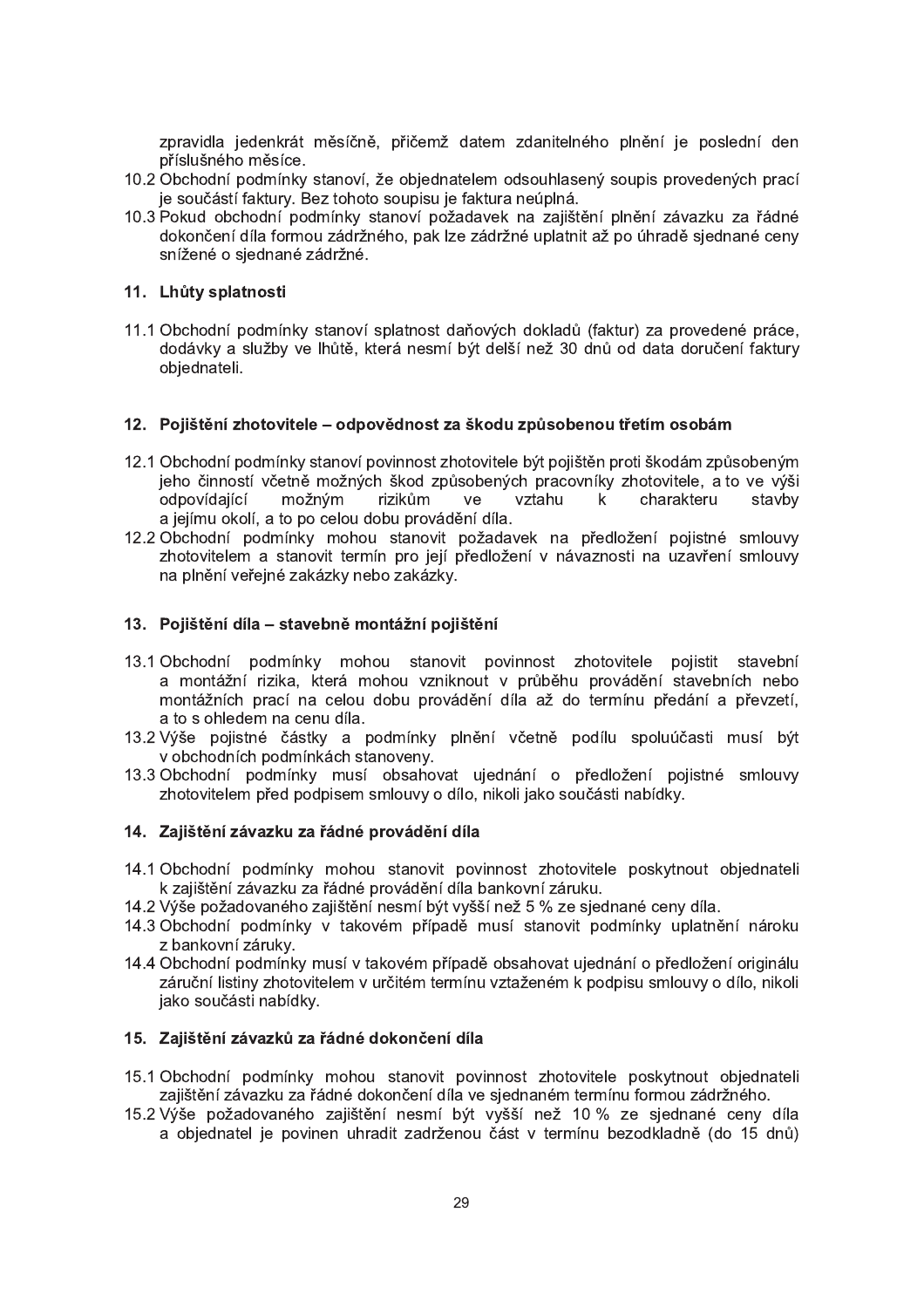po předání a převzetí díla, případně prodlouženém do doby odstranění vad a nedodělků uvedených v protokolu o předání a převzetí díla.

- 15.3 Obchodní podmínky musí stanovit podmínky a termín pro uvolnění zádržného.
- 15.4 Obchodní podmínky musí umožnit zhotoviteli nahradit zádržné bankovní zárukou.

## 16. Zajištění závazků za řádné plnění záručních podmínek

- 16.1 Obchodní podmínky mohou stanovit povinnost zhotovitele poskytnout objednateli zajištění závazku za řádné plnění záručních podmínek formou zádržného.
- 16.2 Výše požadovaného zajištění nesmí být vyšší než 5 % ze sjednané ceny díla a objednatel je povinen uhradit zadrženou část v termínu bezodkladně (do 15 dnů) po uplynutí záruční lhůtv.
- 16.3 Obchodní podmínky musí stanovit podmínky a termín pro uvolnění zádržného.
- 16.4 Obchodní podmínky musí umožnit zhotoviteli nahradit zádržné bankovní zárukou.

## 17. Předání a převzetí staveniště

- 17.1 Obchodní podmínky vymezí podmínky předání a převzetí staveniště.
- 17.2 Obchodní podmínky nesmí stanovit povinnost zhotovitele zjišťovat trasy a druhy inženýrských sítí vedoucích přes staveniště, ale mohou obsahovat povinnost zhotovitele zabezpečit jejich vytýčení a odpovědnost zhotovitele za jejich neporušení v případech, kdy objednatel předal zhotoviteli dokumentaci o inženýrských sítích vedoucích staveništěm.

### 18. Zařízení staveniště

- 18.1 Obchodní podmínky stanoví, že zařízení staveniště zabezpečuje zhotovitel v souladu se svými potřebami, dokumentací předanou objednatelem a s požadavky objednatele.
- 18.2 Obchodní podmínky stanoví zhotoviteli povinnost zajistit v rámci zařízení staveniště podmínky pro výkon funkce autorského dozoru projektanta a technického dozoru stavebníka, případně činnost koordinátora bezpečnosti a ochrany zdraví při práci na staveništi, a to v přiměřeném rozsahu.
- 18.3 Obchodní podmínky stanoví lhůtu pro odstranění zařízení staveniště a vyklizení staveniště po předání a převzetí díla, popř. definuje dokumenty, které tuto lhůtu stanovují.

### 19. Kontrola projektové dokumentace

- 19.1 Obchodní podmínky mohou stanovit povinnost zhotovitele jako odborně způsobilé osoby zkontrolovat technickou část předané dokumentace nejpozději před zahájením prací na příslušné části díla a upozornit objednatele bez zbytečného odkladu na zjištěné zjevné vady a nedostatky. Touto kontrolou není dotčena odpovědnost objednatele za správnost předané dokumentace.
- 19.2 Případný soupis zjištěných vad a nedostatků předané dokumentace včetně návrhů na jejich odstranění a dopadem na cenu díla zhotovitel předá objednateli.

### 20. Kontrola provádění prací

20.1 Obchodní podmínky obsahují zásady kontroly zhotovitelem prováděných prací, stanovení podmínek organizace kontrolních dnů a zejména postup při kontrole konstrukcí, které budou dalším postupem zakryty.

### 21. Kvalifikace pracovníků zhotovitele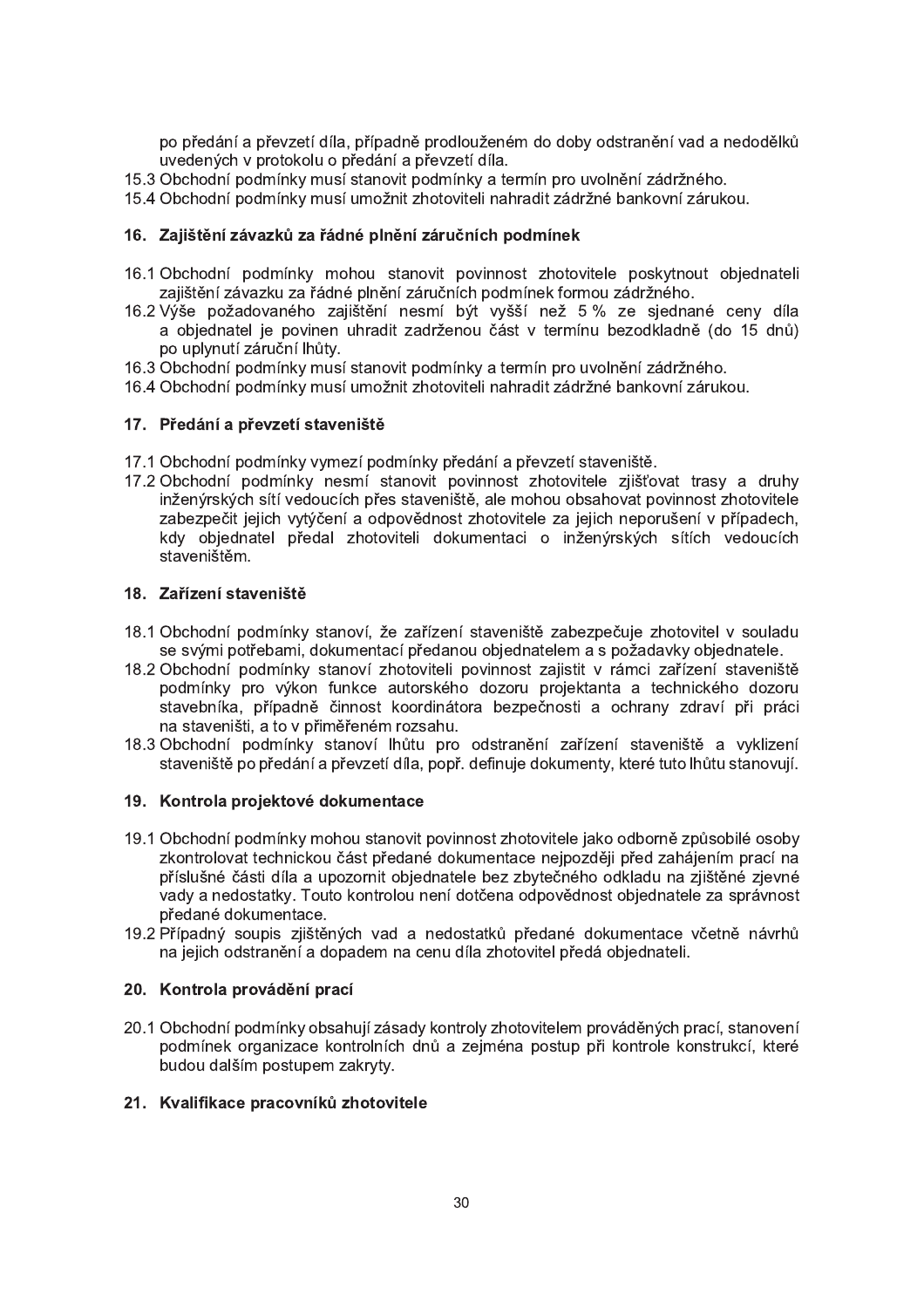- 21.1 Obchodní podmínky mohou stanovit, že veškeré odborné práce budou vykonávat pracovníci zhotovitele nebo jeho podzhotovitelů, mající příslušnou kvalifikaci.
- 21.2 Obchodní podmínky musí v takovém případě stanovit způsob prokázání a postup při nesplnění podmínky.

## 22. Stavební deník

22.1 Obchodní podmínky musí obsahovat povinnost zhotovitele vést stavební deník u všech veřejných zakázek nebo zakázek na stavební práce a to v rozsahu daném příslušným právním přepisem (vyhláška č. 499/2006 Sb., o dokumentaci staveb, ve znění pozdějších předpisů).

## 23. Předání a převzetí díla

- 23.1 Obchodní podmínky musí stanovit povinnost objednatele zorganizovat předání a převzetí díla, povinnost objednatele pořídit zápis (protokol) o předání a převzetí, který musí obsahovat prohlášení o převzetí nebo nepřevzetí díla a soupis případných vad a nedodělků.
- 23.2 V obchodních podmínkách lze stanovit, že objednatel převezme dílo včetně vad, které samy o sobě ani ve spojení s jinými nebrání užívání díla. V souvislosti s tím, obchodní podmínky obsahují podmínky a lhůty pro odstranění zjištěných vad.
- 23.3 Obchodní podmínky stanoví povinnost objednatele k předání a převzetí díla přizvat osoby vykonávající funkci technického dozoru stavebníka, případně také autorského dozoru projektanta.

## 24. Délka záruční lhůty

- 24.1 Obchodní podmínky musí stanovit délku záruční lhůtv.
- 24.2 Záruční lhůta na stavební práce nesmí být delší než 60 měsíců.
- 24.3 Obchodní podmínky mohou u speciálních stavebních konstrukcí a prací, případně u dodávek strojů nebo technologických zařízení stanovit délku záruční lhůty jinak s ohledem na záruku poskytovanou výrobcem těchto strojů a zařízení, zhotovitel je však povinen ji řádně odůvodnit.

# 25. Úrok z prodlení při neplnění objednatele

25.1 Obchodní podmínky stanoví objednateli úrok z prodlení v případě prodlení s úhradou úplné a řádně vystavené faktury ve výši nejméně 0,015 % z dlužné částky za každý den prodlení.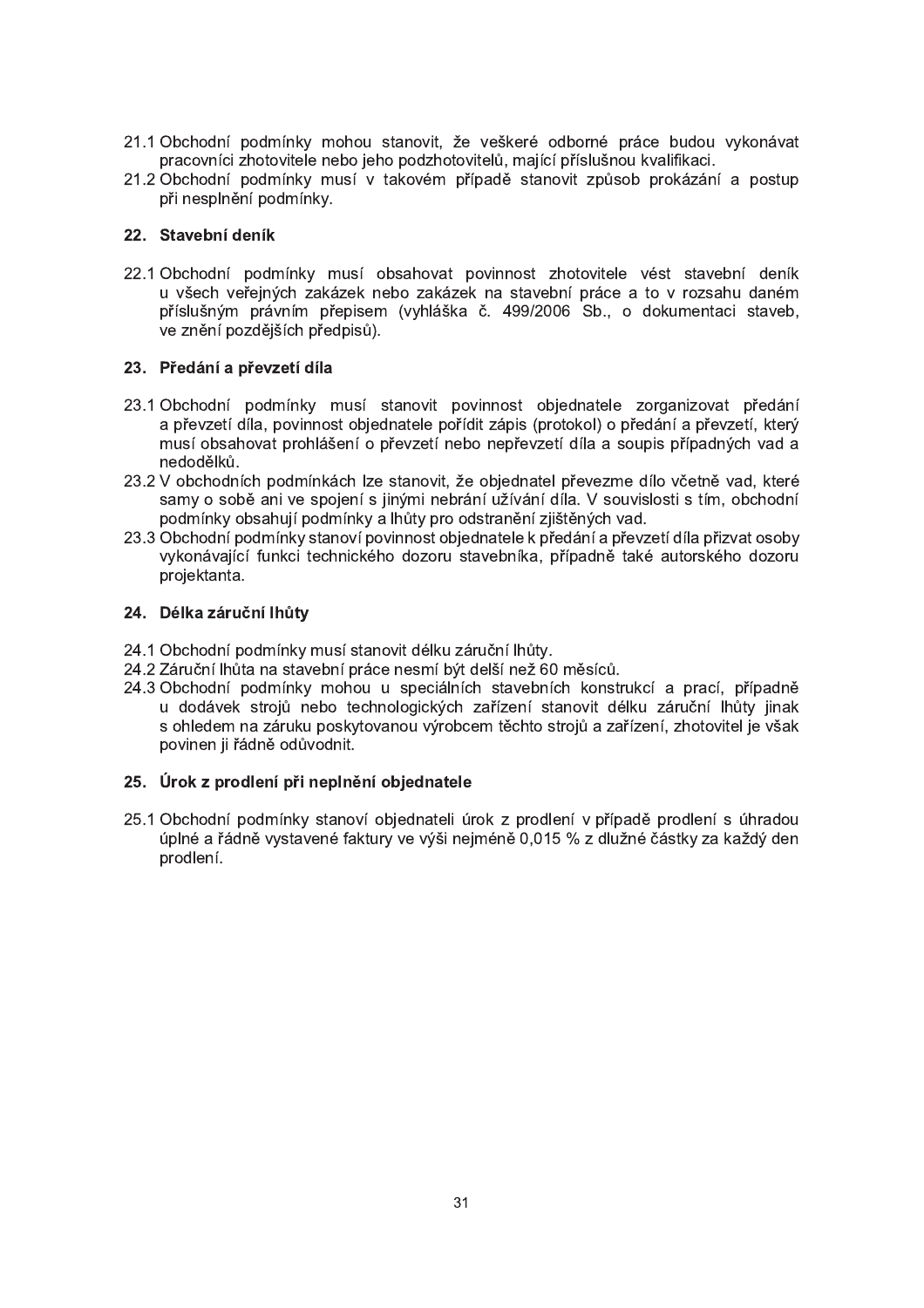#### 26. Smluvní pokuty při neplnění zhotovitele

- 26.1 Obchodní podmínky stanoví smluvní pokuty za neplnění smluvních povinností zhotovitele. Výše smluvní pokuty nesmí být stanovena v rozporu se zásadami poctivého obchodního stvku a musí odpovídat druhu. složitosti a charakteru předmětu díla.
- 26.2 Obchodní podmínky stanoví smluvní pokutu za prodlení se splněním termínu dokončení díla. Smluvní pokuta nesmí být vyšší než 0,2 % z ceny díla za každý i započatý den prodlení.
- 26.3 Obchodní podmínky v případech, kdy je umožněno převzetí díla včetně vad, stanoví smluvní pokutu za neodstranění vad uvedených v zápise o předání a převzetí díla v dohodnutém termínu.
- 26.4 Smluvní pokuta nesmí být stanovena vyšší než 1.000,- Kč, případně v jiné výši stanovené SZIF, za každou neodstraněnou vadu, u níž je zhotovitel s odstraněním v prodlení, a za každý den prodlení.
- 26.5 Obchodní podmínky mohou stanovit smluvní pokutu za nevyklizení staveniště ve siednaném termínu.
- 26.6 Smluvní pokuta nesmí být vyšší než 0,05 % ze sjednané ceny díla za každý i započatý den prodlení zhotovitele, nejvýše však 50.000,- Kč za den.
- 26.7 Obchodní podmínky mohou stanovit smluvní pokutu za prodlení zhotovitele s odstraněním vad reklamovaných v období záruční lhůty.
- 26.8 V případech, že se jedná o vadu, která brání řádnému užívání díla, případně hrozí nebezpečí škody velkého rozsahu (havárie), mohou obchodní podmínky stanovit smluvní pokutu až do výše 10.000,- Kč za každou reklamovanou vadu, u níž je zhotovitel v prodlení a za každý den prodlení.
- 26.9 Obchodní podmínky mohou stanovit i další smluvní pokuty za neplnění smluvních podmínek.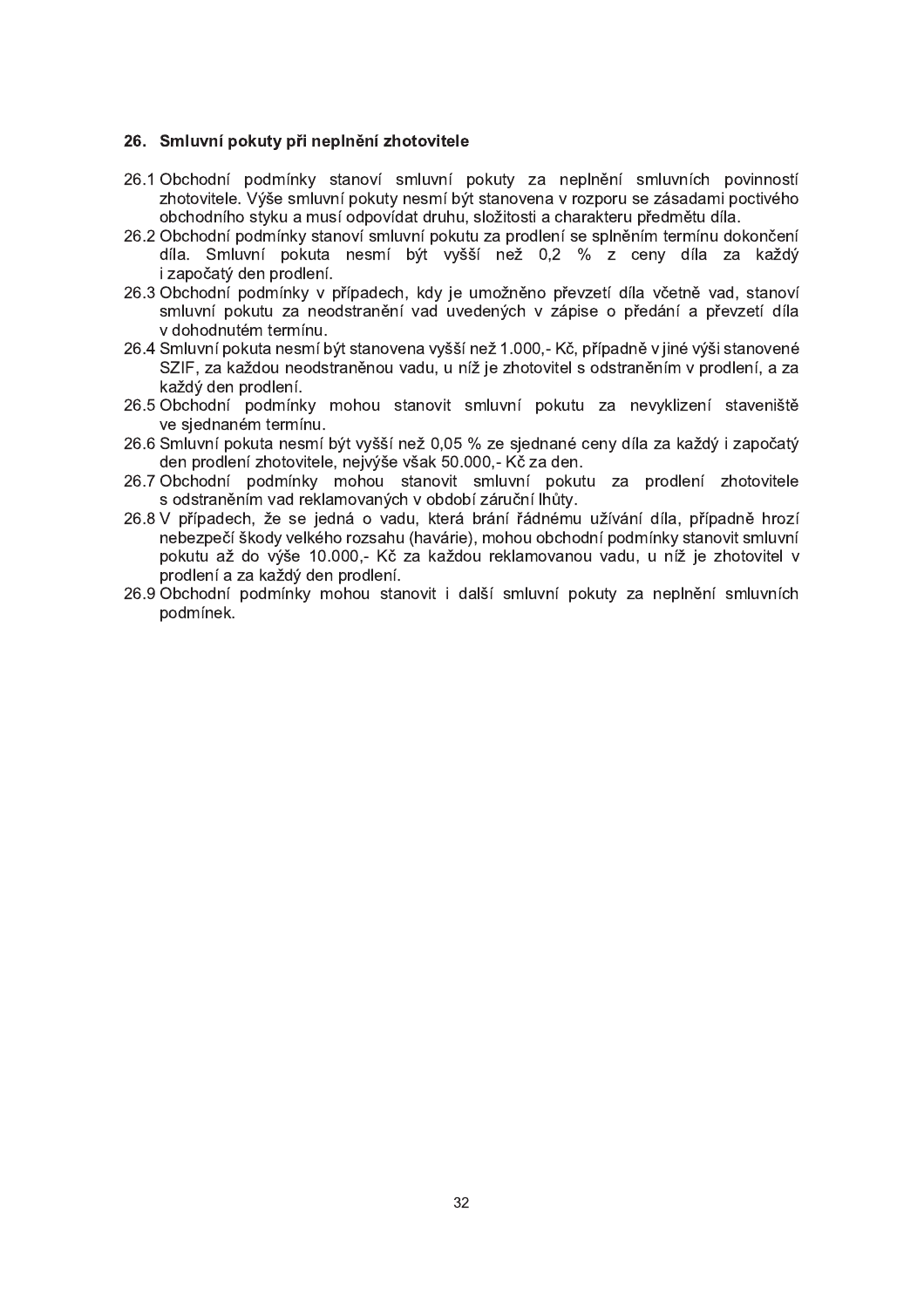# PŘÍLOHA č. 2:<br>VZOR OZNÁMENÍ VÝBĚROVÉHO ŘÍZENÍ – ZADÁVACÍ PODMÍNKY

# TATO PŘÍLOHA JE POUZE DOPORUČUJÍCÍ

| 1. Zadavatel: název, IČ (pokud bylo přiděleno), sídlo                                                                                                                                                                                                                                                                                      |            |  |  |
|--------------------------------------------------------------------------------------------------------------------------------------------------------------------------------------------------------------------------------------------------------------------------------------------------------------------------------------------|------------|--|--|
|                                                                                                                                                                                                                                                                                                                                            |            |  |  |
| 2. Název zakázky:                                                                                                                                                                                                                                                                                                                          |            |  |  |
|                                                                                                                                                                                                                                                                                                                                            |            |  |  |
| 3. Druh zakázky: dodávka, služba nebo stavební práce                                                                                                                                                                                                                                                                                       |            |  |  |
| 4. Lhůta pro podání nabídky: datum dd.mm.rrrr, hodina (min. 10 dní u zakázky malého rozsahu<br>zadané v otevřené výzvě, min. 15 dní u zakázky s vyšší hodnotou, min. 30 u zakázky s vyšší hodnotou,<br>jejíž předpokládaná hodnota dosahuje nejméně hodnoty nadlimitní sektorové veřejné zakázky podle<br>nařízení vlády č. 172/2016 Sb.). |            |  |  |
| 5. Místo pro podání nabídky: adresa, místnost                                                                                                                                                                                                                                                                                              |            |  |  |
| 6. Předmět zakázky: specifikace předmětu veřejné zakázky (lze odkázat na samostatné přílohy,<br>např. projektovou dokumentaci)                                                                                                                                                                                                             |            |  |  |
| 7. Kritéria hodnocení:                                                                                                                                                                                                                                                                                                                     |            |  |  |
|                                                                                                                                                                                                                                                                                                                                            |            |  |  |
|                                                                                                                                                                                                                                                                                                                                            |            |  |  |
|                                                                                                                                                                                                                                                                                                                                            |            |  |  |
|                                                                                                                                                                                                                                                                                                                                            |            |  |  |
|                                                                                                                                                                                                                                                                                                                                            |            |  |  |
| 1.                                                                                                                                                                                                                                                                                                                                         | Váha (v %) |  |  |
| 2.                                                                                                                                                                                                                                                                                                                                         | Váha (v %) |  |  |
| 7.1 Způsob hodnocení dílčích hodnotících kritérií:                                                                                                                                                                                                                                                                                         |            |  |  |
|                                                                                                                                                                                                                                                                                                                                            |            |  |  |
|                                                                                                                                                                                                                                                                                                                                            |            |  |  |
|                                                                                                                                                                                                                                                                                                                                            |            |  |  |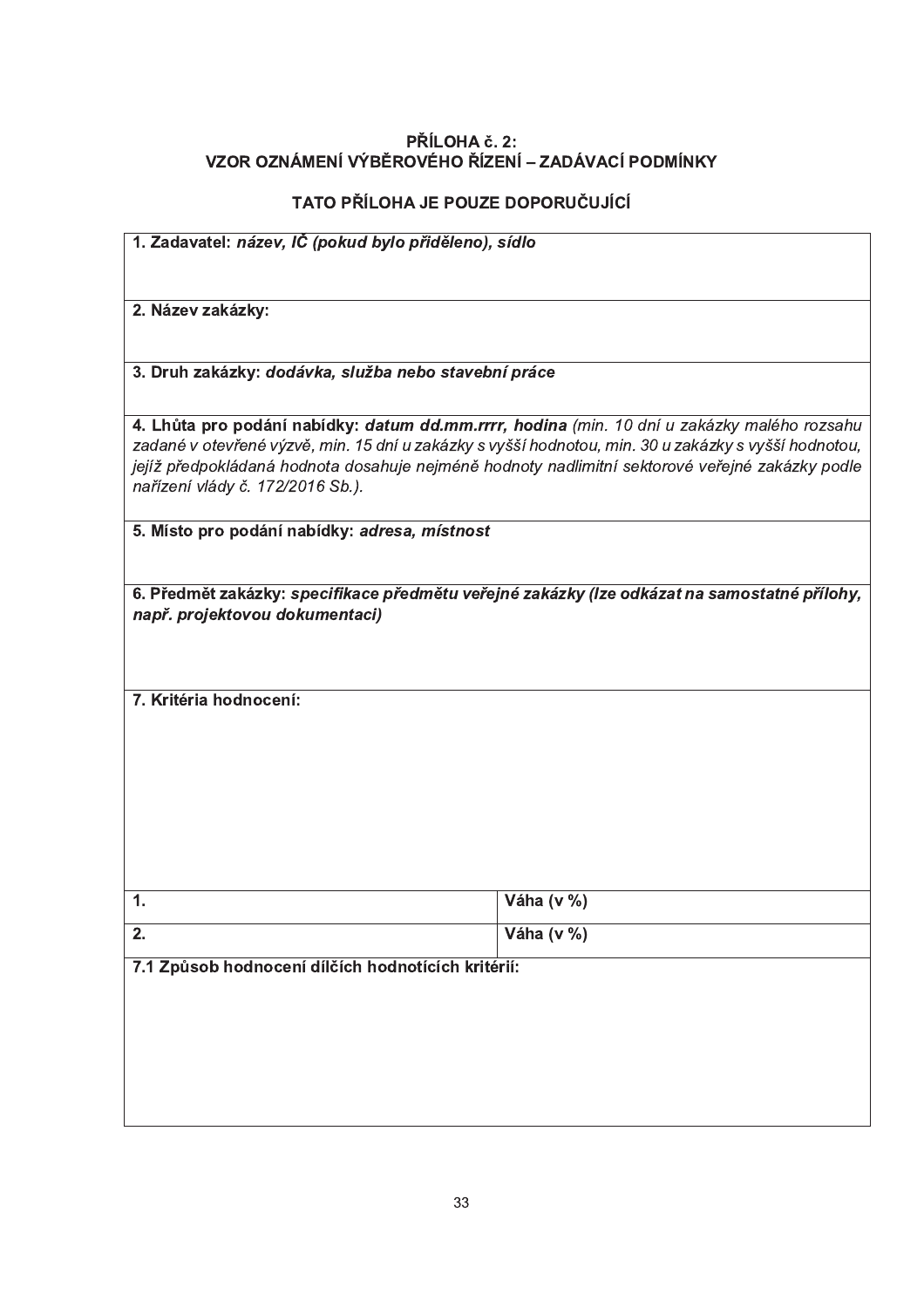8. Způsob jednání s účastníky: (pokud hodlá zadavatel s účastníky jednat)

9. Podmínky a požadavky na zpracování nabídky: V Požadavky zadavatele, co má být dále obsahem nabídky, jaké údaje týkající se předmětu zakázky a jeho realizace mají účastníci v nabídkách uvést, aby mohl zadavatel posoudit soulad nabídky se zadávacími podmínkami

10. Požadavek na způsob zpracování nabídkové ceny: jakým způsobem mají dodavatelé zpracovat nabídkovou cenu

11. Doba a místo plnění zakázky: místo, kde má být zakázka plněna a předpokládanou dobu plnění

12. Požadavky na varianty nabídek: (pokud zadavatel připouští podání variantních nabídek)

13. Vysvětlení zadávacích podmínek: Dodavatel je oprávněn po zadavateli požadovat vysvětlení zadávacích podmínek. Písemná žádost musí být zadavateli doručena nejpozději 4 pracovní dny před uplynutím lhůty pro podání nabídek.

NEPOVINNÉ NÁLEŽITOSTI

14. Požadavky na prokázání kvalifikace: (pokud zadavatel požaduje prokázání kvalifikace)

15. Obchodní podmínky: obchodní podmínky, které jsou dodavatelé povinni zahrnout do svých nabídek nebo přiložit jako samostatnou přílohu závazného vzoru smlouvy

16. Požadavky na specifikaci případných poddodavatelů: požadavky na uvedení případných poddodavatelů, jejich identifikačních údajů a věcné vymezení plnění dodaného jejich prostřednictvím

17. Přílohy zadávacích podmínek: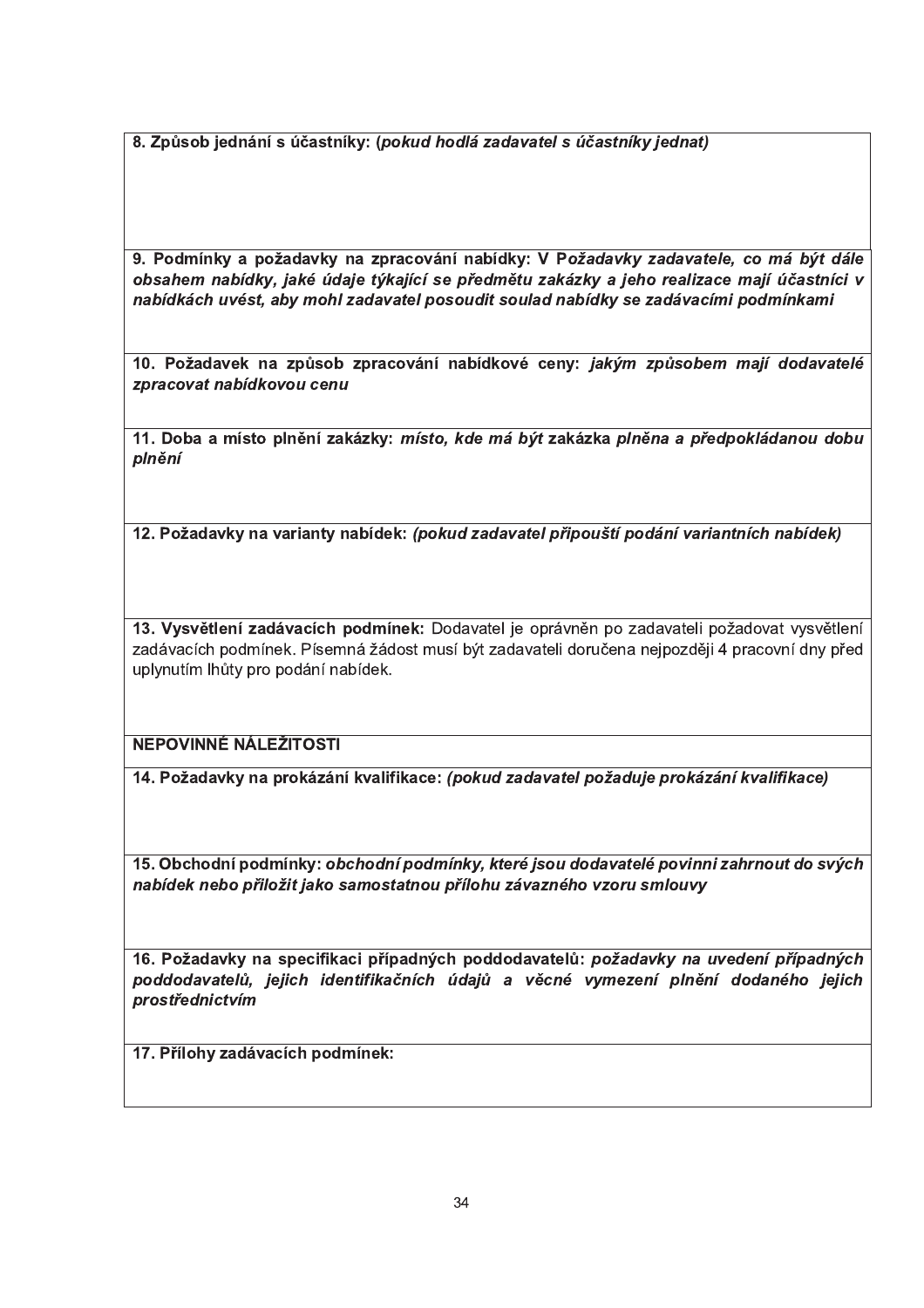# PŘÍLOHA č. 3: VZOR PROTOKOLU O OTEVÍRÁNÍ, POSOUZENÍ A HODNOCENÍ NABÍDEK

# TATO PŘÍLOHA JE POUZE DOPORUČUJÍCÍ

1. Zadavatel: název, IČO (pokud bylo přiděleno), sídlo

2. Název zakázky:

3. Datum a čas zahájení otevírání nabídek: datum a čas ve formátu dd. mm. rrrr hh:mm

4. Přítomné osoby: zadavatel/pověřená osoba/ komise, případně jiné osoby

4. Seznam doručených nabídek:

Nabídka č. 1 název dodavatele, IČO (pokud bylo přiděleno), sídlo/místo podnikání

Nabídka č. 2 název dodavatele, IČO (pokud bylo přiděleno), sídlo/místo podnikání

5. Prohlášení přítomných osob o neexistenci střetu zájmů:

Níže uvedené osoby čestně prohlašují, že nejsou ve střetu zájmů a budou zachovávat mlčenlivost o skutečnostech, které se dozvědí v průběhu posouzení a hodnocení nabídek.

Jméno, příjmení a podpis

# 6. Posouzení nabídek:

Nabídka č. 1 název dodavatele, nabídková cena

Výsledek posouzení nabídky: Splnila zadávací podmínky ANO/NE/Účastník vyzván k doplnění/objasnění

Nabídka č.2 název dodavatele, nabídková cena

Výsledek posouzení nabídky: Splnila zadávací podmínky ANO/NE/Účastník vyzván  $\boldsymbol{k}$ doplnění/objasnění

7. Seznam účastníků vyzvaných k doplnění/objasnění nabídky, pokud byli vyzváni:

Nabídka č. 1 název dodavatele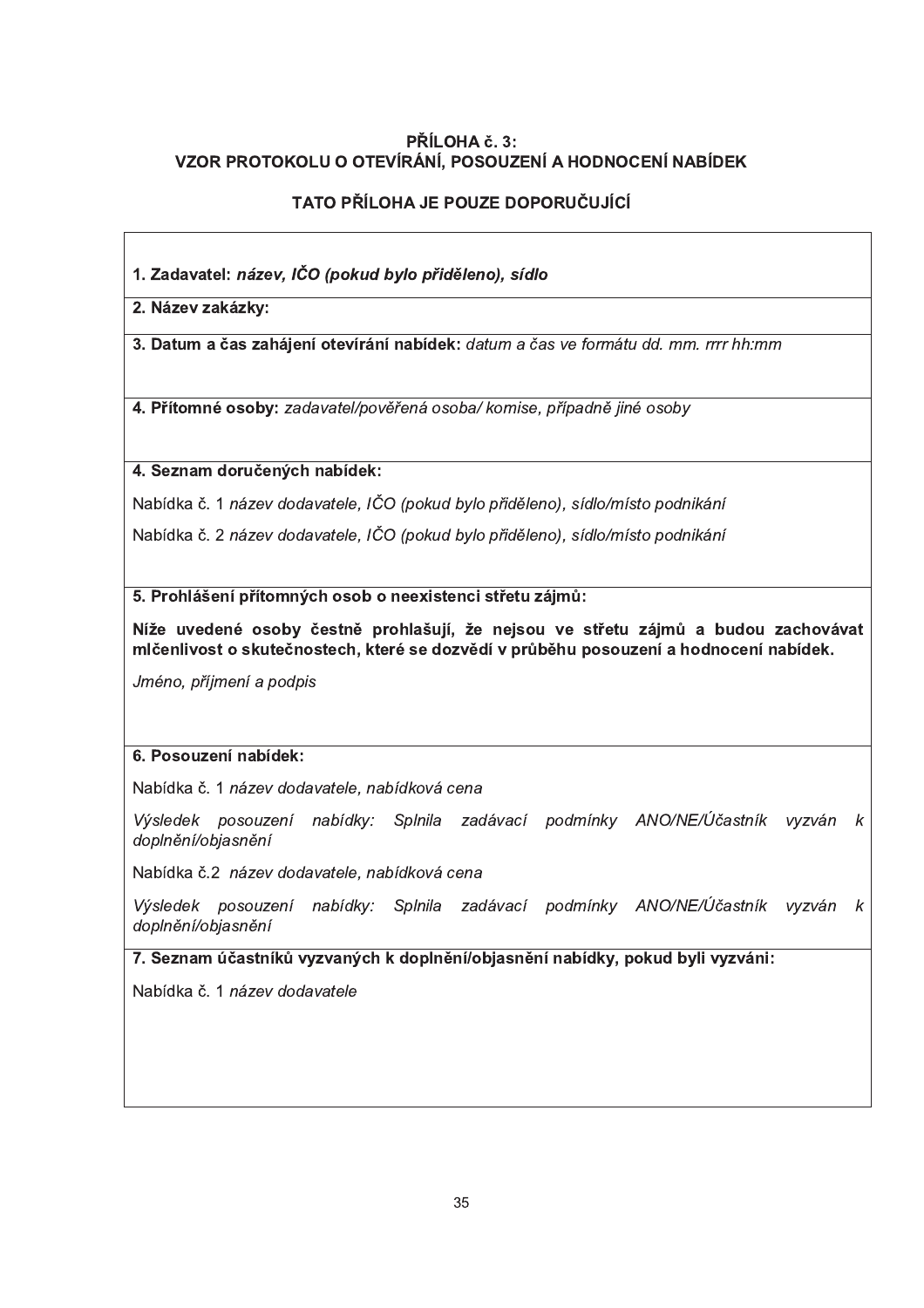|                                                                         | Důvod vyzvání k doplnění/objasnění |  |  |  |
|-------------------------------------------------------------------------|------------------------------------|--|--|--|
| Nabídka č. 2 název dodavatele,                                          |                                    |  |  |  |
| Důvod vyzvání k doplnění/objasnění                                      |                                    |  |  |  |
|                                                                         |                                    |  |  |  |
|                                                                         |                                    |  |  |  |
| 8. Seznam vyřazených nabídek, pokud byly nějaké nabídky vyřazeny:       |                                    |  |  |  |
| Nabídka č. 1 název dodavatele                                           |                                    |  |  |  |
| Důvod vyřazení                                                          |                                    |  |  |  |
| Nabídka č. 2 název dodavatele,                                          |                                    |  |  |  |
| Důvod vyřazení                                                          |                                    |  |  |  |
| 9. Kritéria hodnocení:                                                  |                                    |  |  |  |
|                                                                         |                                    |  |  |  |
|                                                                         |                                    |  |  |  |
|                                                                         |                                    |  |  |  |
|                                                                         |                                    |  |  |  |
| 1.                                                                      | Váha (v %)                         |  |  |  |
| $\overline{2}$ .                                                        | Váha (v %)                         |  |  |  |
|                                                                         |                                    |  |  |  |
| 10 Způsob hodnocení dílčích kritérií:                                   |                                    |  |  |  |
|                                                                         |                                    |  |  |  |
|                                                                         |                                    |  |  |  |
| 11. Výsledek hodnocení: pořadí nabídek                                  |                                    |  |  |  |
|                                                                         |                                    |  |  |  |
| 12. Jména a podpisy osob, které provedly posouzení a hodnocení nabídek: |                                    |  |  |  |
|                                                                         |                                    |  |  |  |
|                                                                         |                                    |  |  |  |
|                                                                         |                                    |  |  |  |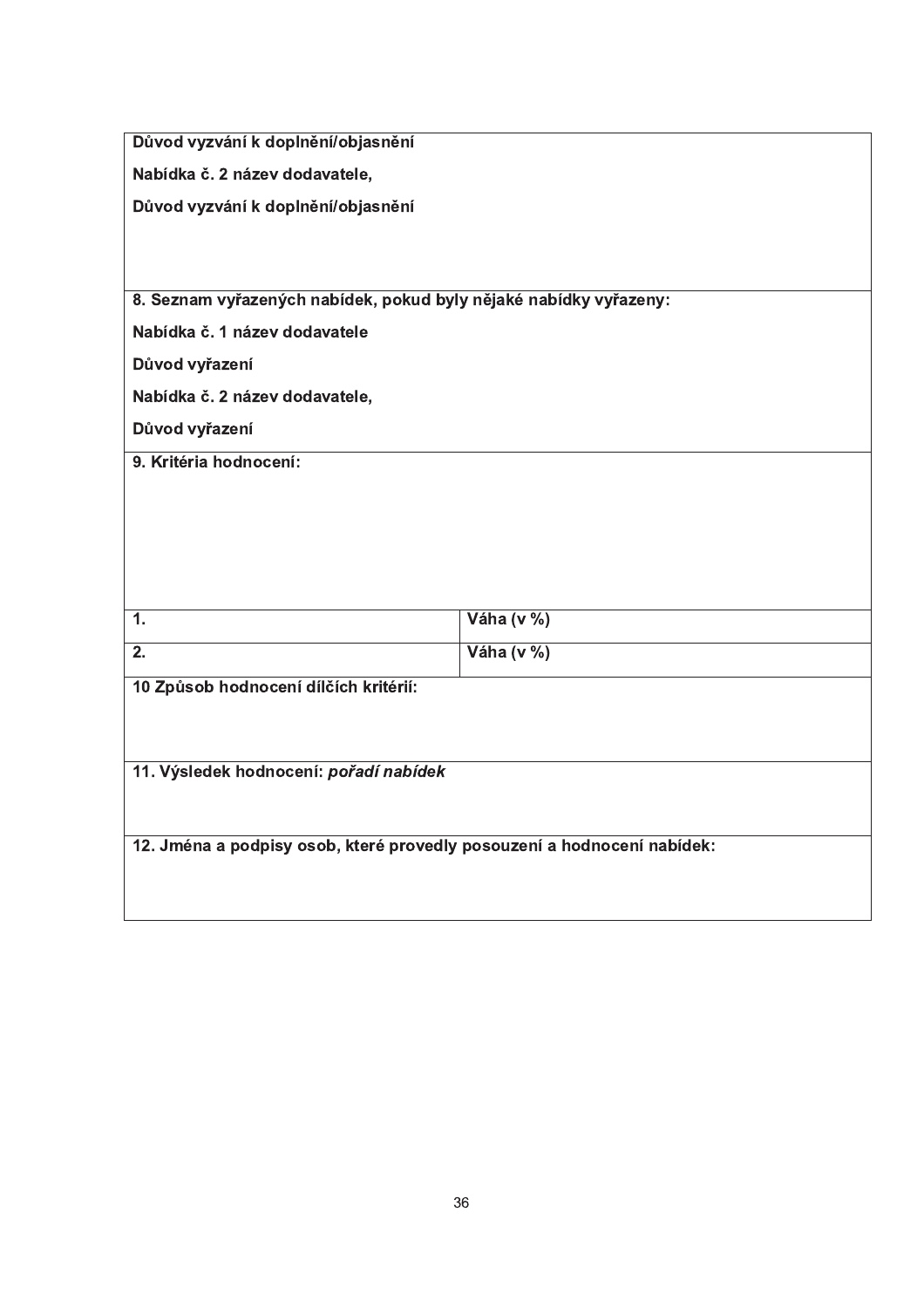## PŘÍLOHA č. 4: VZOR JMENOVÁNÍ KOMISE/POVĚŘENÍ K OTEVÍRÁNÍ NABÍDEK, POSOUZENÍ A HODNOCENÍ NABÍDEK

# TATO PŘÍLOHA JE POUZE DOPORUČUJÍCÍ

# 1. Zadavatel: název, IČO (pokud bylo přiděleno), sídlo

### 2. Název zakázky:

3. Výše uvedený zadavatel pro otevírání, posouzení a hodnocení nabídek pověřuje/jmenuje komisi:

Jméno, příjmení

Jméno, příjmení

Jméno, příjmení

4. Střet zájmů:

Zadavatel pověřené osobě/členům komise sděluje, že osoby, které posuzují a hodnotí nabídky, nemohou být ve střetu.

Datum a podpis zadavatele

# 5. Pověřené osobě bylo oznámeno její pověření/Členům komise bylo oznámeno jejich jmenování:

Jméno, příjmení, datum, podpis

Jméno, příjmení, datum, podpis

Jméno, příjmení, datum, podpis

" "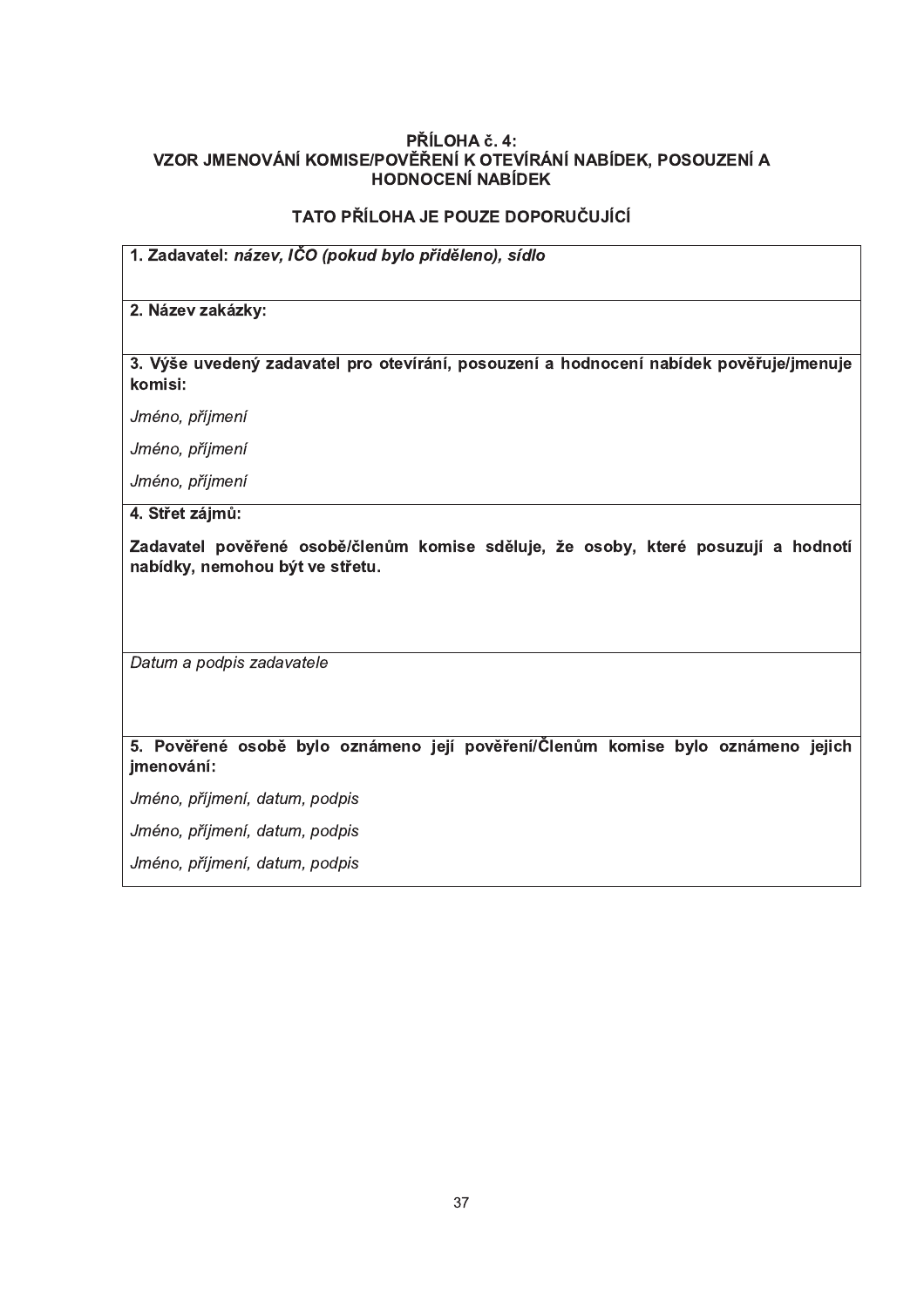## PŘÍLOHA Č. 5:

## PROHLÁŠENÍ O NEEXISTENCI STŘETU ZÁJMŮ

1. Zadavatel: název, IČO (pokud bylo přiděleno), sídlo

2. Název zakázky:

### 3. Prohlášení o neexistenci střetu zájmů

Já, níže podepsaný ..........................

jako člen komise pro otevírání, posouzení a hodnocení nabídek/pověřený k otevírání, posouzení a hodnocení nabídek prohlašuji, že si nejsem vědom žádného střetu zájmů, v němž bych se mohl nacházet ve vztahu k dodavatelům, kteří podali nabídku v tomto výběrovém řízení, ať jde o jednotlivce, členy konsorcia nebo navržené poddodavatele.

Potvrzuji, že pokud v průběhu výběrového řízení zjistím, že existuje či nastal střet zájmů, neprodleně tuto skutečnost oznámím zadavateli, a pokud se zjistí, že střet zájmů skutečně existuje, upustím od další účasti ve výběrovém řízení a od všech souvisejících činností.

Rovněž potvrzuji, že zachovám mlčenlivost o všech záležitostech, které mi budou svěřeny v souvislosti s výše uvedenou zakázkou. Nezveřejním žádné důvěrné informace, které mi budou sděleny nebo které zjistím v souvislosti s výše uvedenou zakázkou.

Rovněž souhlasím, že si neponechám kopie žádných písemných informací, které mi budou poskytnuty, za účelem jejich zneužití.

Datum a podpis

Jméno

Funkce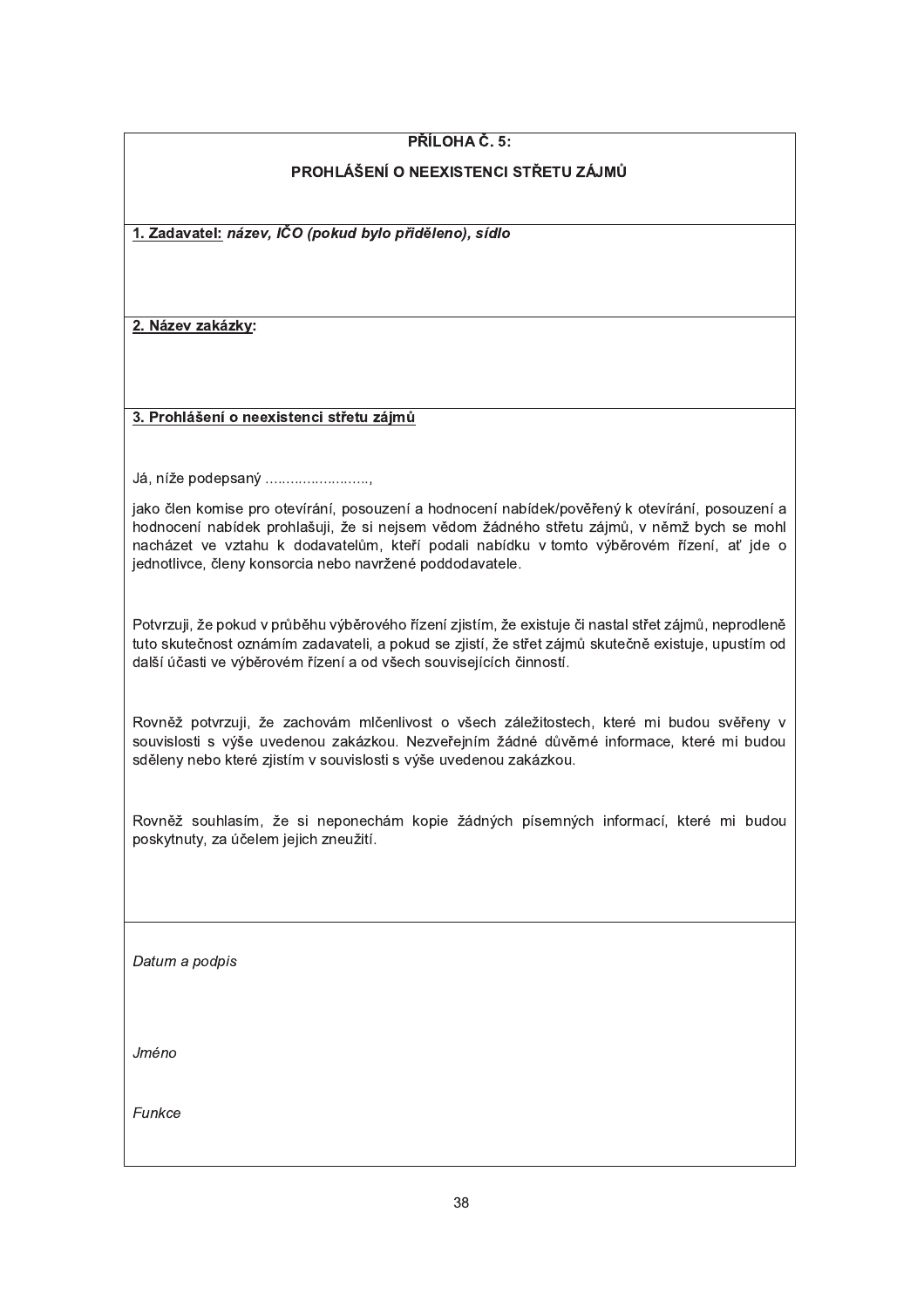#### PŘÍLOHA Č. 6:

#### PODNĚT K ZAHÁJENÍ SPRÁVNÍHO ŘÍZENÍ NA ÚOHS

Příloha č. 6: Podnět k zahájení správního řízení na Úřad pro ochranu hospodářské soutěže.

Tento vzorový formulář použije pisatel podnětu pouze pro podání podnětu k zahájení správního řízení z moci úřední podle § 42 správního řádu na postup zadavatele veřejné zakázky spolufinancované z projektu a/nebo programu spolufinancovaného<br>z prostředků Evropské unie. Tento podnět použije pisatel podnětu pouze v případě, že zjistí porušení ZZVZ, o kterém je příslušný Úřad pro ochranu hospodářské soutěže rozhodnout.

| Podnět k zahájení správního řízení z moci úřední podle § 42 správního řádu ve věci     |                                                                                                                                           |  |  |  |  |
|----------------------------------------------------------------------------------------|-------------------------------------------------------------------------------------------------------------------------------------------|--|--|--|--|
| postupu zadavatele nebo dodavatele ve věci veřejné zakázky spolufinancované z projektu |                                                                                                                                           |  |  |  |  |
| a/nebo programu spolufinancovaného z prostředků Evropské unie <sup>[1]</sup>           |                                                                                                                                           |  |  |  |  |
|                                                                                        |                                                                                                                                           |  |  |  |  |
| Pisatel podnětu                                                                        | např. Ministerstvo pro místní rozvoj, IČO: 66002222, se sídlem                                                                            |  |  |  |  |
|                                                                                        | Praha 1, Staré Město, Staroměstské náměstí 932/6                                                                                          |  |  |  |  |
|                                                                                        | Instrukce k vyplnění:                                                                                                                     |  |  |  |  |
| <b>Zadavatel</b>                                                                       | Doplnit identifikační údaje zadavatele: název dle ARES-Administrativní                                                                    |  |  |  |  |
|                                                                                        | registr ekonomických subjektů, IČO, sídlo nebo místo podnikání                                                                            |  |  |  |  |
|                                                                                        | zadavatele.                                                                                                                               |  |  |  |  |
| Identifikace veřejné                                                                   | Instrukce k vyplnění:                                                                                                                     |  |  |  |  |
| zakázky<br>spolufinancované z                                                          | Doplnit přesný název veřejné zakázky a evidenční číslo veřejné zakázky                                                                    |  |  |  |  |
| projektu a/nebo                                                                        | dle údajů ve Věstníku veřejných zakázek či ISVZ.                                                                                          |  |  |  |  |
| programu<br>financovaného z                                                            | Neidentifikovat veřejnou zakázku (pouze) číslem projektu či programem,                                                                    |  |  |  |  |
| prostředků                                                                             | z kterého je financována, neboť v rámci jednoho projektu je možno<br>zadat více veřejných zakázek.                                        |  |  |  |  |
| Evropské unie                                                                          |                                                                                                                                           |  |  |  |  |
| (název, ev. č. VZ)                                                                     |                                                                                                                                           |  |  |  |  |
|                                                                                        | Instrukce k vyplnění:                                                                                                                     |  |  |  |  |
|                                                                                        | Doplnit údaj o druhu zadávacího řízení uvedeném v § 3 ZZVZ, který byl                                                                     |  |  |  |  |
| Druh zadávacího                                                                        | použit zadavatelem pro zadání veřejné zakázky. V případě veřejné                                                                          |  |  |  |  |
| řízení                                                                                 | zakázky malého rozsahu uveďte "VZMR". V případě použití výjimky z<br>působnosti zákona uveďte ustanovení § ZZVZ, který zadavatel použil k |  |  |  |  |
|                                                                                        | zadání veřejné zakázky.                                                                                                                   |  |  |  |  |
|                                                                                        |                                                                                                                                           |  |  |  |  |
|                                                                                        |                                                                                                                                           |  |  |  |  |
| Předpokládaná                                                                          | Instrukce k vyplnění:                                                                                                                     |  |  |  |  |
| hodnota veřejné<br>zakázky                                                             | Doplnit údaj o předpokládané hodnotě veřejné zakázky zjištěný                                                                             |  |  |  |  |
|                                                                                        | z dokumentace o veřejné zakázce.                                                                                                          |  |  |  |  |

<sup>[1]</sup> Tento vzorový formulář použije pisatel podnětu pouze pro podání podnětu k zahájení správního řízení z moci úřední podle § 42 správního řádu na postup zadavatele veřejné zakázky spolufinancované z projektu a/nebo programu spolufinancovaného z prostředků Evropské unie.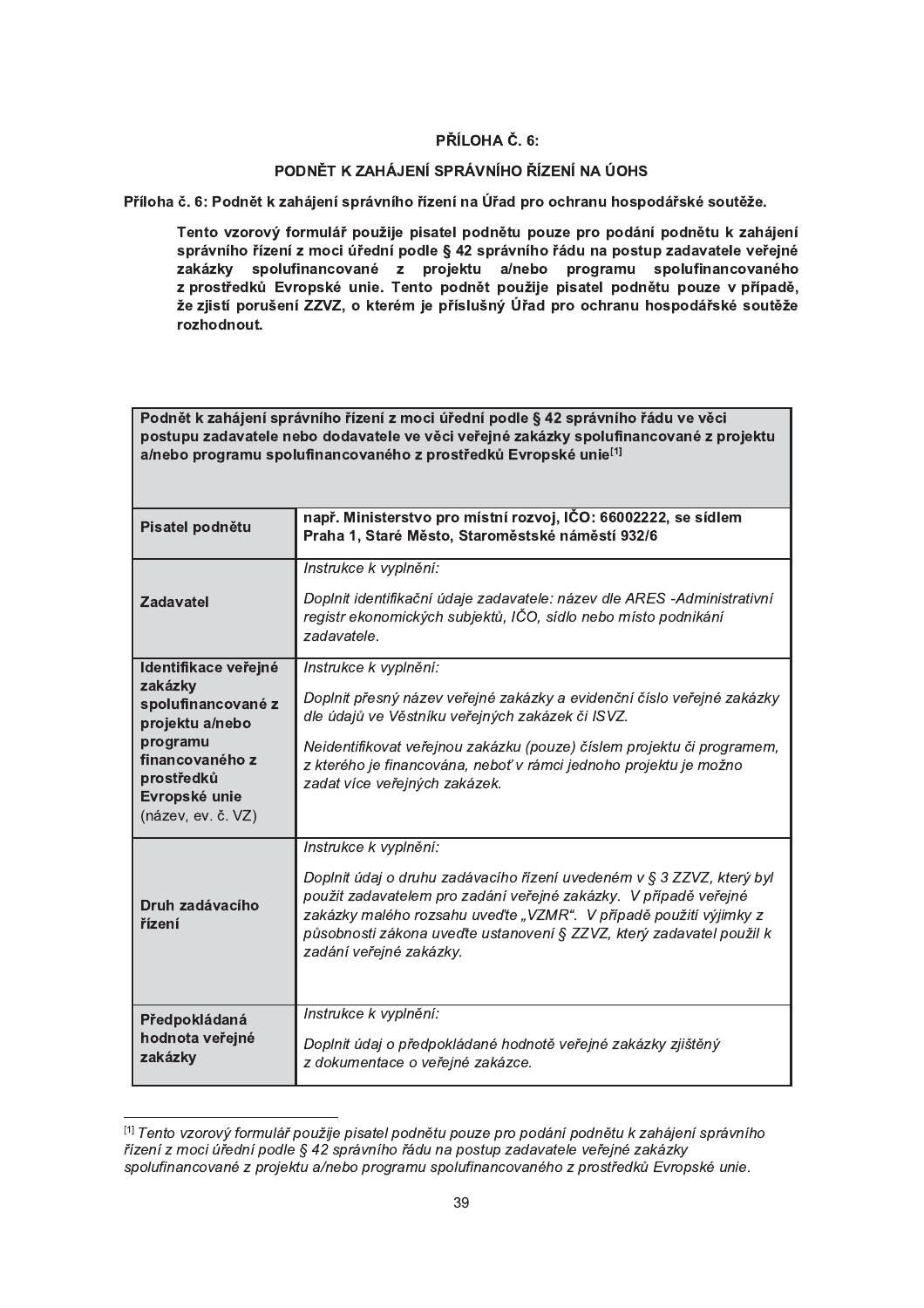| Datum zahájení                                     |                                                                                                                                                                                                                                                                                                                                                                                                                                                                                                                                                                                                                                                                                                                               | Instrukce k vyplnění:                                                                                                                                                                                                                                                                                                                                                                                                              |  |  |  |  |
|----------------------------------------------------|-------------------------------------------------------------------------------------------------------------------------------------------------------------------------------------------------------------------------------------------------------------------------------------------------------------------------------------------------------------------------------------------------------------------------------------------------------------------------------------------------------------------------------------------------------------------------------------------------------------------------------------------------------------------------------------------------------------------------------|------------------------------------------------------------------------------------------------------------------------------------------------------------------------------------------------------------------------------------------------------------------------------------------------------------------------------------------------------------------------------------------------------------------------------------|--|--|--|--|
| zadávacího řízení<br>nebo odeslání k<br>u VZMR     | předložení nabídek                                                                                                                                                                                                                                                                                                                                                                                                                                                                                                                                                                                                                                                                                                            | Doplnit údaj o datu zahájení zadávacího řízení podle nebo odeslání<br>výzvy k předložení nabídek u VZMR.                                                                                                                                                                                                                                                                                                                           |  |  |  |  |
| Porušení namítaná pisatelem podnětu <sup>[2]</sup> |                                                                                                                                                                                                                                                                                                                                                                                                                                                                                                                                                                                                                                                                                                                               |                                                                                                                                                                                                                                                                                                                                                                                                                                    |  |  |  |  |
|                                                    | Instrukce k vyplnění:                                                                                                                                                                                                                                                                                                                                                                                                                                                                                                                                                                                                                                                                                                         |                                                                                                                                                                                                                                                                                                                                                                                                                                    |  |  |  |  |
|                                                    | VZ vydaných SZIF.                                                                                                                                                                                                                                                                                                                                                                                                                                                                                                                                                                                                                                                                                                             | Doplnit (vyjmenovat) stručně veškerá konkrétní skutková zjištění pisatele podnětu ve<br>spojení s příslušným ustanovením § ZZVZ, které zadavatel nedodržel, včetně<br>případného vlivu na výběr nejvhodnější nabídky, je-li to relevantní. Dále vždy uvádět<br>odůvodnění, proč je podnět podáván. Neuvádět pochybení, která nejsou nedodržením<br>postupu ZZVZ, ale např. jen nedodržením postupu metodického pokynu pro zadávání |  |  |  |  |
|                                                    | Např.                                                                                                                                                                                                                                                                                                                                                                                                                                                                                                                                                                                                                                                                                                                         |                                                                                                                                                                                                                                                                                                                                                                                                                                    |  |  |  |  |
| K<br>porušení<br>č. 1.                             | písm. a) ZZVZ.                                                                                                                                                                                                                                                                                                                                                                                                                                                                                                                                                                                                                                                                                                                | Zadavatel uzavřel dne XX. XX. 2016 smlouvu s vybraným dodavatelem, ačkoliv tento<br>dodavatel neprokázal splnění technického kvalifikačního předpokladu § 79 odst. 2                                                                                                                                                                                                                                                               |  |  |  |  |
|                                                    | Odůvodnění podání podnětu: Pisatel podnětu má za to, že zadavatel postupoval<br>v rozporu se zákonem při posouzení kvalifikace vybraného dodavatele, když<br>v Protokolu o posouzení kvalifikace ze dne XX. XX. 2016 kvalifikační předpoklad<br>stanovený v Oznámení o zakázce, evidenční číslo formuláře xxxx a v bodě 4.2.<br>Zadávací dokumentace na veřejnou zakázku posoudil jako prokázaný a splněný, a to<br>z důvodu, že vybraný dodavatel v nabídce předložil osvědčení objednatelů, které<br>dokládají realizaci 2 stavebních prací každé v minimálním objemu 10 mil. Kč bez DPH,<br>ačkoliv zadavatel požadoval v zadávacích podmínkách předložení dokladů<br>prokazujících realizaci 3 takových stavebních prací. |                                                                                                                                                                                                                                                                                                                                                                                                                                    |  |  |  |  |
| K<br>porušení                                      |                                                                                                                                                                                                                                                                                                                                                                                                                                                                                                                                                                                                                                                                                                                               |                                                                                                                                                                                                                                                                                                                                                                                                                                    |  |  |  |  |
| č. 2.                                              |                                                                                                                                                                                                                                                                                                                                                                                                                                                                                                                                                                                                                                                                                                                               |                                                                                                                                                                                                                                                                                                                                                                                                                                    |  |  |  |  |
|                                                    |                                                                                                                                                                                                                                                                                                                                                                                                                                                                                                                                                                                                                                                                                                                               | Na podporu svých tvrzení pisatel podnětu přikládá:                                                                                                                                                                                                                                                                                                                                                                                 |  |  |  |  |
|                                                    |                                                                                                                                                                                                                                                                                                                                                                                                                                                                                                                                                                                                                                                                                                                               | Příklady dokumentů:                                                                                                                                                                                                                                                                                                                                                                                                                |  |  |  |  |
|                                                    |                                                                                                                                                                                                                                                                                                                                                                                                                                                                                                                                                                                                                                                                                                                               | Protokol o posouzení kvalifikace ze dne XX. XX. 2016.                                                                                                                                                                                                                                                                                                                                                                              |  |  |  |  |
| K porušení č. 1.                                   |                                                                                                                                                                                                                                                                                                                                                                                                                                                                                                                                                                                                                                                                                                                               | Nabídka vybraného dodavatele.                                                                                                                                                                                                                                                                                                                                                                                                      |  |  |  |  |
|                                                    |                                                                                                                                                                                                                                                                                                                                                                                                                                                                                                                                                                                                                                                                                                                               | Oznámení o zakázce evidenční číslo formuláře xxxx.                                                                                                                                                                                                                                                                                                                                                                                 |  |  |  |  |
|                                                    |                                                                                                                                                                                                                                                                                                                                                                                                                                                                                                                                                                                                                                                                                                                               | Zadávací dokumentace.                                                                                                                                                                                                                                                                                                                                                                                                              |  |  |  |  |
|                                                    |                                                                                                                                                                                                                                                                                                                                                                                                                                                                                                                                                                                                                                                                                                                               |                                                                                                                                                                                                                                                                                                                                                                                                                                    |  |  |  |  |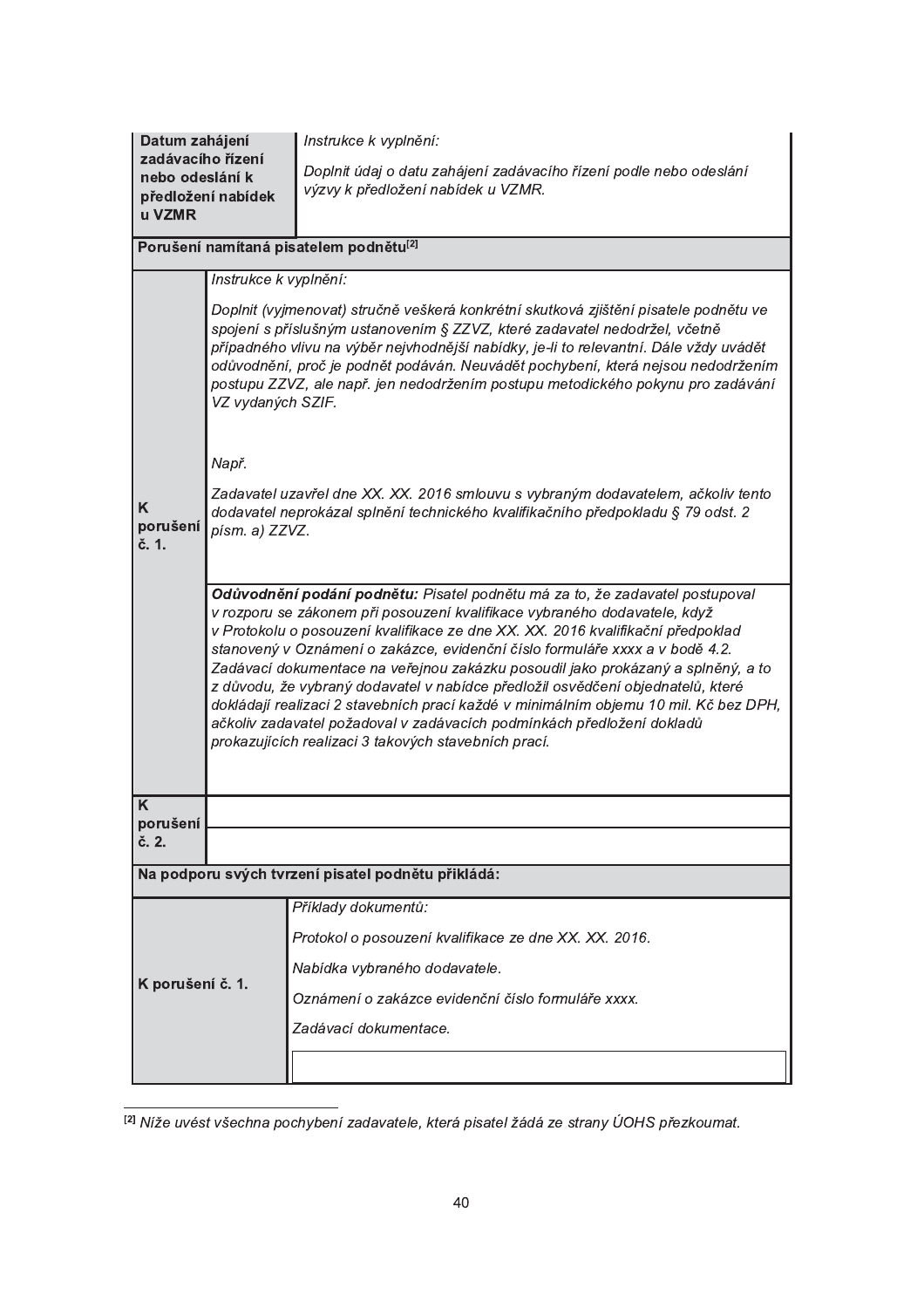| K porušení č. 2. |  |
|------------------|--|
|                  |  |